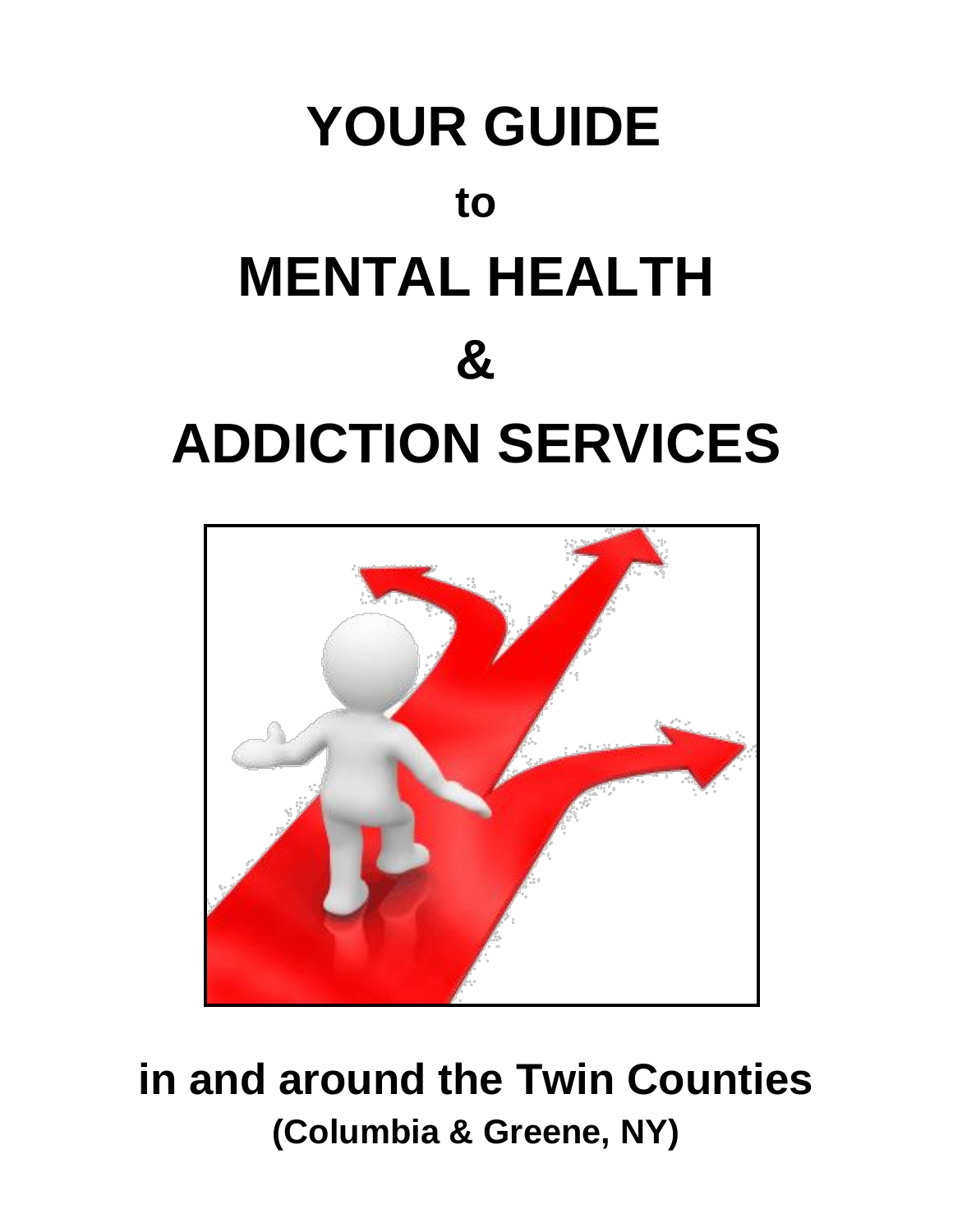# **TWIN COUNTY MENTAL HEALTH SERVICES**

# **Columbia County Department of Human Services (CCDHS)**

**325 Columbia Street, Suite 300, Hudson, NY 12534 Phone: (518) 828-9446 Fax: (518) 828-8098 Website:** [www.columbiacountymhc.com/](http://www.columbiacountymhc.com/)

**Facebook:** Columbia County Mental Health Center

**Objectives:** To develop and maintain a coordinated integrated continuum of services which permits all individuals to reach their personal potential and live their lives with dignity and independence. **Services provided:** See below.

# **Mental Health Clinic (with satellite locations throughout the county) Phone: (518) 828-9446 Fax: (518) 828-9450**

**Services provided:** Individual and group therapy for the residents of Columbia County. In addition, we offer psychiatric evaluations and medication management. Children and family services provided through Open Access, and by appointment at our clinic and at satellite locations throughout Columbia County. Contact the Mental Health Clinic for additional satellite information.

**Hours:** Monday, Tuesday, and Friday: 8 am – 5 pm.; Wednesday and Thursday: 8:00 am – 7:00 pm; Crisis Line – 24 hours: (518) 828-9446; Open Access Hours: Monday – Thursday 8:30am – 10:30am. **Target population:** Ages 5 and up.

**Eligibility criteria:** Must be a resident of Columbia County.

**How to apply for services:** Call 828-9446 and ask to schedule an intake assessment.

### **Mental Health Center Adult Care Coordination Services**

**Contact:** John Lyons, Adult Care Coordination Services Director

**Phone: (518) 828-9446 ext. 2246; Fax**: **(518) 828-9450**; **Email:** [john.lyons@columbiacountyny.com](mailto:john.lyons@columbiacountyny.com) **Services provided:** Comprehensive Case Management, Care Coordination and Health Promotion, Comprehensive Transition Care, Patient and Family Support, Referrals to Community and Social Support Services.

**Hours:** Monday, Tuesday & Friday: 8 am – 5 pm.

**Target population:** Adults.

**Eligibility criteria:** Adults: serious mental health condition or HIV/AIDS or two chronic conditions including physical, mental health or substance use disorders.

**How to apply for services:** Contact the Adult Care Coordination Services Director

**Mental Health Center Children's Care Coordination Services**

**Contact:** Sandy Richardson-Coon, Children's Care Coordination Supervisor

**Phone: (518) 828-9446 ext. 1282; Fax: (518) 828-9450; Email:** [sandy.richardson-](sandy.richardson-coon@columbiacountyny.com)

[coon@columbiacountyny.com](sandy.richardson-coon@columbiacountyny.com)

**Services provided:** Comprehensive Case Management, Care Coordination and Health Promotion, Comprehensive Transition Care, Patient and Family Support, Referrals to Community and Social Support Services.

**Hours:** Monday – Friday: 8am—5pm

**Target population**: Children.

**Eligibility criteria**: Must be under age 21, eligible for Medicaid, and have a chronic health, medical or mental health condition that requires a doctor's care.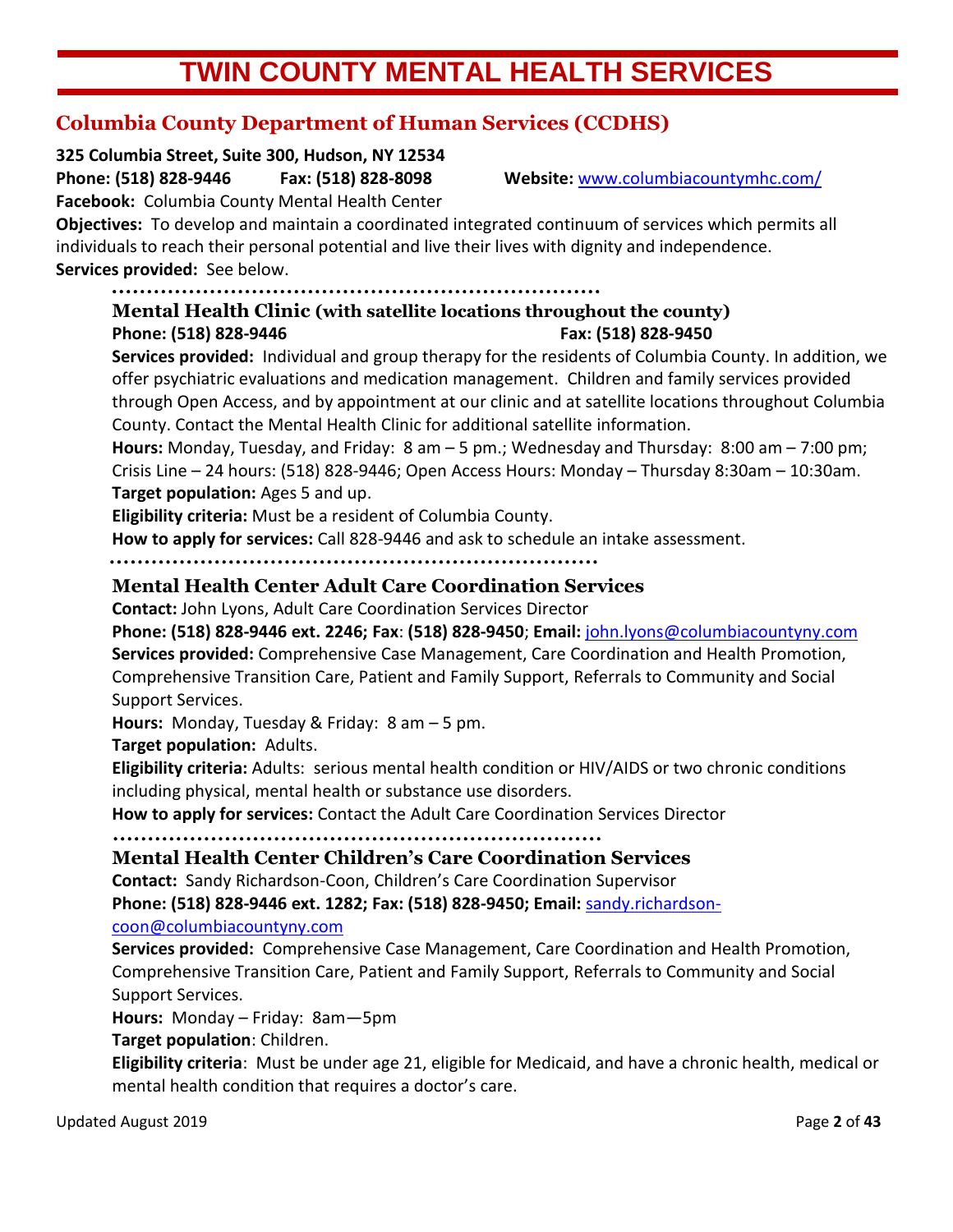**How to apply for services**: Contact the Children's Care Coordination Supervisor

#### 

#### **CCDHS Single Point of Access (SPOA)-***Children*

**Contact:** Natasha Robinson, Children's Single Point of Access (SPOA) Coordinator

**Phone: (518) 828-9446 ext. 1280; Fax: (518) 822-8096; Email:** Natasha.robinson@columbiacountyny.com **Services provided:** Facilitate a Level of Care meeting with the SPOA Team, which is made up of case management representatives and family support agencies, family members and the identified youth, if age appropriate. Determine if case management is appropriate and what level of care would be helpful. **Hours:** Monday – Friday, 9 am – 5 pm.

**Target population(s):** Youth with a mental health diagnosis (also having behavioral problems) which is interfering with their success at home, at school or in the community.

**Eligibility criteria:** Mental health diagnosis.

**How to apply for services:** Contact SPOA Coordinator for an application.

#### **CCDHS Single Point of Access (SPOA)-***Adults*

**Contact:** John Lyons, Adult Single Point of Access (SPOA) Coordinator

**Phone:** (**518) 828-9446 ext. 2246; Fax: (518) 822-8096; Email:** [john.lyons@columbiacountyny.com](mailto:john.lyons@columbiacountyny.com)

**Services provided:** The Adult SPOA Program helps connect specially identified applicants to the most appropriate residences and services. The goal is to remove barriers to successful community living for adults with serious mental illness.

**Hours:** Monday -- Friday, 9 am -- 5pm.

**Target population(s):** Adults with serious mental illness who need assistance accessing residential and community services.

**Eligibility criteria:** Adults with a serious mental illness.

**How to apply for services:** Contact SPOA Coordinator for an application.

### **Columbia Memorial Hospital-Inpatient/Outpatient Psychiatric Services**

**71 Prospect Ave, Hudson, NY 12534 Facebook**: @ColumbiaMemorial **Phone: (518) 828-7601 Website:** <https://www.columbiamemorialhealth.org/psychiatry/> **Services Provided:** Inpatient acute psychiatric care. Outpatient psychiatric services offered in Hudson (71

Prospect Avenue, 5th floor) and Catskill (Greene Medical Arts Building, 159 Jefferson Heights, Suite C-104) **Hours:** Monday-Friday, 9am-4pm, with additional evening hours (Outpatient)

### **Greene County Mental Health Center (GCMHC)**

**905 County Office Bldg., Cairo, NY 12413**

**Phone: (518) 622-9163 Fax: (518) 622-8592 Facebook:** Greene County Mental Health **Website:** <http://greenegovernment.com/departments/mental-health>

**Services Provided:** Individual and group therapy for the residents of Greene County. In addition, we offer psychiatric evaluations and medication management. Children and family services provided at satellite locations throughout Greene County as well.

#### 

### **GCMHC Single Point of Access (SPOA)-***Children*

**Contact:** Heather Buffa, Children's Single Point of Access (SPOA) Coordinator

Updated August 2019 Page **3** of **43**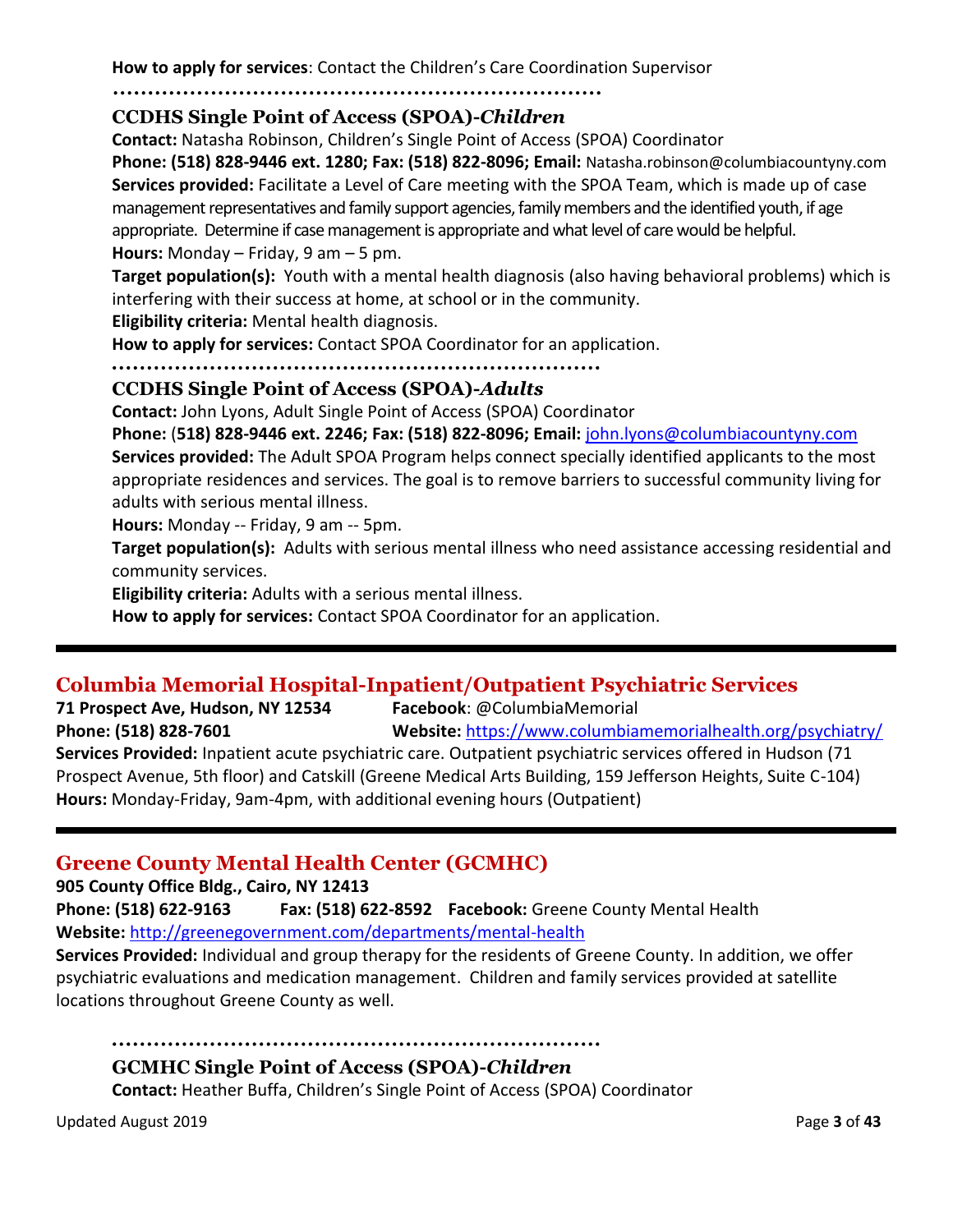#### **Phone: (518) 622-9163 ext. 7150; Fax: (518) 622-8592; Email:** [hbuffa@discovergreene.com](mailto:susan.whittaker@columbiacountyny.com)

**Services provided:** Facilitate a Level of Care meeting with the SPOA Team, which is made up of case management representatives and family support agencies, family members and the identified youth, if age appropriate. Determine if case management is appropriate and what level of care would be helpful.

**Hours:** Monday – Friday, 9 am – 5 pm.

**Target population(s):** Youth with a mental health diagnosis (also having behavioral problems) which is interfering with their success at home, at school or in the community.

**Eligibility criteria:** Mental health diagnosis.

**How to apply for services:** Contact SPOA Coordinator for an application.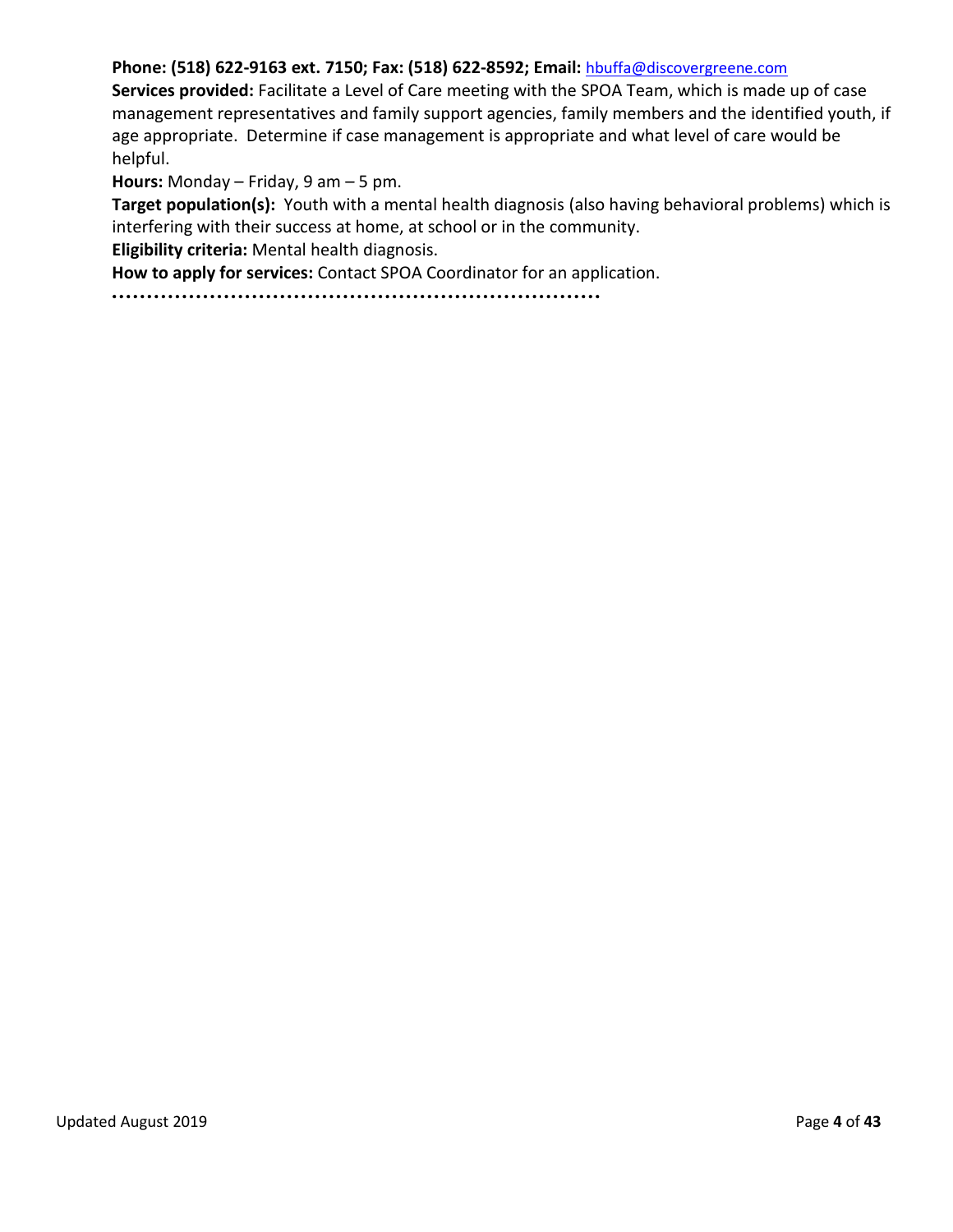#### **GCMHC Single Point of Access (SPOA)-***Adults*

**Contact:** Heather Buffa, Adult Single Point of Access (SPOA) Coordinator

**Phone:** (**518) 622-9163 ext. 7150; Fax: (518) 622-8592; Email:** [hbuffa@discovergreene.com](mailto:hbuffa@discovergreene.com)

**Services provided:** The Adult SPOA Program helps connect specially identified applicants to the most appropriate residences and services. The goal is to remove barriers to successful community living for adults with serious mental illness.

**Hours:** Monday -- Friday, 9 am -- 5pm.

**Target population(s):** Adults with serious mental illness who need assistance accessing residential and community services.

**Eligibility criteria:** Adults with a serious mental illness.

**How to apply for services:** Contact SPOA Coordinator for an application.

# **Mental Health Association of Columbia-Greene Counties**

**713 Union St., Hudson, NY 12534 Facebook:** @MHAColGreene

**Phone: (518) 828-4619 Fax: (518) 828-1196 Website**: [www.mhacg.org](http://www.mhacg.org/)

**Services provided:** Residential services, recovery services, clinical services, supported employment, supported education, day programs, peer support, case management, school based services, crime victim services, health home care coordination and mentoring.

**Hours:** Office: Monday—Friday, 9 am – 5 pm; specific programs have varied hours.

**Target population:** Adults with mental illness; homeless; children and families; crime victims.

**Eligibility criteria:** Based on program.

**How to apply for services:** Based on program.

#### **Apogee Center**

**160 Fairview Avenue, Suite 232. Hudson, NY 12534**

**Phone: (518) 697-0976 Website**: [http://www.apogeecenter.org](http://www.apogeecenter.org/) 

**Email:** [apogeecenter@mhacg.org](mailto:apogeecenter@mhacg.org)

**Facebook:** @apogeecentercc

**Services provided:** Apogee Center in Hudson offers an array of mental health services and support to adults to ensure recovery for people living with mental illness, including peer-to-peer services and Wellness Recovery Action Plan services. Our services are confidential and free of charge.

**Target population:** We assist people from all walks of life, who may be experiencing the stigma of being mentally ill or struggling with mental health issues

# **Water Street Studio**

**126 Water St., Catskill, NY 12414**

**Phone: (518) 943-4651 Website:** [www.waterstreetstudio.space](http://www.waterstreetstudio.space/)

**Facebook:** @waterstreetstudiocatskill

**Services Provided:** Water Street Studio provides peer support to those seeking mental wellness.

Support is available by attending programs or stopping by the Studio anytime we are open. We strive to help individuals explore their passions, interest and hobbies and connect them to others who share that interest. Our services are confidential and free of charge.

**Target population:** We assist people from all walks of life, who may be experiencing the stigma of being mentally ill or struggling with mental health issues.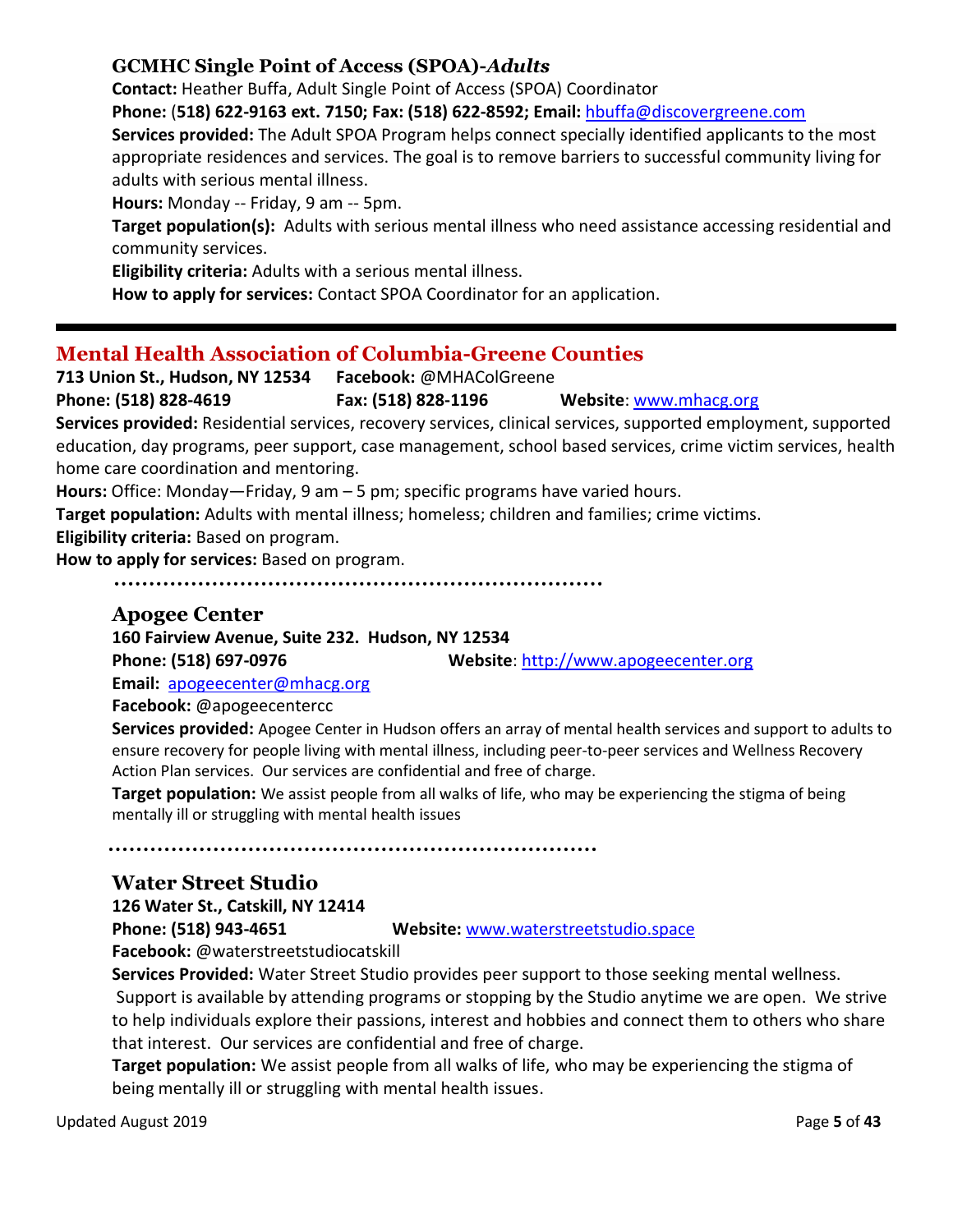# **Mobile Crisis Assessment Team (MCAT)**

**Phone: (518) 943-5555 Website:** None

**Facebook:** @MCATCG

**Services provided:** Phone assessments and consultation; on-site face to face mental health assessments; referrals to available services; follow up from psychiatric hospitalizations; wellness calls and visits when someone is concerned **Hours:** 7 days/week; 8am-10pm

**Target population:** Individuals or family/caretakers of individuals who appear to be in a mental health crisis situation.

**Eligibility criteria:** Resident of Columbia or Greene County

**How to apply for services:** Call phone number provided above. Anonymous calls accepted.

## **Youth Clubhouses**

**Hudson Site: 802 Columbia St., Suite 2. Catskill Site: 445 Main St.** 

**Phone: (518) 567-7771 Website:** [www.mhacg.org/services/children-families/](http://www.mhacg.org/services/children-families/) **Contact:** Kai Hillman, Director **Email:** [khillman@mhacg.org](mailto:khillman@mhacg.org)

**Facebook:** Youth Clubhouses of Columbia-Greene Counties

**Services Provided:** The Clubhouses provide a safe, supportive, alcohol and drug free environment for its members. Peer driven activities will promote health, wellness, and long-term recovery. (i.e. Recreation, Pro-social activities, health and wellness, educational/employment support, recovery/peer support, evidenced based programming, skill building, family engagement).

**Hours:** Thurs 3-9pm, Fri/Sat 3-10pm (Days and hours subject to change)

**Target population:** Clubhouses welcome all youth 12-17 and young adults 18-21 in recovery from drugs or alcohol, or at risk of developing a substance use disorder.

# **National Alliance on Mental Illness (NAMI)-Columbia County**

**P.O. Box 269, Valatie, NY 12184**

**Phone: (518) 336-0246 Website:** [www.namicolumbiacountyny.org](http://www.namicolumbiacountyny.org/)

**Contact:** Nicole Corey, President **Email:** <mailto:namiccny@gmail.com>

**Facebook:** NAMI Columbia County, NY

**Local Meetings:** Chatham (1st Friday of the month, Morris Memorial).

**Services provided:** Education and support for families and individuals affected by mental illness in Columbia County. Advocacy at the family, county, and state level for proper treatment of those with mental illness. **Hours of operation:** Check website for local meetings and events

**Target population:** Individuals and families in Columbia County affected by mental illness.

**How to apply for services:** Contact President for more information.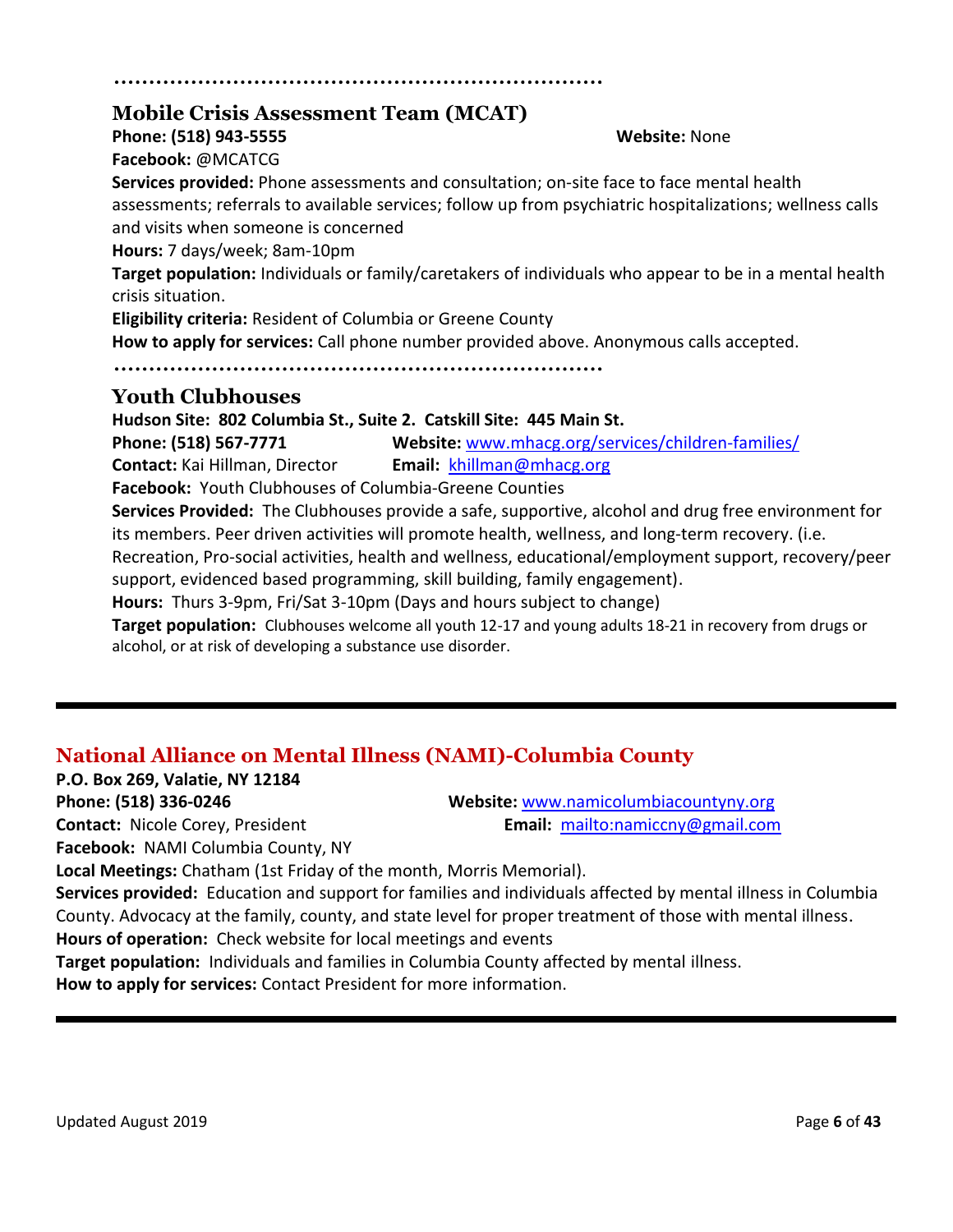# **National Alliance on Mental Illness (NAMI)-Greene County**

**905 County Office Bldg., Cairo, NY 12413**

**Phone: (518) 622-9163 ext. 7162 Facebook:** NAMI Greene County **Contact:** Judi McGuire **Email:** 

**Local Meetings:** Call for updated meeting information.

**Services provided:** NAMI Greene County is a group of consumers, family members and friends dedicated to providing support for its members and others, establishing avenues of community outreach, developing a listing of referral services and assisting family members and consumers of mental health

**Hours of operation:** Check Facebook for local meetings and events

**Target population:** Individuals and families in Greene County affected by mental illness.

**How to apply for services:** Contact Judi McGuire for more information.

A list of practitioners who specialize in mental health and/or substance use disorders can be obtained from the County Mental Health Clinics listed elsewhere in this guide. They can also be found using the searchable database found at:

<http://columbiapathwaystorecovery.org/wp/quicklinks/resources/>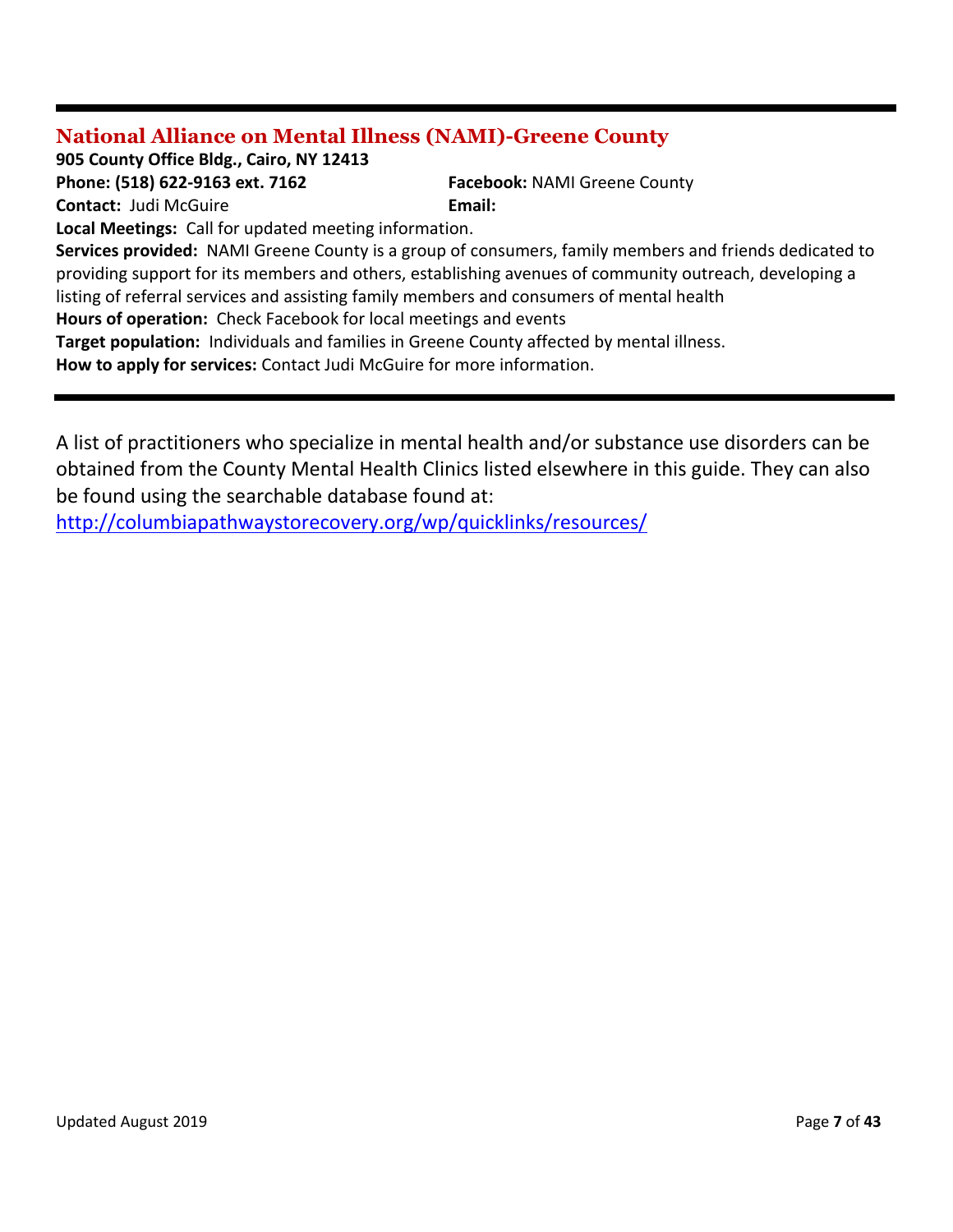# **TWIN COUNTY ADDICTION SERVICES**

# **Al-Anon Family Groups**

**Website:** [www.al-anon.org](http://www.al-anon.org/) **Email:** [wso@al-anon.org](mailto:wso@al-anon.org) **Local Meeting:** Find local meetings here: [http://al-anon.info/MeetingSearch/Al-](http://al-anon.info/MeetingSearch/Al-AnonMeetings.aspx?language=EN)[AnonMeetings.aspx?language=EN](http://al-anon.info/MeetingSearch/Al-AnonMeetings.aspx?language=EN) **Services Provided:** Provide understanding and support to friends and families of problem drinkers.

## **Alcoholics Anonymous**

**Columbia County Answering Service: (518) 463-0906; Greene County Answering Service: (518) 625-2002; Capital District Central Office: (518) 463-0906**

**Website:** [www.aa.org](http://www.aa.org/) **Facebook**: Alcoholics Anonymous **Local Meetings**: <http://meetings.aahmbny.org/index.php>

**Services Provided:** Alcoholics Anonymous is a fellowship of men and women who have had a drinking problem. It is nonprofessional, self-supporting, multiracial, apolitical, and available almost everywhere. There are no age or education requirements. Membership is open to anyone who wants to do something about his or her drinking problem.

# **Catholic Charities of Columbia and Greene Counties**

**Columbia Co.: 431 East Allen Street, Hudson, NY 12534 Phone: (518) 828-8660** 

**Greene Co.: 66 William Street, Catskill, NY 12414 Phone: (518) 943-1462; Fax: (518) 828-4016** 

**Email:** [info@cathcharcg.org](mailto:info@cathcharcg.org) **Website:** [www.catholiccharitiescg.org](http://www.catholiccharitiescg.org/)

**Facebook:** @catholiccharitiescolumbia

**Services provided:** Alcohol and Substance Use Prevention Program (school-based); provide information and referral services.

**Hours:** Monday, Tuesday, Thursday, and Friday, 8:30 am - 4 pm; Wednesday, 11 am – 7 pm; other hours vary by program.

**Target populations:** Poor and vulnerable children and families.

**Eligibility criteria:** Varies by Program.

**How to apply for services:** Call 828-8660.

# **Columbia County Pathways to Recovery (CCPR)**

**PO Box 486, Chatham, NY 12037**

**Phone: (518) 966-2775 Email:** [columbiapathwaystorecovery@gmail.com](mailto:columbiapathwaystorecovery@gmail.com)

**Website:** [www.columbiapathwaystorecovery.org](http://www.columbiapathwaystorecovery.org/) **Facebook:** @columbiapathwaystorecovery **Services Provided:** CPR is a Recovery Community Organization (RCO), a grassroots group responding to the need for education, awareness, advocacy and change in regard to addiction in Columbia County. Monthly meetings are open to the public and geared towards finding and increasing pathways to recovery.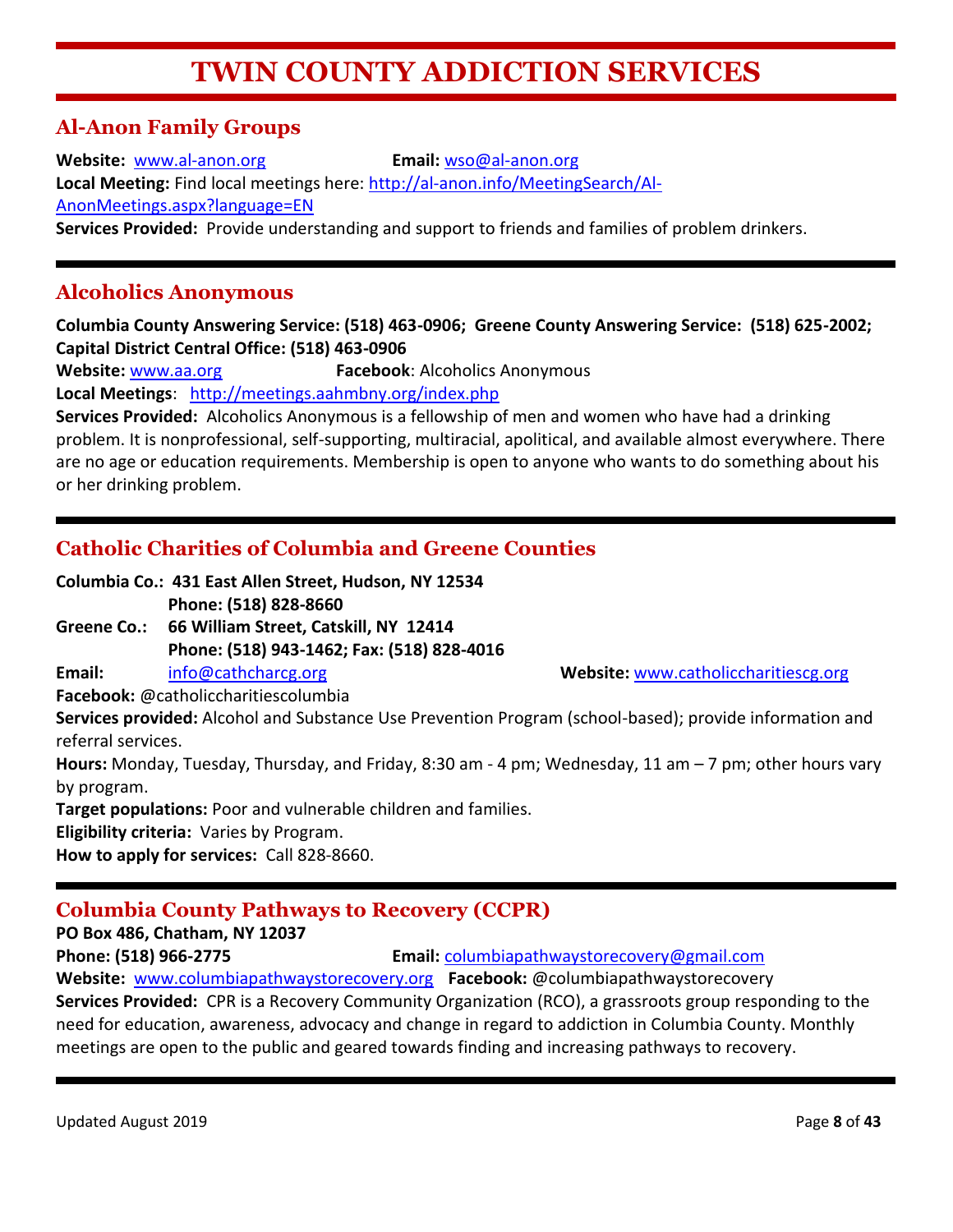# **Council on Addiction of New York State (CANYS)**

**Columbia/Greene Council: Twin County Recovery Services 350 Power Ave., Hudson, NY 12534 Phone: (518) 751-2083 Website:** [www.canys.net/councils.htm](http://www.canys.net/councils.htm) **Email:** [BethS@twincountyrecoveryservices.org](mailto:BethS@twincountyrecoveryservices.org) **Services Provided:** CANYS is an organization of prevention, education, treatment and intervention agencies throughout NYS that meets to address concerns and issues that affect residents of NYS.

# **Greener Pathways | A Program of Twin County Recovery Services**

**Columbia County Outreach Office Valatie Medical Arts Building 1301 River St., Suite 107, Valatie, NY 12184 Phone: (518) 610-8703 / 8704**

**Greene County Outreach Office 513 Main St., Cairo, NY 12413 Phone: (518) 291-4500**

#### **Website**: [www.greenerpathways.org](http://www.greenerpathways.org/)

- **Services Provided**: Peer-To-Peer Support Networks, Assistance With Transportation to meetings and treatment centers, Live Video Telemedicine Sessions, Medications To Help Prevent Relapse, 24 Hour Crisis Hotline, Community Awareness Programs, Trainings, & Events
- **Mission**: We are a community-based outreach program committed to building connections and pathways to strategies and solutions for the Opioid Use Disorder (OUD) and substance use disorder (SUD) crisis in Greene County & Columbia County.

#### **Healthcare Consortium**

**325 Columbia St., Suite 200, Hudson, NY 12534 (518) 822-8820**

#### **Website**: [www.columbiahealthnet.org](http://www.columbiahealthnet.org/)

**Services Provided**: The Healthcare Consortium helps residents in Columbia and Greene Counties to get and stay healthy by increasing their access to healthcare services. Services include: Assistance enrolling in health insurance, including Medicaid, Child Health Plus and the Essential Plans, help getting low or no –cost prescription medications; information about long-term services and supports; and, non-emergency medical transportation (Columbia County residents only).

# **Nar-Anon Family Support Meetings**

#### **Website**: [http://www.nar-anon.org](http://www.nar-anon.org/) **Email:** [wso@nar-anon.org](mailto:wso@nar-anon.org)

**Columbia County meeting:** Chatham, Wed at 7pm, Crellin Morris Memorial Building, 17 Park Row, Chatham, NY 12037; Contact: Lori Antonson (518) 858-6124 or lka0808@yahoo.com

**Greene County meeting:** Catskill, Tues at 7pm, 428 West Main Street; Contact: Ellie (518) 653-8994 **Services Provided:** The Nar-Anon Family Groups are a worldwide fellowship for those affected by someone else's addiction. As a twelve-step program, we offer our help by sharing our experience, strength, and hope.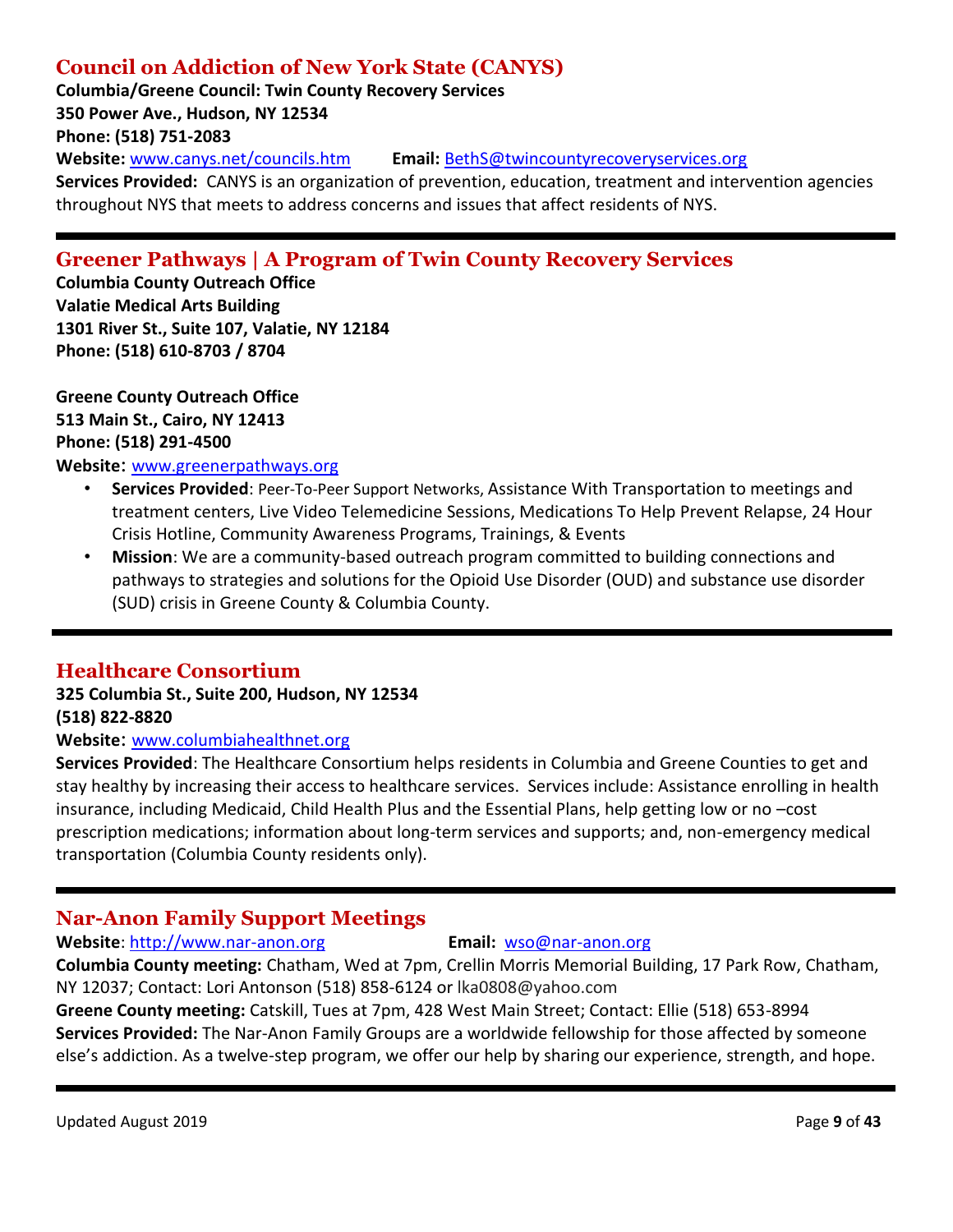#### **Narcotics Anonymous**

**Phone: ABCD Regional Helpline (888) 399-5519**

**Website:** [www.na.org](http://www.na.org/)

**Local Meetings:** <http://abcdrna.org/list-search/>

**Services Provided:** NA offers recovery from the effects of addiction through working a 12-step program, including regular attendance at group meetings. Group meetings provide help from peers and offer an ongoing support network for addicts who wish to reach and maintain a drug-free lifestyle.

#### **P.A.S. It On**

**Contact: Paula Queirolo c/o Twin County Recovery Services 428 W Main St., Catskill, NY 12414 Facebook:** PAS It On

**Phone: 518-943-2036 ext. 315 Email:** [paulaq@twincountyrecoveryservices.org](mailto:paulaq@twincountyrecoveryservices.org)

**Services Provided:** Promote Prevention, raise Awareness, and provide Solutions to the use of destructive drugs that destroy our youth and adults in Greene County.

# **Stable Solutions, LLC: Equine Assisted Growth & Learning**

**Old Chatham, NY (Services provided at Kinder Farm, Kinderhook, NY) Phone: (631) 796-7744 Email:** [stablesolutionsllc@gmail.com](mailto:stablesolutionsllc@gmail.com)

**Website:** [www.stablesolutions.org](http://www.stablesolutions.org/)

**Services Provided:** Equine assisted therapy and equine assisted learning for adolescents and adults who desire a unique and motivating source for personal growth. Individual and group sessions offered, as well as workshops.

### **Twin County Recovery Services, Inc.**

**350 Power Avenue; PO Box 635; Hudson, NY 12534. 428 W. Main St., Catskill, NY 12414 Phone: (518) 751-2083 ext. 320 Fax: (518) 751-2086 Website:** [www.twincountyrecoveryservices.org](http://www.twincountyrecoveryservices.org/) **Facebook**: @TwinCountyRecovery **Services provided:** Outpatient clinics (addiction medications, including Vivitrol and Suboxone prescribed), community residences, community prevention, Drinking Driver Program, Jail Addiction Counseling Services (at Columbia County Jail). **Hours:** Vary depending on program. Outpatient: Monday – Friday, 8 am – 7 pm. **Target population:** Individuals with alcohol and substance abuse problems. **Eligibility criteria:** Diagnostic. **How to apply for services:** Call or stop in

# **Youth Voices Matter**

**Phone:** 518-347-7664 **Email**: lteaney@for-ny.org **Facebook:** Youth Voices Matter NY

**Contact:** Lori Teaney **Website:** <https://www.youthvoicesmatterny.org/>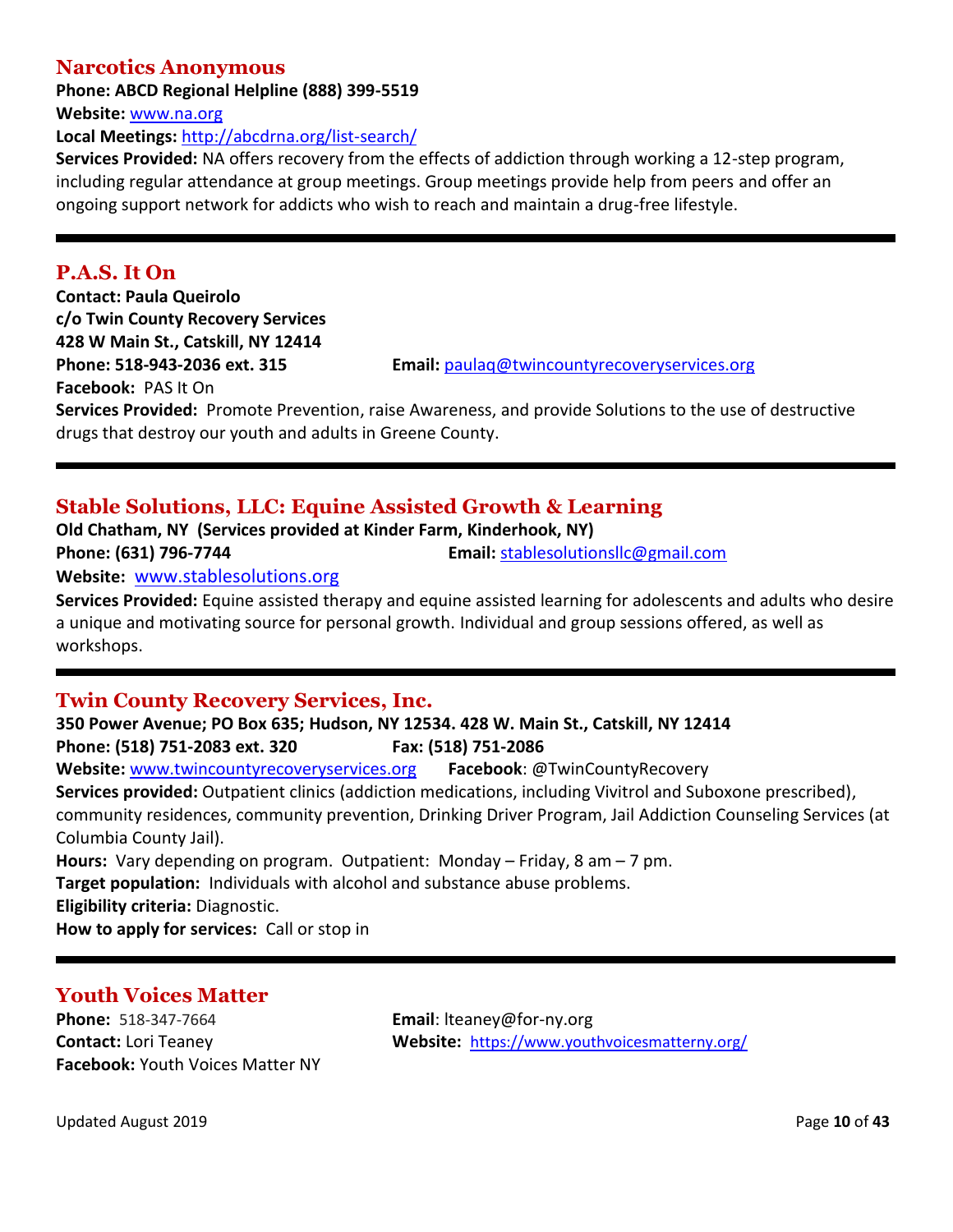**Services Provided:** An ancillary of Friends of Recovery-New York, Youth Voices Matter-NY is a Youth Recovery Community Organization (YRCO) made up of a collective of diverse youth and young adults in recovery, as well as members and allies from across the state. YVM-NY encourages multiple pathways to recovery and provides support to youth and young adults in finding and developing their personalized recovery process. **Hours:** Check Facebook page for local workshops, support groups, meetings.

# **CAPITAL REGION MENTAL HEALTH SERVICES**

# **ALBANY COUNTY:**

# **Albany County Department of Mental Health**

**175 Green Street, Albany, NY 12202**

**Phone: (518) 447-4537 Fax: (518) 447-4577 Facebook:** Albany County Department of Health **Website:** [www.albanycounty.com/Government/Departments/DepartmentofMentalHealth.aspx](http://www.albanycounty.com/Government/Departments/DepartmentofMentalHealth.aspx) **Mission:** To ensure that persons with mental illness, substance and alcohol problems, or developmental disabilities are provided a full range of services that promote stabilization, rehabilitation, and recovery for the purpose of enhancing or improving their lives.

**Services Provided:** See Below

#### **Mobile Crisis Team**

**Phone: (518) 549-6500 Service Provided:** Crisis Intervention **Target Population**: All Ages

### **Assertive Community Treatment (ACT) Program**

#### **Phone: (518) 447-4668**

**Services Provided**: The ACT Program has been developed to serve high need, high priority individuals of Albany County with a unique and comprehensive approach to treatment. A mobile team delivers flexible treatment, rehabilitation, case management and support services to individuals with severe mental illness who may have co-occurring disorders and whose needs have not been well met by more traditional service delivery approaches. The ACT team, which consists of a coordinator, psychiatrist, registered nurses, social workers, credentialed alcohol and substance abuse counselors, and a program assistant uses peer support services and local vocational rehabilitation programs as part of its service delivery. The program offers 24 -hour crisis support.

#### **Health Home Care Management Services**

**Phone: (518) 447-4569 Fax: (518) 447-4661**

**Services Provided:** Capital Region Health Connections-Health Home Care Management Services is a freestanding program that provides services to seriously mentally ill adults.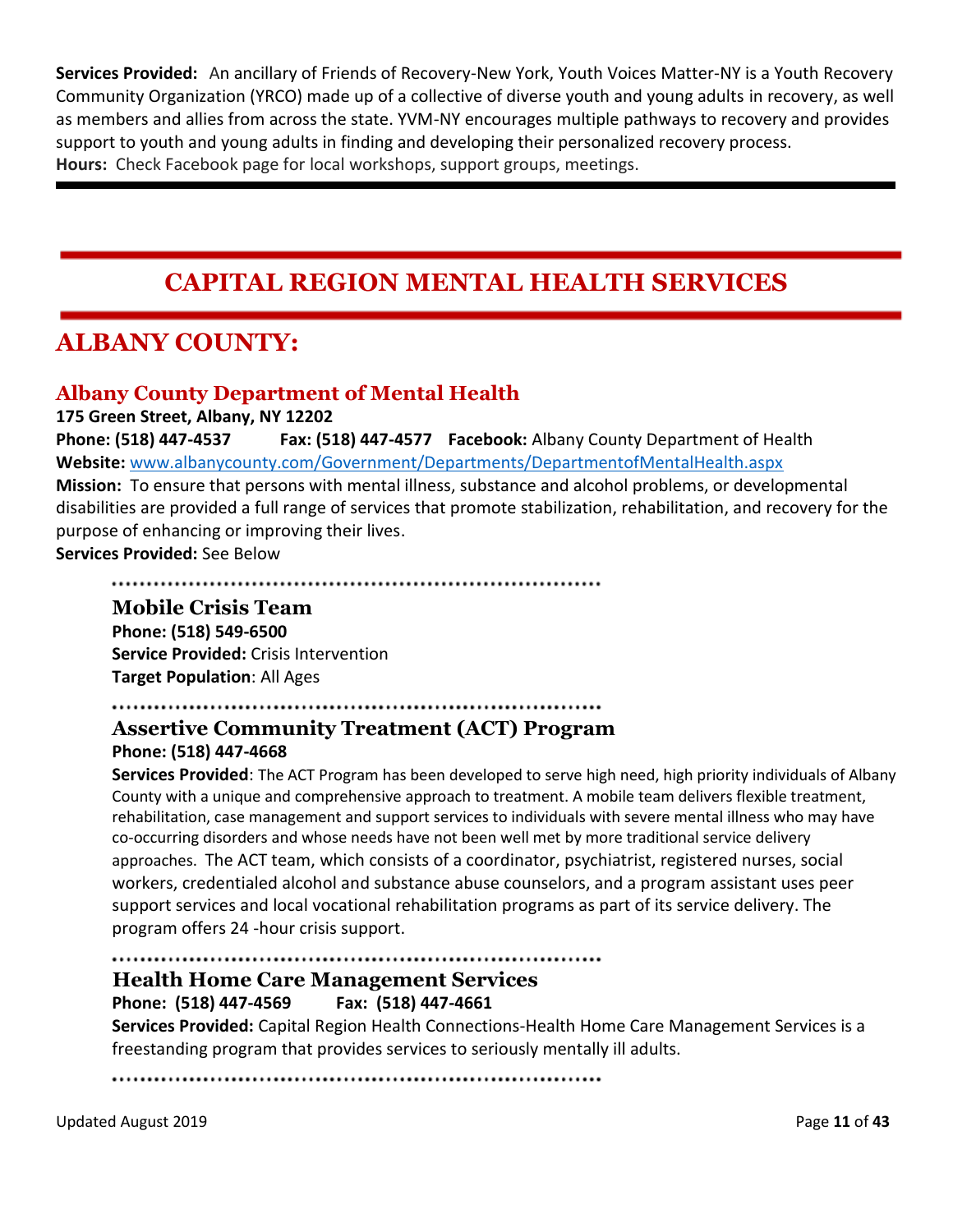## **Adult Forensic Services**

**840 Albany-Shaker Road, Albany, NY 12211**

**Contact:** Jennifer Dalton, LMSW, Coordinator

#### **Phone: (518) 869-2683 Fax: (518) 869-2704**

**Services Provided:** The Mental Health Unit provides services to the seriously mentally ill client who is incarcerated, as well as psychiatric evaluation and consultation to the courts. The MH unit will also advocate for the needs of the inmate client in the jail, in the legal system and the mental health treatment community.

# **Community Services Board**

**272 Broadway, Menands, NY, 12204 Phone: (518) 482-5744**

**Purpose:** Community residents who have an interest in services for the mentally disabled are welcome to attend meetings of the Community Services Board and its three subcommittees on mental health, mental retardation and developmental disabilities, and alcoholism and substance abuse.

**Subcommittee on Developmental Disabilities:**

**Contact:** Bonita Sanchez, LMSW, Albany **Phone: (518) 438-5150 Email: [sanchez@albany.edu](mailto:sanchez@albany.edu) Subcommittee on Mental Health: Contact:** E. Nancy Wiley, Albany **Phone: (518) 482-5744**

**Adult Treatment Clinic**

**Albany County Mental Health Center 260 South Pearl Street, Albany, NY 12202 Phone: (518) 447-4555 Fax: (518) 447-4661 Hours:** Monday through Friday 8:30 am to 4:30 pm

**Services Provided:** The Adult Treatment Clinic is designed to provide comprehensive mental health treatment to the seriously mentally ill residents of Albany County. The program is staffed and directed by a group of professionals with expertise in the area of outpatient treatment of mental illness.

## **Albany County Department for Children, Youth, and Families: Children's Mental Health Division**

**Harold L. Joyce Albany County Office Building**

**112 State Street, Room 300, Albany, NY 12207 Facebook:** Albany County DCYF

**Website:** [www.albanycounty.com/Government/Departments/DepartmentforChildrenYouthandFamilies.aspx](file:///C:/Users/mcole/AppData/Local/Microsoft/Windows/INetCache/Content.Outlook/AU5BI2KR/www.albanycounty.com/Government/Departments/DepartmentforChildrenYouthandFamilies.aspx) **Contact:** Gail Geohagen-Pratt, Commissioner

**Phone: (518) 447-7324 Fax: (518) 447-7578**

**Services Provided:** Our diverse array of individualized treatment options includes crisis support, evaluation, on-going services, and community referrals. (See Below)

#### 

### **Children's Mental Health Clinic**

**Hours:** Monday through Friday 9:00 am to 4:30 pm; Wednesday evenings by appt.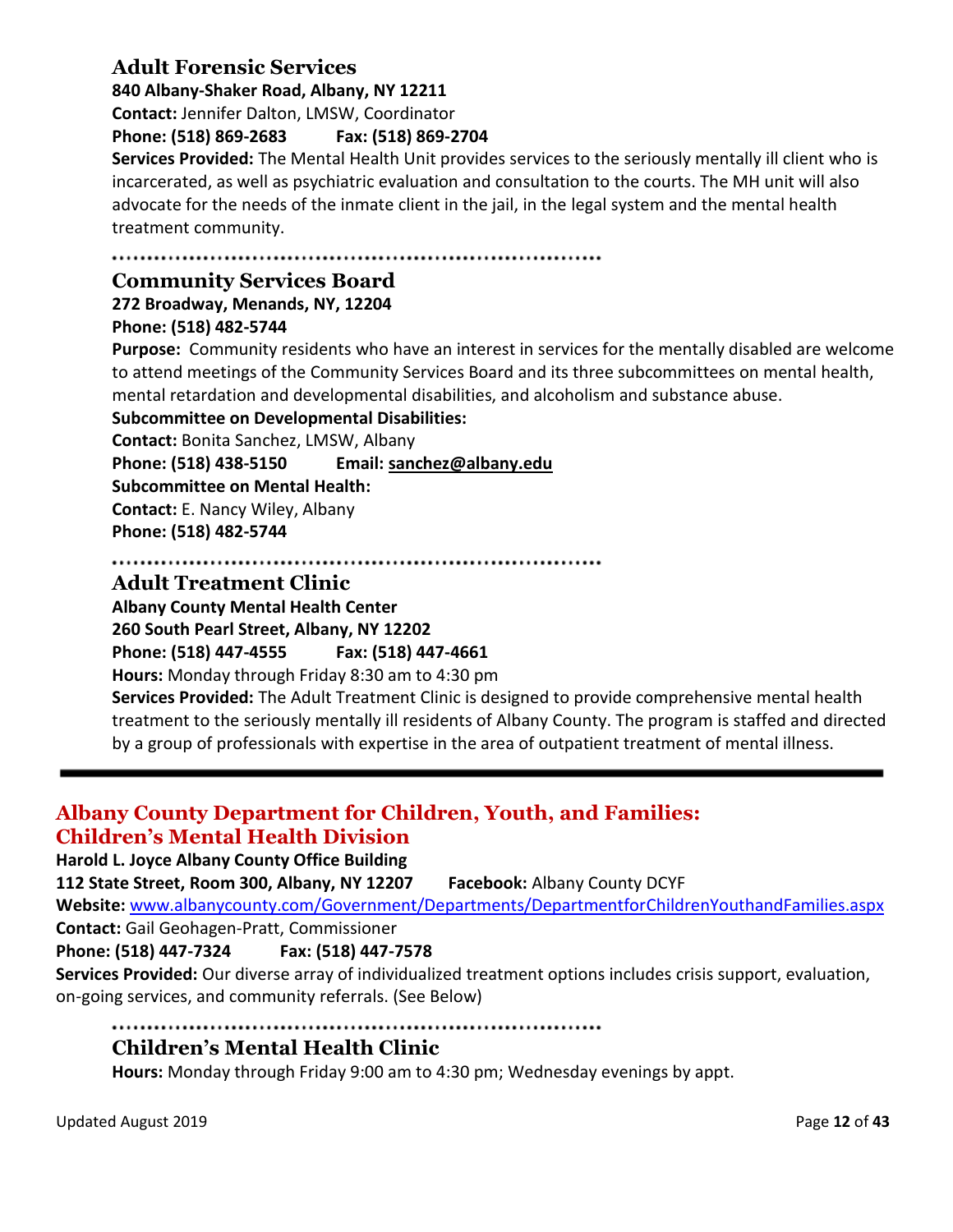#### **Services Provided:**

**Crisis Intake:**

- Emergency appointments for children (ages 5-18) in crisis (e.g., dangerous or Impulsive behavior, suicidal statements or gestures, threats to harm others.)
- Planned appointments to assess a child's need for therapy or other community services
- Psychiatric consultation and assessment
- Referral and access to crisis services including psychiatric hospitals, crisis residences, and other community supports. Service coordination and discharge planning provided
- Consultation regarding a wide range of circumstances that pose a potential challenge to a child's mental health
- Linkage to respite services

#### **Outpatient Treatment:**

- On-going outpatient therapy
- Psychiatric consultation and assessment
- Medication prescription & management

**Population Served**: Albany County Youth Ages 5-18 years old

#### 

## **Single Point of Access (SPOA)**

#### **Services Provided:**

- Aims to identify those children with the highest risk of placement in out-of-home settings and seeks to develop appropriate strategies to safely manage those children in their communities.
- Access to high-end case management services including WAIVER, Intensive Case Management, Supportive Case Management and Community Transition Team
- Access to Community Residences and Residential Treatment Facilities.

#### **Case Management Services**

#### **Services Provided:**

- Intensive Case Management (ICM) services and Supportive Case Management (SCM) services are available for children and adolescents with serious emotional disturbances; who are at risk for hospitalization or out of home placement.
- Case managers provide crisis intervention/management and referral/linkage to community resources
- Case managers provide advocacy and support to assist families in obtaining services to safely maintain the child with their family in the community.

#### 

#### **Child Forensic Services**

**Services Provided:** Forensic psychologists conduct assessments and participate in consultation regarding children and families involved with Albany Family Court, Probation and child protective services.

#### **Parent Partners**

**Services Provided:** Parent Partners are available to offer support, education, and assistance to parents, whose children are being seen at the clinic, are involved in the SPOA process or receives case management services.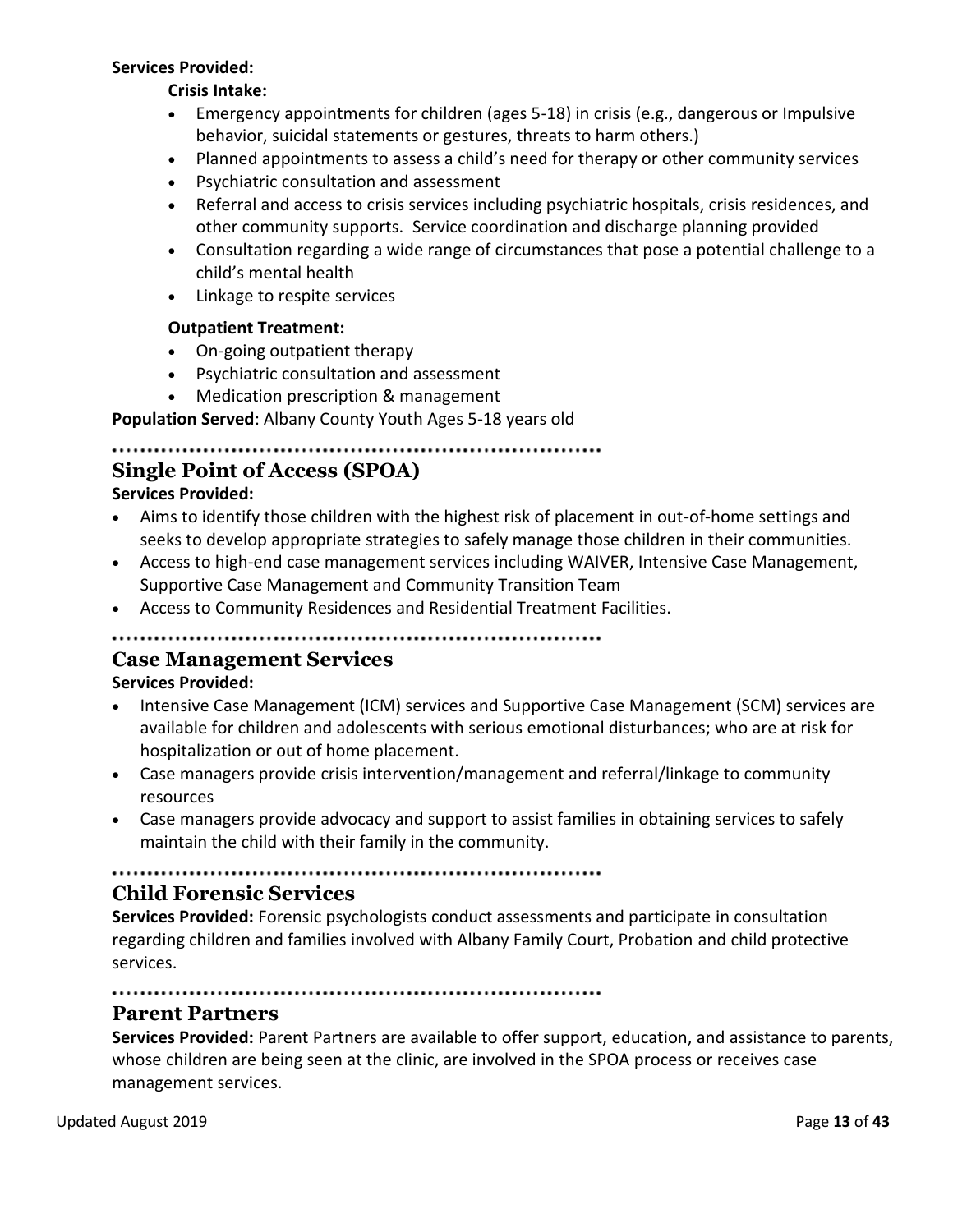# **Albany Medical Center Psychiatry**

**43 New Scotland Avenue, Albany, NY 12208 Phone: (518) 262-5511**

**Website:** [www.amc.edu/patient/services/psychiatry/](https://www.amc.edu/patient/services/psychiatry/)

**Services Provided:** Treatment for depression, anxiety, bipolar disorder, schizophrenia, co-occurring substance abuse, and dependence, eating disorders, trauma, personality disorders, attention deficit disorders, adjustment disorders and others.

### **Capital Area Peer Services (CAPS)**

**354 Central Avenue, Albany, NY 12208-2331 Phone: (518) 427-5056 Fax: (518) 427-5059 Website:** [www.nycaps.org](http://www.nycaps.org/) **Facebook:** Capital Area Peer Service **Services Provided:** Consumer Drop-in Center, Peer Support, CARELine (Consumer Alternative Recovery Empowerment Phone Line), Peer Advocacy, Supportive Residence Program

# **Capital Counseling**

# **650 Warren Street, Albany, NY 12208**

**Phone: (518) 462-6531**

**Website:** [http://www.capitalcounseling.org](http://www.capitalcounseling.org/) **Facebook:** @capitalcounseling

**Services Provided:** Capital Counseling provides a range of services and programs for organizations looking to promote better mental health and provide access to service for employees, members, and constituents. **Business and Organizations:** Crisis Services, Training and Education, Alcohol and Substance Abuse Assessments, Employee Assistance Programs

**State and Local Government:** Contracted telephone based-after hours crisis services, Employee Assistance Programs, Compliance Trainings

**Healthcare Professionals and Managed Care Groups:** Inpatient to outpatient home transition counseling services, Phone-based clinical office support, and case management, referral services

# **Equinox, Inc. Mental Health Services**

**95 Central Avenue, Albany, NY 12206**

**Phone: (518) 435-9931 Domestic Abuse Hotline: (518) 432-7865**

**Website:** [www.equinoxinc.org/page/mental-health-services-25.html](http://www.equinoxinc.org/page/mental-health-services-25.html) **Facebook:** @EquinoxAlbany **Purpose:** To enable those living with mental illness to move forward on their paths to recovery, healing, and independence.

#### **Programs Provided:**

- [residential programs](http://www.equinoxinc.org/page/housing-26.html)
- [individual therapy and group treatment](http://www.equinoxinc.org/page/outpatient-services-31.html)
- [medication therapy](http://www.equinoxinc.org/page/outpatient-services-31.html)
- [case management](http://www.equinoxinc.org/page/outpatient-services-31.html)
- [family resources](http://www.equinoxinc.org/page/outpatient-services-31.html)
- [vocational, social, and community connections](http://www.equinoxinc.org/page/outpatient-services-31.html)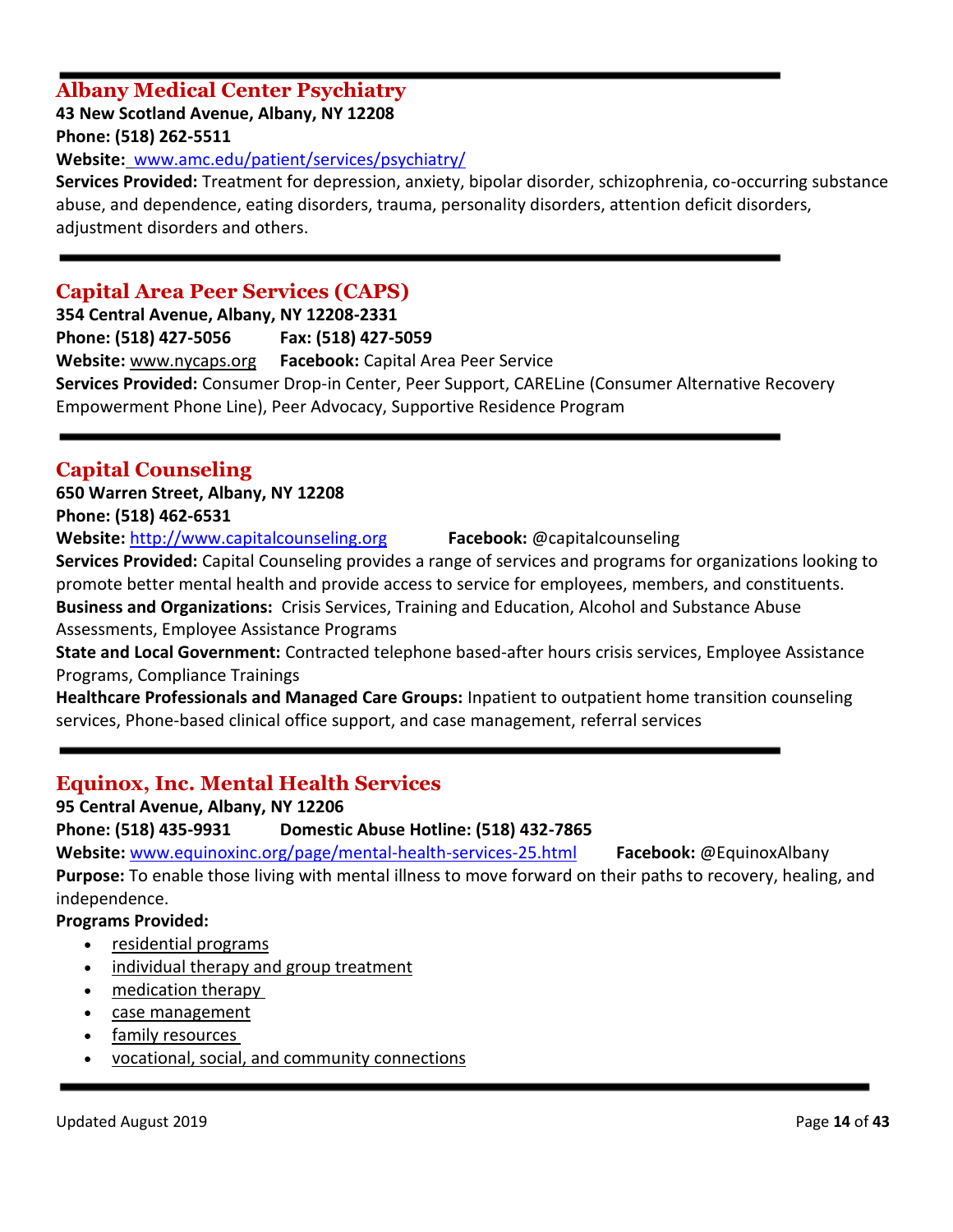# **Mental Health Empowerment Project (MHEP)**

**3 Atrium Drive, Suite 205, Albany, NY 12205**

**Phone: (518) 434 1393**

**Website:** [http://www.mhepinc.org](http://www.mhepinc.org/) **Facebook:** @MentalHealthEmpowermentProject

**Services Provided:** 

**Training and Technical Assistance Center** offering training and skills building activities to people in recovery and mental health professional, and the community at large on the full range of topics that help people connect with their personal power and power of self-help.

**Peer Networking Groups** such as Grassroots Networking for peers to come together to disseminate information, share self-directed recovery tools, identify community resources and work together to identify and strategize issues related to systems advocacy.

**Empowerment Exchange** which offers strategies that will encourage current or former recipients of mental health services to find their personal power and use their unique voice.

**Albany County Dual Recovery Specialists** who assist in the development of self-help resources, provide education to support individual growth and further systems advocacy and education and collaboration with community service providers.

# **New York Association of Psychiatric Rehabilitation Services (NYAPRS)**

**194 Washington Avenue Suite 400, Albany, NY 12210**

**Phone: (518) 436-0008 Fax: (518) 436-0044** 

**Website:** www.nyaprs.org Facebook: @NYAPRSAlbany

**Services Provided:** Peer Services, Systems Transformation, Community and Economic Development, Cultural Competence

**Target Population:** NYAPRS is dedicated to improving services and social conditions for people with psychiatric disabilities or diagnoses, and those with trauma-related conditions by promoting their recovery, rehabilitation, and rights so that all people can participate freely in the opportunities of society.

### **Parsons Child and Family Center**

**401 New Karner Road, Albany NY 12205 Phone: (518) 426-2600 Website:** [www.parsonscenter.org](http://www.parsonscenter.org/) **Facebook:** @ParsonsCenter **Services Provided:** Behavioral Health Child and Family services.

# **Rehabilitation Support Services**

**314 Central Avenue, Albany, NY 12206**

**Phone: (518) 462-1094 Fax: (518) 462-1097**

**Albany County Services Website:** <http://rehab.org/county/albany-county/>

**Facebook:** Rehabilitation Support Services, Inc.

**Services Provided:** RSS works with children and adults to offer various ancillary services such as contracts with Adult Career and Continuing Education Services – Vocational Rehabilitation (ACCESS – VR) for supported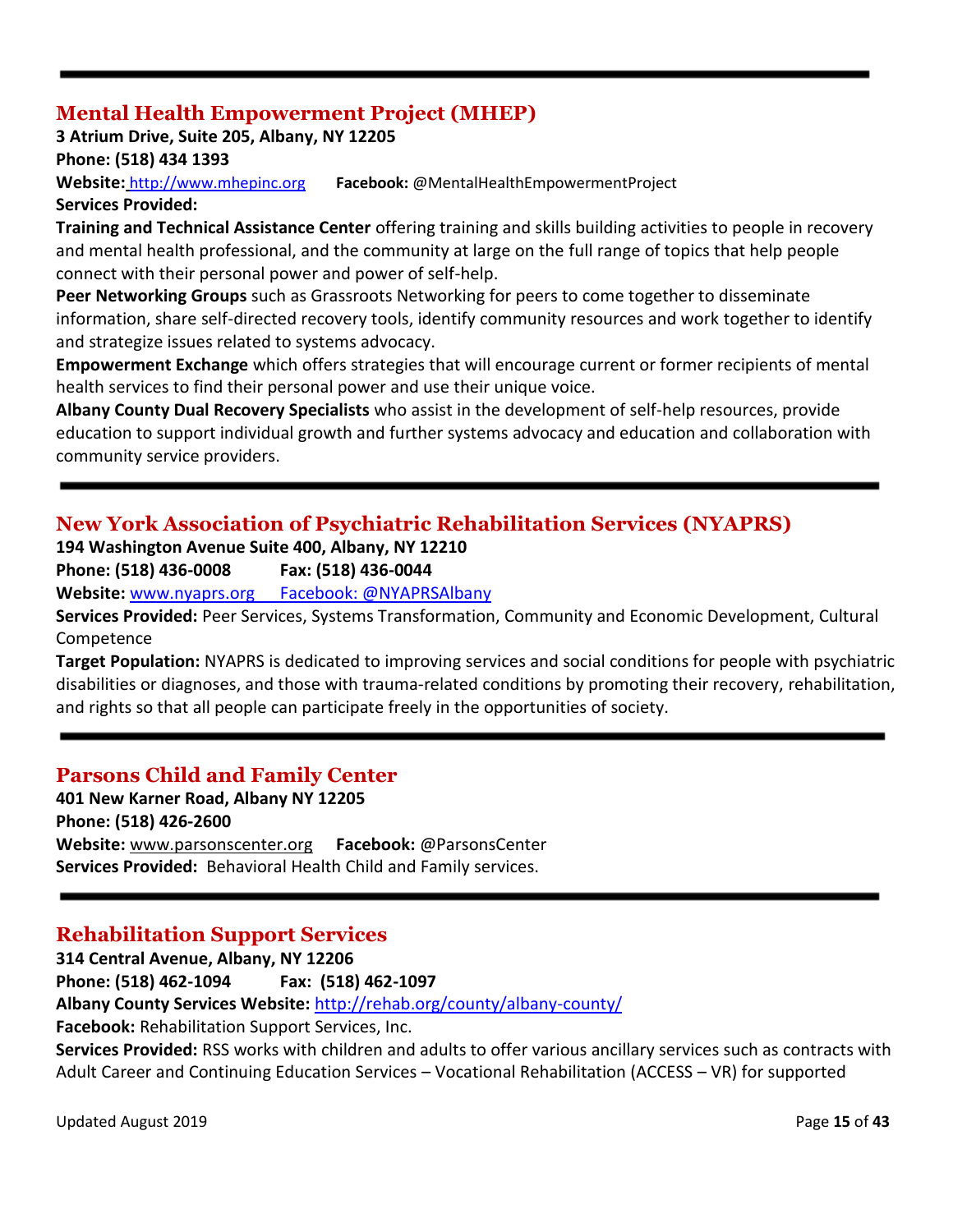employment in ten counties, as well as numerous subcontracts with county departments of mental health, probation, adult social services and children and family services. Children and family services include an eightbed community residence for adolescent girls, another eight-bed community residence for adolescent boys and girls, an after-school social and recreation program, Multisystemic Therapy (MST) and a Family Support Program.

**Target Population:** Children and Adults

#### **Samaritan Counseling Center**

**Delmar Office: 386 Delaware Ave., Delmar, NY 12054 Latham Office: 568 New Loudon Road, Latham, NY Phone: (518) 374-3514 Fax: (518) 374-9193 Website:** [www.samaritancounselingcenter.org](http://rehab.org/county/albany-county/)

**Facebook:** @samaritancounselingcenter.org

**Services Provided:** We provide a wide range of quality services including individual counseling, couples counseling, and family counseling in addition to business consulting, professional development for clinicians, and services to meet the unique needs of clergy and congregations.

#### **Saratoga Psychological Associates**

**Latham Office: 711 Troy Schenectady Road, Latham, NY 12110 Phone: (518) 587-0499 Fax: (518) 587-0536 Albany Office: 1 Marcus Blvd Suite 105, Albany, NY 12205 Phone: (518) 783-1063 Fax: (518) 786-6467 Website:** [www.saratogapsych.com/](http://www.saratogapsych.com/)

**Services provided:** Individual psychotherapy, family therapy, couples therapy, group therapy, assessment (psychological, forensic, and neuropsychological), and community education/family training

# **St. Peter's Hospital Psychiatry and Counseling**

**315 South Manning Boulevard, Albany, NY 12208**

**Website:** [www.sphcs.org/PsychiatryCounseling](http://www.sphcs.org/PsychiatryCounseling)

**Inpatient Services Provided:** Psychiatric assessment, medication assessment and management, and recommendations and referrals for outpatient follow-up for problems, which may include but are not limited to: depression; anxiety; medical withdrawal from alcohol or drugs; and, mental status changes. **Outpatient Services Provided:** Psychotherapy, Psychiatry and Stress Management.

#### **Phone: (518) 525-1304**

**Eligibility:** Adult, 18 years of age or older; actively seeking psychotherapy (psychiatric treatment is not provided independently of therapy); able to participate safely in an outpatient treatment program; and, a patient who utilizes the St. Peter's health care system.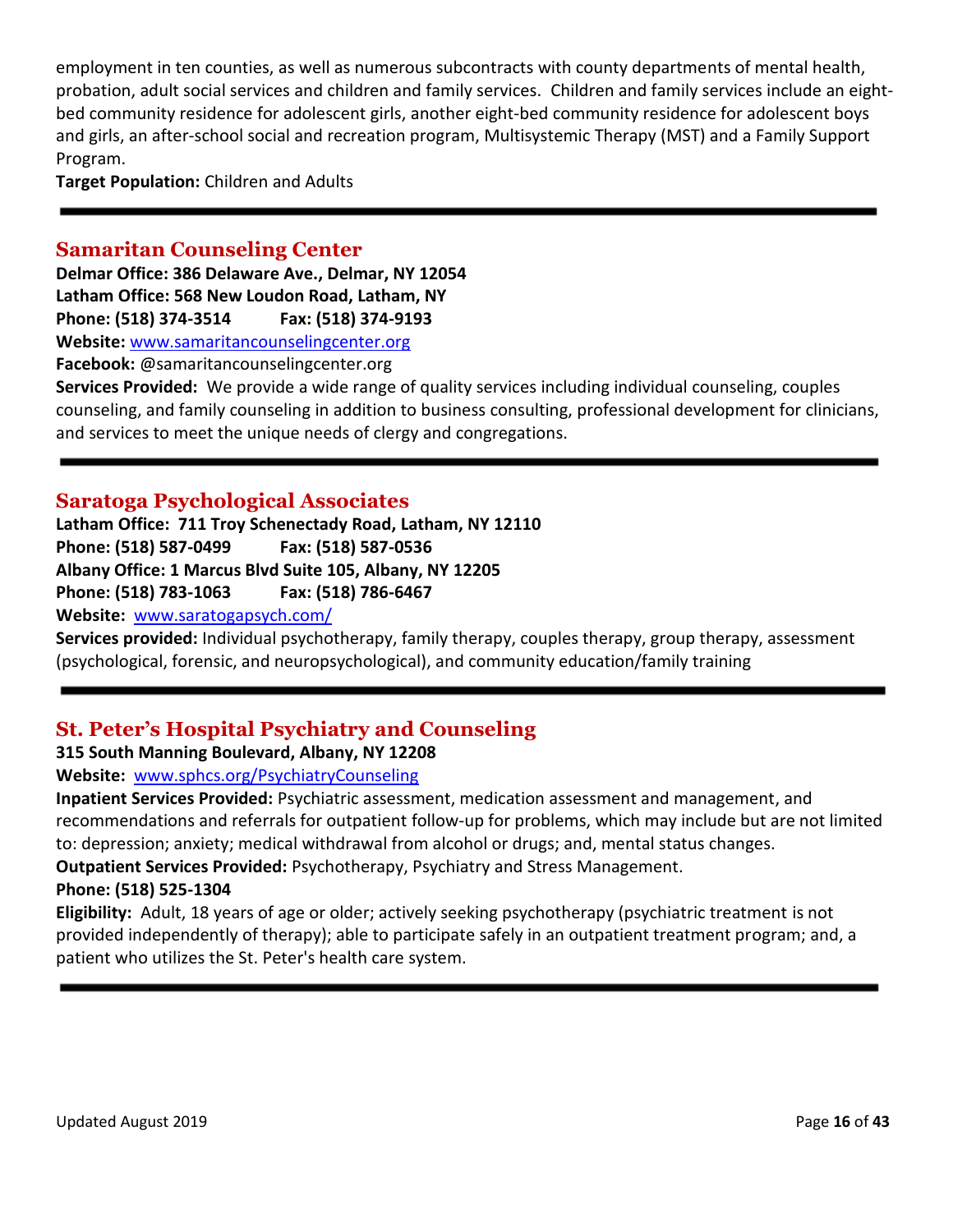# **RENSSELAER COUNTY:**

#### **Bick Wanck MD & Associates**

**516 Washington Avenue, Rensselaer, NY 12144 Phone: (518) 432-0432 Fax: (518) 583-4247 Website:** [bickwanckmdassociates.com](http://bickwanckmdassociates.com/)

**Services Provided:** Psychiatric Evaluations; Child and Adolescent Evaluations; Psychological Testing; Medication Management; Group Counseling; Couples Therapy; Family Therapy; Individual Therapy including Insight Oriented, Supportive Counseling, Cognitive Behavioral Therapy, Play Therapy

#### **Capital Counseling**

**120 Defreest Drive, Suite 220, Troy, NY 12180 Phone: (518) 462-6531**

**Website:** [www.capitalcounseling.org](http://www.capitalcounseling.org/) **Facebook:** @capitalcounseling

**Services Provided:** Capital Counseling provides a range of services and programs for organizations looking to promote better mental health and provide access to service for employees, members, and constituents. **Business and Organizations:** Crisis Services, Training and Education, Alcohol and Substance Abuse

Assessments, Employee Assistance Programs

**State and Local Government:** Contracted telephone based-after hours crisis services, Employee Assistance Programs, Compliance Trainings

**Healthcare Professionals and Managed Care Groups:** Inpatient to outpatient home transition counseling services, Phone-based clinical office support, and case management, referral services

### **Mental Health Empowerment Project- Heroes at Home**

**1600 7th Avenue, 4th Floor, Troy, NY 12180**

**Phone: (518) 545-6781 Website:** [www.mhepinc.org/projects/heroes-at-home](http://www.mhepinc.org/projects/heroes-at-home) **Facebook:** @MentalHealthEmpowermentProject

**Services Provided:** Vet2Vet Peer Support- Heroes at Home provides one-to-one peer support for Veterans and family members.

### **Rehabilitation Support Services**

**314 Central Avenue, Albany, NY 12206**

**Phone: (518) 462-1094 Fax: (518) 462-1097**

**Albany County Services Website**[: http://rehab.org/county/albany-county/](file:///C:/Users/mcole/AppData/Local/Microsoft/Windows/INetCache/Content.Outlook/AU5BI2KR/%20http/rehab.org/county/albany-county/)

**Facebook:** Rehabilitation Support Services, Inc.

**Services Provided:** RSS works with children and adults to offer various ancillary services such as contracts with Adult Career and Continuing Education Services – Vocational Rehabilitation (ACCESS – VR) for supported employment in ten counties, as well as numerous subcontracts with county departments of mental health, probation, adult social services and children and family services. Children and family services include an eightbed community residence for adolescent girls, another eight-bed community residence for adolescent boys and girls, an after-school social, and recreation program, Multisystemic Therapy (MST) and a Family Support Program.

**Target Population:** Children and Adults

Updated August 2019 **Page 17** of 43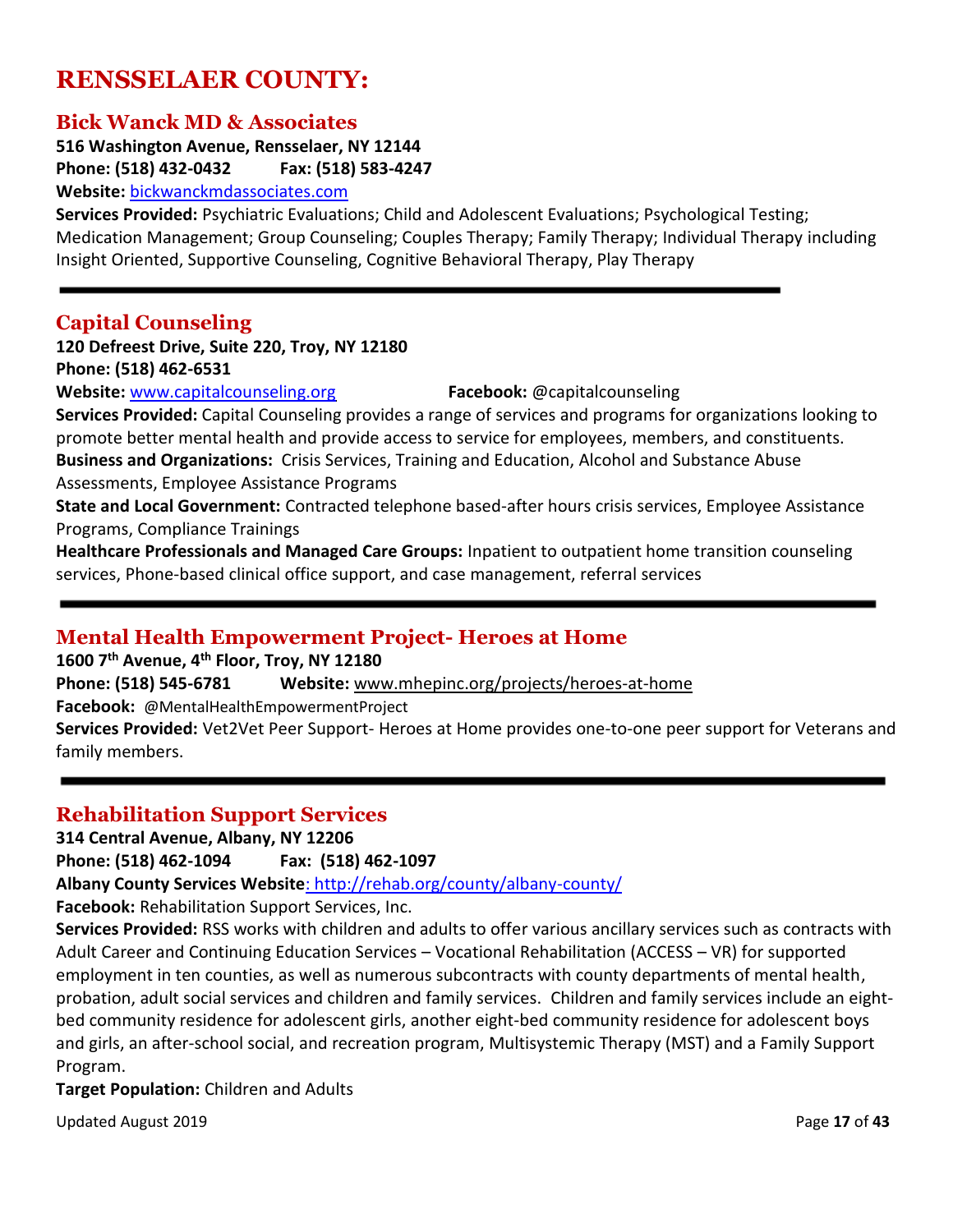## **Rensselaer County Department of Mental Health**

**1600 7th Avenue, Troy, NY 12180 Unified Services Phone: (518) 270-2800 Hoosick Falls Center Phone: (518) 686-0694 Rensselaer Center Phone: (518) 463-8869 Email:** [info@rensco.com](mailto:info@rensco.com) **Website:** <http://www.rensco.com/departments/mental-health/> **Facebook:** Rensselaer County Mental Health **Services Provided:** Unified Services for Children & Adolescents Outpatient Clinic; Forensic Services; Rensselaer City Center Outpatient Treatment; Non-Medicaid Care Coordination; Hoosick Falls Satellite Outpatient Treatment; Health Home Care Coordination Services for Adults; Services to residents of Private Proprietary Homes for Adults (PPHA); Children's Health Home Care Coordination; MICA (Mental Illness and Chemical Addiction) Outreach and Assessment Services; Medicaid Service Coordination; Substance Abuse Prevention Services; Single Point of Access – SPOA (adult housing and children and youth care coordination)

## **Samaritan Counseling Center**

**706 Bloomingrove Drive, Rensselaer, NY 12144 Phone: (518) 374-3514 Fax: (518) 374-9193 Website:** [samaritancounselingcenter.org](http://www.samaritancounselingcenter.org/) **Facebook:** Samaritan Counseling Center of the Capital Region **Services Provided:** We provide a wide range of quality services including individual counseling, couples counseling, and family counseling in addition to business consulting, professional development for clinicians, and services to meet the unique needs of clergy and congregations.

# **Samaritan Hospital**

**2215 Burdett Avenue, Troy, NY 12180 Phone: (518) 271-3300 Facebook**: Samaritan Hospital **Website:** [www.nehealth.com/Medical\\_Care/SAM/Behavioral\\_Health/](http://www.nehealth.com/Medical_Care/SAM/Behavioral_Health/) **Services Provided:** Behavioral health outpatient services **Target Population:** Individuals who are dealing with psychological, psychiatric and addiction challenges.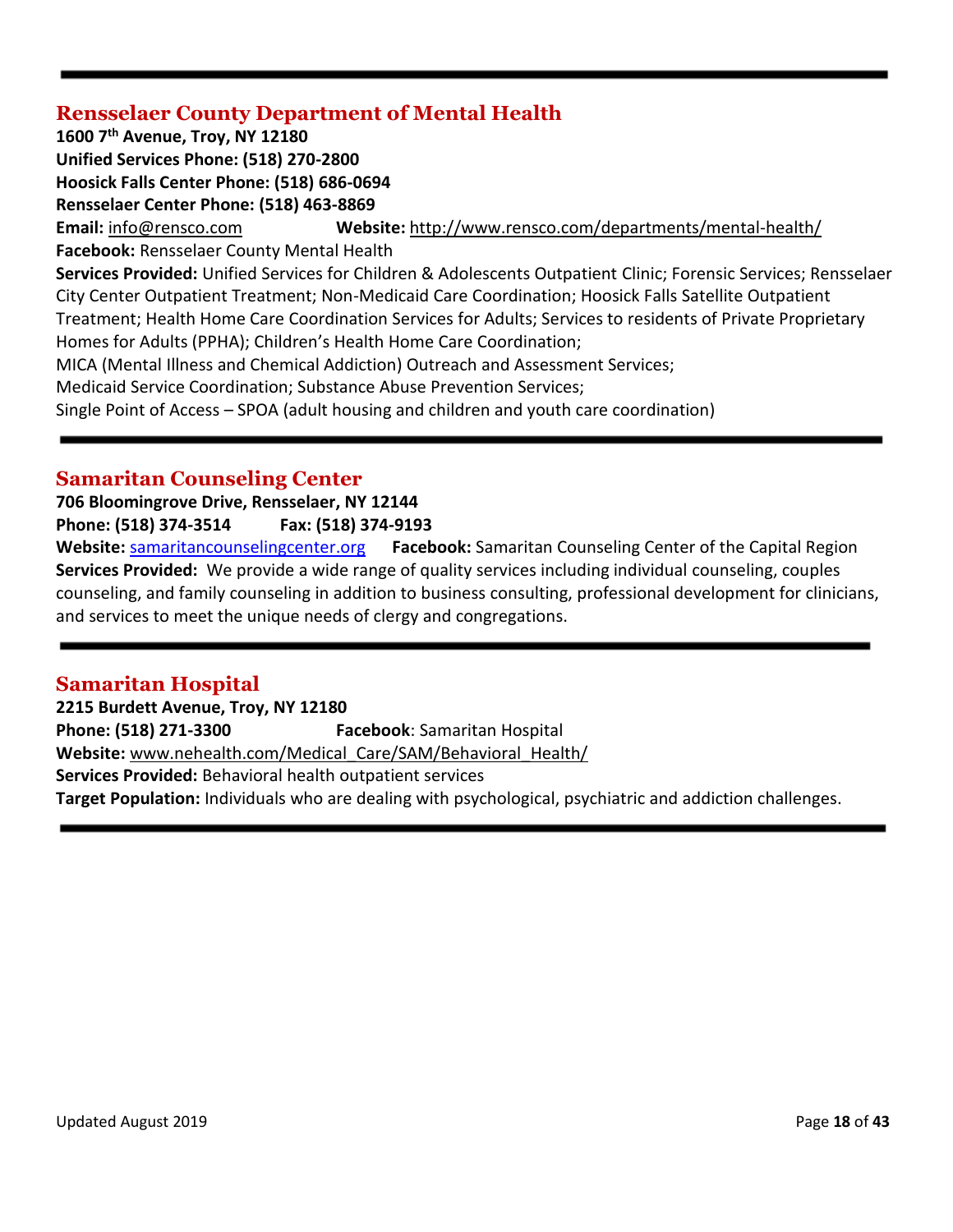# **SARATOGA COUNTY:**

# **Adirondack Samaritan Counseling Center (ASCC)**

**15 Boulevard, Hudson Falls, NY 12839**

**Phone: (518) 747-2994 Fax: (518) 747-2996**

**Website:** [www.adirondacksamaritan.org](http://www.adirondacksamaritan.org/) **Facebook:** Adirondack Samaritan Counseling Center **Services Provided:** Family Counseling (child and adolescent treatment, parenting and behavioral issues, divorce and separation, blended families, relationship issues), Individual Therapy (depression, anxiety, relationship issues, stress, cancer, eating disorders, mood disorders, life transitions, growth oriented psychotherapy, trauma and recovery, grief and loss, anger), Couples Counseling (couples counseling, marriage counseling, premarital counseling) Group Programs (Anger Management Project, Aggression Replacement Training, Family Life Education Programs, Men's Opportunity Program, Topic Groups), Chronic Pain (therapeutic group for adults suffering with chronic pain).

### **Bick Wanck MD & Associates**

**401 Geyser Road, Saratoga Springs, NY 12866 Phone: (518) 583-3035 Fax: (518) 583-4247 Website:** [www.bickwanckmdassociates.com](http://www.bickwanckmdassociates.com/)

**Services Provided:** Psychiatric Evaluations; Child and Adolescent Evaluations; Psychological Testing; Medication Management; Group Counseling; Couples Therapy; Family Therapy; Individual Therapy including Insight Oriented, Supportive Counseling, Cognitive Behavioral Therapy, Play Therapy

# **Capital Counseling**

**100 West Ave, Saratoga Springs, NY 12866** 

**4 Chelsea Place Suite 102 Clifton Park, NY 12065**

**Phone: (518) 462-6531**

**Website:** [www.capitalcounseling.org](http://www.capitalcounseling.org/) **Facebook:** @capitalcounseling

**Services Provided:** Capital Counseling provides a range of services and programs for organizations looking to promote better mental health and provide access to service for employees, members, and constituents. **Business and Organizations:** Crisis Services, Training and Education, Alcohol and Substance Abuse Assessments, Employee Assistance Programs

**State and Local Government:** Contracted telephone based-after hours crisis services, Employee Assistance Programs, Compliance Trainings

**Healthcare Professionals and Managed Care Groups:** Inpatient to outpatient home transition counseling services, Phone-based clinical office support, and case management, referral services

# **Four Winds Hospital**

**30 Crescent Avenue, Saratoga Springs, NY 12866 Phone: (518) 584-3600 (main) or 1-800-888-5448 (admissions) Website:** [www.fourwindshospital.com](http://www.fourwindshospital.com/) **Facebook:** @FourWindsSaratoga **Services Provided**: Inpatient and Outpatient Treatment Programs including Inpatient Hospitalization (adolescent services, children services, adult and older adult services), Partial Hospital Program (Adults),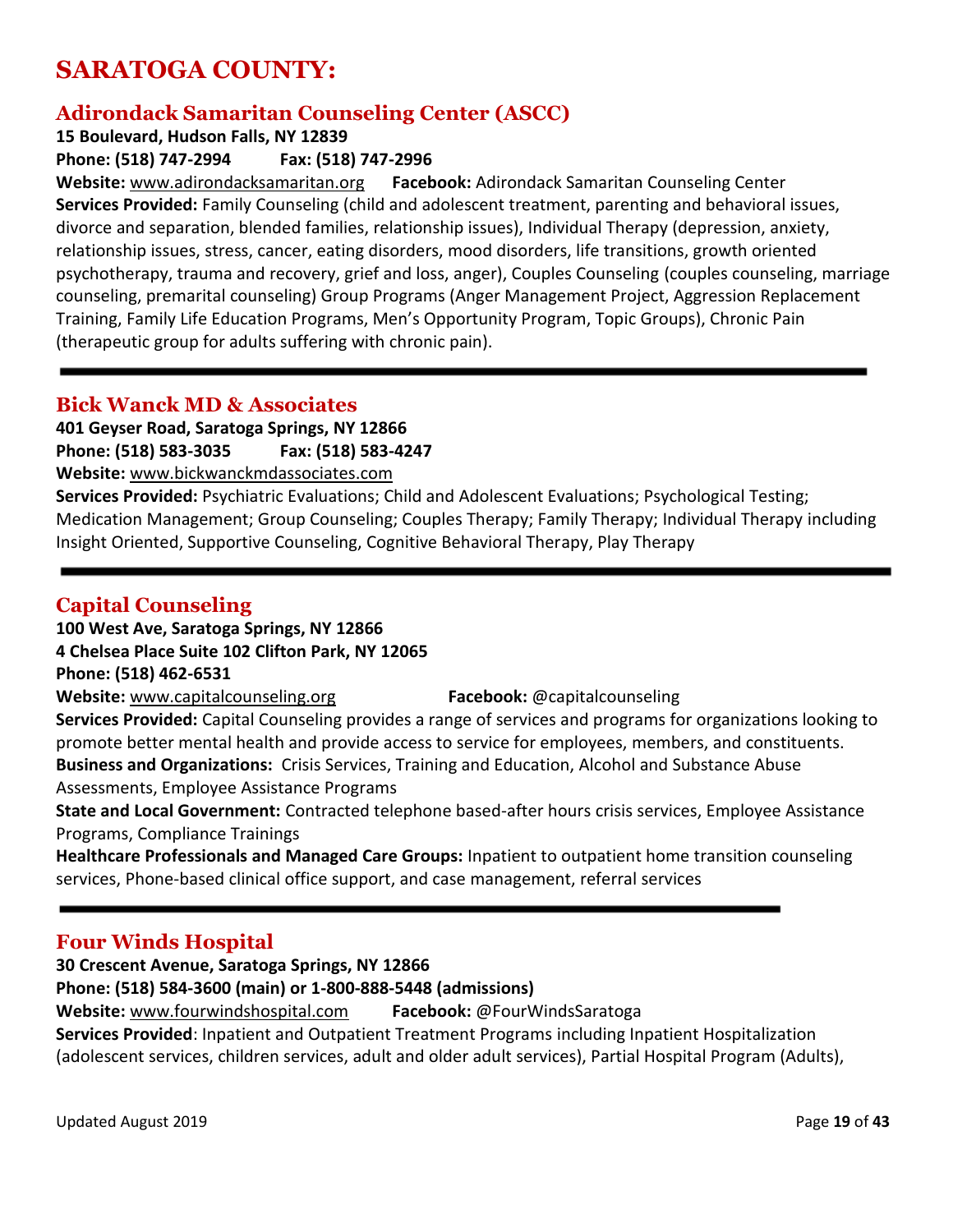Intensive Outpatient Program (adult and adolescent programs), and Outpatient Services (child and adolescent outpatient program).

#### **Integro Counseling Services**

**2454 Route 9, Suite 302, Malta, NY 12019 Phone: (518) 289-5555 Fax: (518) 289-5560 Website:** [www.integrocounseling.com](http://www.integrocounseling.com/) **Facebook**: Integro Mental Health Counseling Service **Services Provided:** Counseling assistance to individuals, couples, teenagers, families, and children.

#### **Northeast Parent and Child Society**

**Main Office: 530 Franklin St. Schenectady, NY 12305 Phone: (518) 346-1284 Website:** <http://www.neparentchild.org/> **Facebook**: @neparentchild **Services Provided:** Behavioral Health, Case Management, Education, Family Foster Care, Prevention and Family Preservation, Residential Care

### **Samaritan Counseling Center**

**75 Railroad Place, Saratoga Springs, NY 971 Route 146, Clifton Park, NY 7 Hemphill Place, Malta, NY Phone: (518) 374-3514 Fax: (518) 374-9193 Website:** [www.samaritancounselingcenter.org](http://www.samaritancounselingcenter.org/) **Facebook:** @samaritancounselingcenter.org

**Services Provided:** We provide a wide range of quality services including individual counseling, couples counseling, and family counseling in addition to business consulting, professional development for clinicians, and services to meet the unique needs of clergy and congregations.

#### **Saratoga Center for the Family-Mental Health Services**

**359 Ballston Avenue, Saratoga Springs, NY**

**Phone: (518) 587-8008 Fax: 518-587-8241**

**Website:** <http://www.saratogacff.org/mental-health-services/>

**Facebook:** @SaratogaCenter

**Services Provided:** Identification and assessment of children with behavioral and emotional health needs, individual, group and family therapies for crisis intervention, consultation with parents, teachers and school administration, parent and teacher training on mental health issues, referrals to other community mental health programs.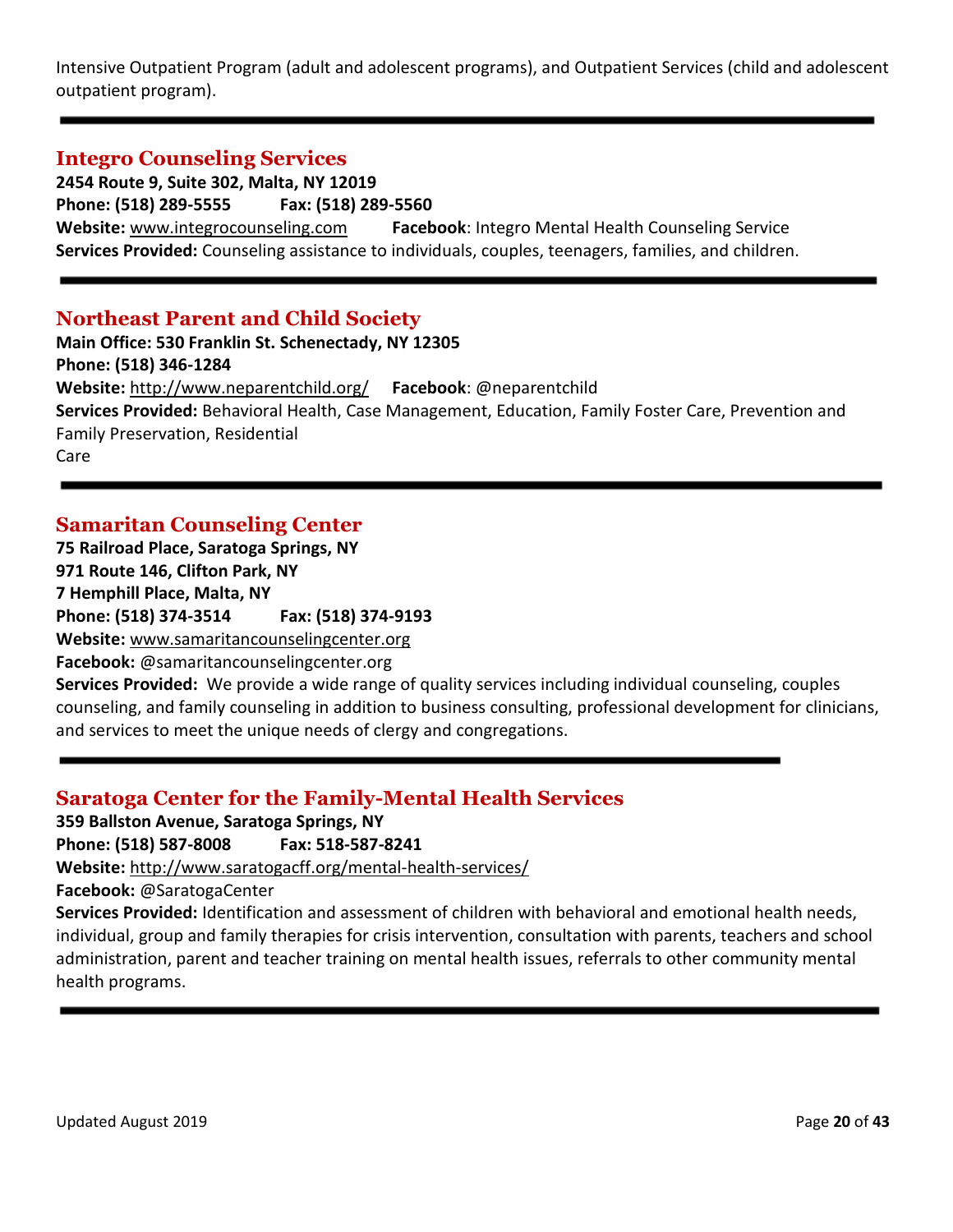# **Saratoga County Citizens Committee for Mental Health, Inc.**

#### **P.O. Box 820, Saratoga Springs, NY 12866**

**Email the committee at [info@scccmh-saratoga.org](mailto:info@scccmh-saratoga.org) for additional information.**

**Website:** [www.scccmh-saratoga.org](http://www.scccmh-saratoga.org/)

**Facebook:** Saratoga County Citizens Committee for Mental Health

**Services provided:** Information to help people living with mental illness, their family and friends and mental health professionals including understanding how to live with mental illness, practical advice on crisis management, individual and family rights, tips on coping with stress and resources for mental health professionals.

# **Saratoga County Mental Health Center**

**135 South Broadway, Saratoga Springs, NY 12866 Phone: (518) 584-9030 Fax: (518) 581-1709 Website:** [www.saratogacountyny.gov/departments/mental-health-center/](http://www.saratogacountyny.gov/departments/mental-health-center/) **Services Provided:** See Below

#### 

# **Mental Health Clinic**

# **Phone: (518) 584-9030**

**Location:** Main Office- Saratoga Springs; Satellite Office- Mechanicville

**Services Provided:** Emergency and crisis intervention, screening and referral, individual, family and group counseling, medication and education management, symptom management

**Target Population:** Youth services for emotionally and behaviorally disturbed children and adolescents; Adult Services for mentally ill adults, particularly those who are seriously and persistently mentally ill.

#### ............ **Personalized Recovery Oriented Services**

### **Phone: (518) 885-4521**

**Services Provided:** Comprehensive, individualized, a recovery-based program that offers rehabilitation, support, and treatment services under one roof. Person-centered, group, and individual sessions, medication management, health screenings, family education, and support, vocational services, and supports.

**Target Population:** Adults over 18 with a mental illness diagnosis who have a functional disability

#### **Alcohol and Drug Program**

**Phone: (518) 587-8800 Services Provided:** Outpatient program. \*Reference Saratoga Alcohol and Substance Abuse Services in Addiction Services below

# **Saratoga Psychological Associates**

**Saratoga Office: 1 West Avenue, Suite 205, Saratoga Springs, NY 12866 Phone: (518) 587-0499 Fax: (518) 587-0536 Clifton Park Office: 632 Plank Road Clifton Park, NY 12065 Phone: (518) 587-0499 Fax: (518) 587-0536**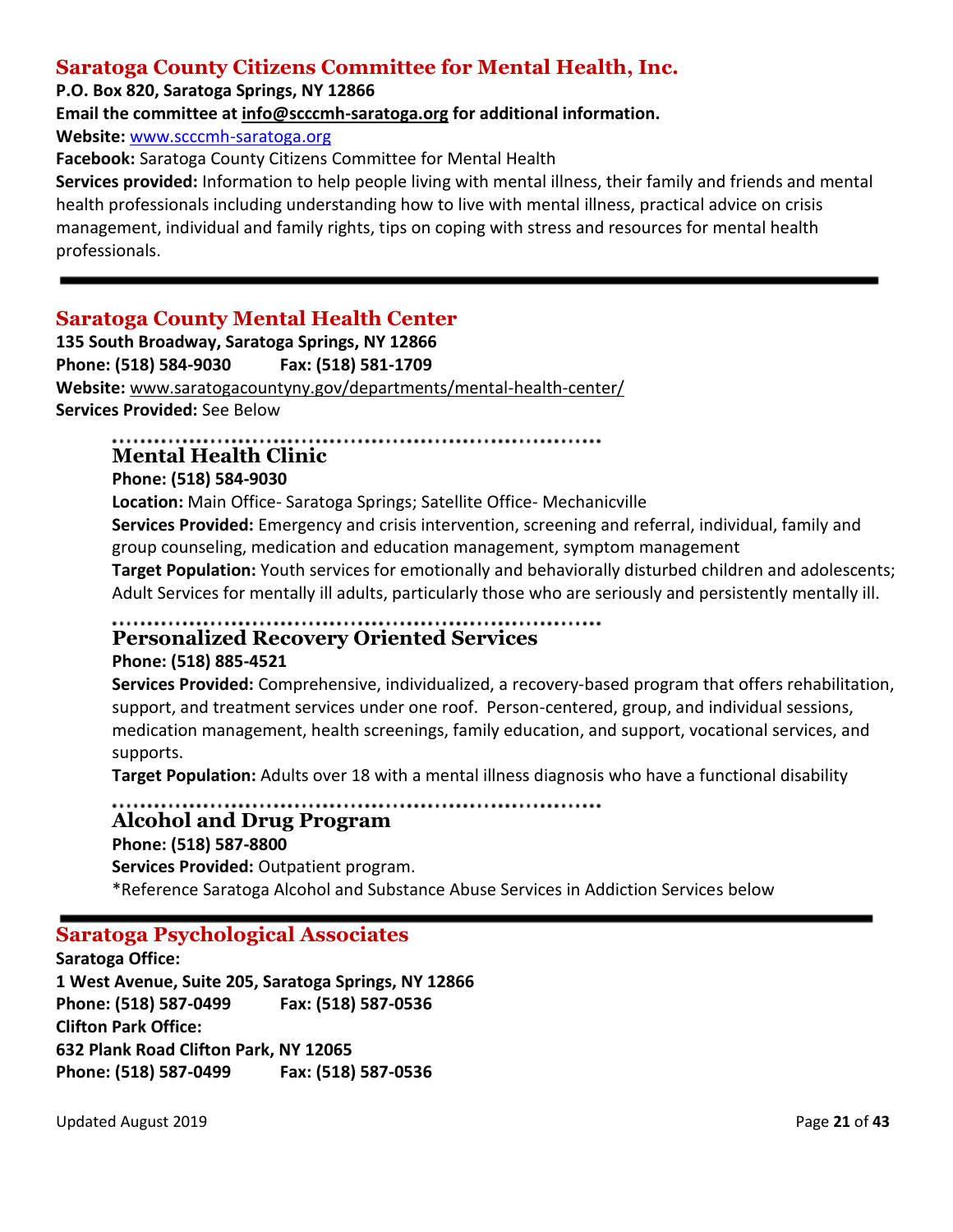**Website:** [www.saratogpsych.com](http://www.saratogpsych.com/) **Facebook:** Saratoga Psychological Associates PC **Services provided:** Individual psychotherapy, family therapy, couples therapy, group therapy, assessment (psychological, forensic, and neuropsychological), and community education/family training.

## **Union Counseling Behavioral Health Center**

**5 Hemphill Place, Suite 121, Malta, NY 12020**

**Phone: (518) 374-6263 Fax: (518) 374-1778**

**Website:** [www.unionstreetcounseling.com/](http://www.unionstreetcounseling.com/)

**Services Provided:** Full Spectrum Behavioral Health Services (Stress & Anxiety, Depression, Abuse, Eating Disorders, Post-Traumatic Stress Disorder, Marital, Relationship & Family Issues, Attention Deficit Hyperactivity Disorder, Behavioral Issues in Children and Adolescents), Ongoing Psychotherapy, Medication Management, Psychological Assessment & Testing, Psychiatric Evaluation, Expert Consultation, Supervised & Therapeutic Visitations, Coordination of Care with Inpatient Facilities and PcPs

# **SCHENECTADY COUNTY:**

# **Behavioral Health Center at Northeast Parent and Child (Children's Mental Health Clinic)**

**530 Franklin Street, Schenectady, NY 12305**

**Phone: (518) 381-8911 Fax: (518) 377-4292**

**Website:** <http://nr.layer8group.com/client-services-2/behavioral-health/>

**Facebook:** @neparentchild

**Services Provided:** Assessment and treatment. For more information, please contact [David Rossetti,](mailto:david.rossetti@nr.layer8group.com) Chief Officer of Behavioral Health Services.

**Target Population:** Youth ages 0-24 who are having trouble functioning at home, in school, or in the community due to emotional and behavioral difficulties.

# **Capital Counseling**

**670 Franklin Street, Schenectady, NY 12605**

**Phone: (518) 462-6531**

**Website:** [www.capitalcounseling.org](http://www.capitalcounseling.org/) **Facebook:** @capitalcounseling

**Services Provided:** Capital Counseling provides a range of services and programs for organizations looking to promote better mental health and provide access to service for employees, members, and constituents. **Business and Organizations:** Crisis Services, Training and Education, Alcohol and Substance Abuse Assessments, Employee Assistance Programs

**State and Local Government:** Contracted telephone based-after hours crisis services, Employee Assistance Programs, Compliance Trainings

**Healthcare Professionals and Managed Care Groups:** Inpatient to outpatient home transition counseling services, Phone-based clinical office support, and case management, referral services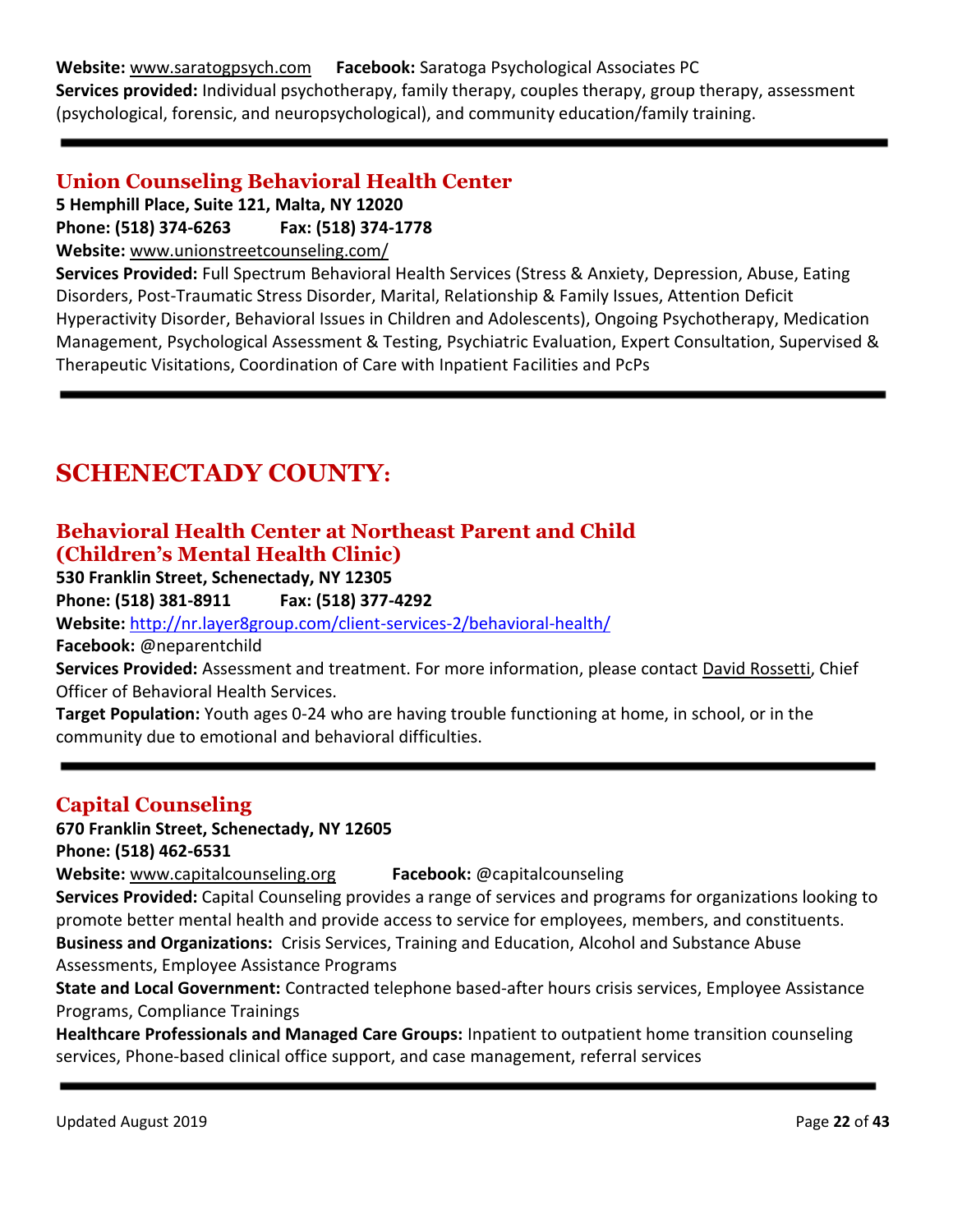# **Ellis Hospital**

**1101 Nott Street, Schenectady, NY 12308 Phone: (518) 243-4000 Website:** <http://www.ellismedicine.org/services/mental-health.aspx> **Facebook:** @EllisMedicineNY **Adult Outpatient Mental Health Services 216 Lafayette Street, Schenectady, NY 12305 Phone: (518) 243-3300**

**Crisis/Inpatient Services 1101 Nott Street Schenectady, NY 12308 Phone: 518-243-4000**

## **Ellis Hospital Child Adolescent Clinic**

**624 McClellan Street, Suite 204, Schenectady, NY 12304 Phone: (518) 382-2290 Website:** [www.ellismedicine.org/services/mental-health.aspx](http://www.ellismedicine.org/services/mental-health.aspx) **Services Provided:** Initial psychiatric assessments with diagnosis, medication management, psychotherapy/counseling services, crisis services (for existing patients), consultation/collateral services for schools and other professional agencies, wellness planning, community education **Target Population:** Patients ages 4-18

# **Mohawk Opportunities**

#### **201 Nott Terrace, Schenectady, NY 12307 Phone: (518) 374-8424**

**Website:** <http://www.mohawkopportunities.org/2011.html> **Facebook:** Mohawk Opportunities **Mission:** We are a Schenectady-based not-for-profit agency committed to helping individuals living with Mental Illness, HIV/AIDS and those who are homeless achieve stable community living and independence by providing housing that is safe and affordable, services that facilitate growth and recovery, relationships built on a foundation of caring and respect and a sense of hope for the future.

**Services Provided:** Assertive Community Treatment (ACT), Dominion House, Community Residence Program (Curry House, Emmanuel House & Jones Home), Certified Apartment Program, Supported Housing Program, Continuum of Care Services, Rental Assistance Program for Persons Living with AIDS, Transitional Services Program

# **Rehabilitation Support Services**

**Division office located in Albany 314 Central Avenue, Albany, NY 12206 Phone: (518) 462-1094 Fax: (518) 462-1097 Schenectady County Services Website:** <http://rehab.org/county/schenectady/>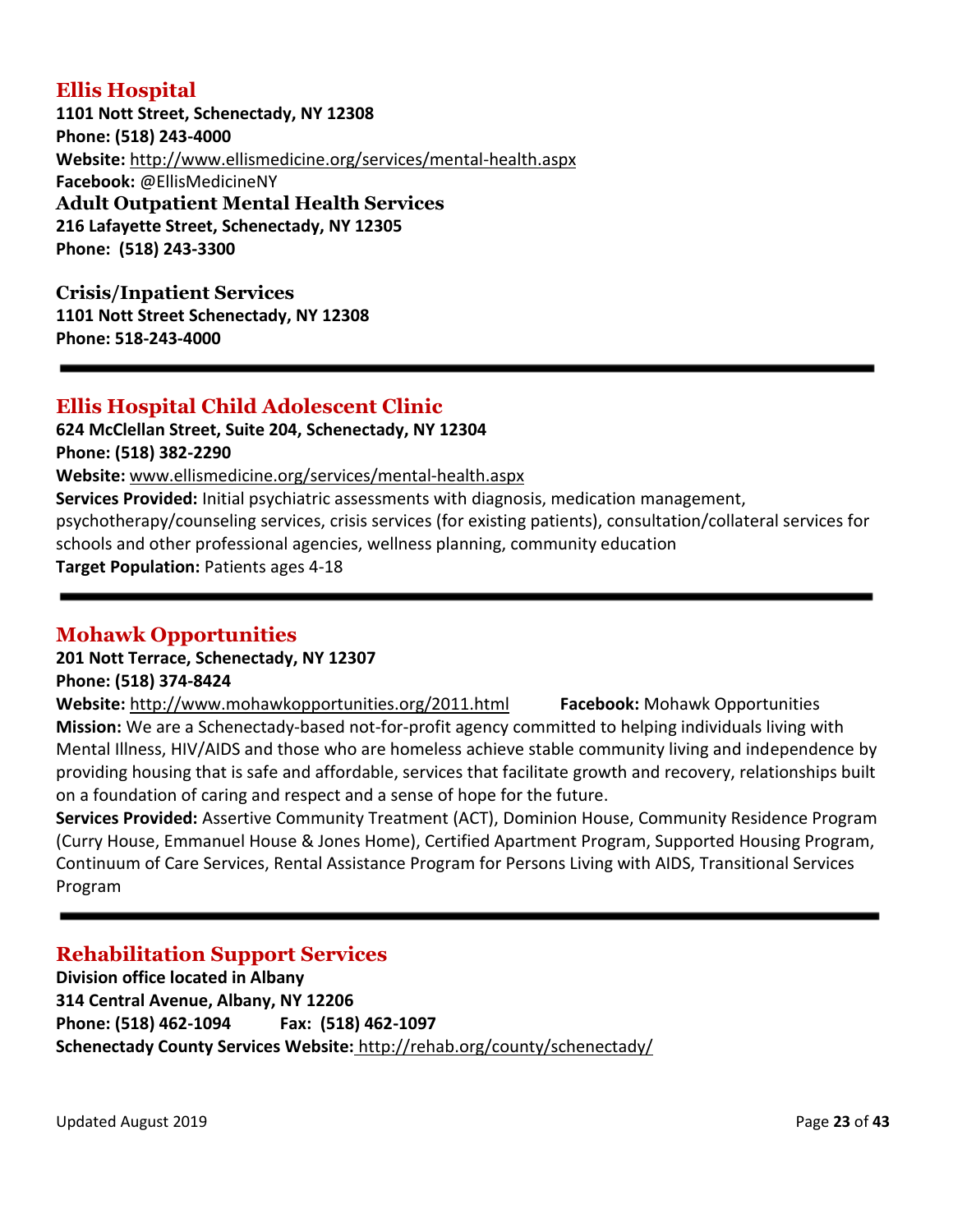**Services Provided:** RSS works with children and adults to offer various ancillary services such as contracts with Adult Career and Continuing Education Services – Vocational Rehabilitation (ACCESS – VR) for supported employment in ten counties, as well as numerous subcontracts with county departments of mental health, probation, adult social services and children and family services. Children and family services include an eightbed community residence for adolescent girls, another eight-bed community residence for adolescent boys and girls, an after-school social and recreation program, Multisystemic Therapy (MST) and a Family Support Program.

**Target Population:** Children and Adults

# **Samaritan Counseling Center**

**8 North Church Street, Schenectady, NY 220 North Ballston Ave., Scotia, NY 12302 Phone: (518) 374-3514 Fax: (518) 374-9193 Website:** [www.samaritancounselingcenter.org](http://www.samaritancounselingcenter.org/) **Facebook:** @samaritancounselingcenter.org **Services Provided:** We provide a wide range of quality services including individual counseling, couples counseling, and family counseling in addition to business consulting, professional development for clinicians, and services to meet the unique needs of clergy and congregations.

## **Schenectady County City Mission**

**425 Hamilton Street, Schenectady, NY 12305 PO Box 760 Schenectady, NY 12301 Phone: (518) 346-2275 Fax: (518) 346-2470 Website:** [www.citymission.com](http://www.citymission.com/) **Services Provided:** Feed the hungry, provide shelter, empower employment, discipleship, and recovery, provide clothing, thrift & recycling clothing, community outreach programs

# **Schenectady County Community Services**

**Contact: Office of Community Services 797 Broadway, Suite 304, Schenectady, NY 12305 Phone: (518) 386-2218 Fax: (518) 386-2212 Website:** <http://www.schenectadycounty.com/node/495>

### **Schenectady Mental Health Associates (SMHA)**

**1411 Union Street, Schenectady, NY 12308 Phone: (518) 374-0295 Fax: (518) 377-3729 Website:** [www.smha-crown.com](http://www.smha-crown.com/)

**Services Provided:** Individual, couples, marital and family counseling for the following diagnostic categories: depressive disorders, impulse control disorders, anger management, bipolar disorders, anxiety disorders, schizophrenia disorders, eating disorders, learning disorders, ADHD & Disruptive Behavior Disorders, Autistic Spectrum Disorders, Post-traumatic Stress Disorder

Updated August 2019 Page **24** of **43**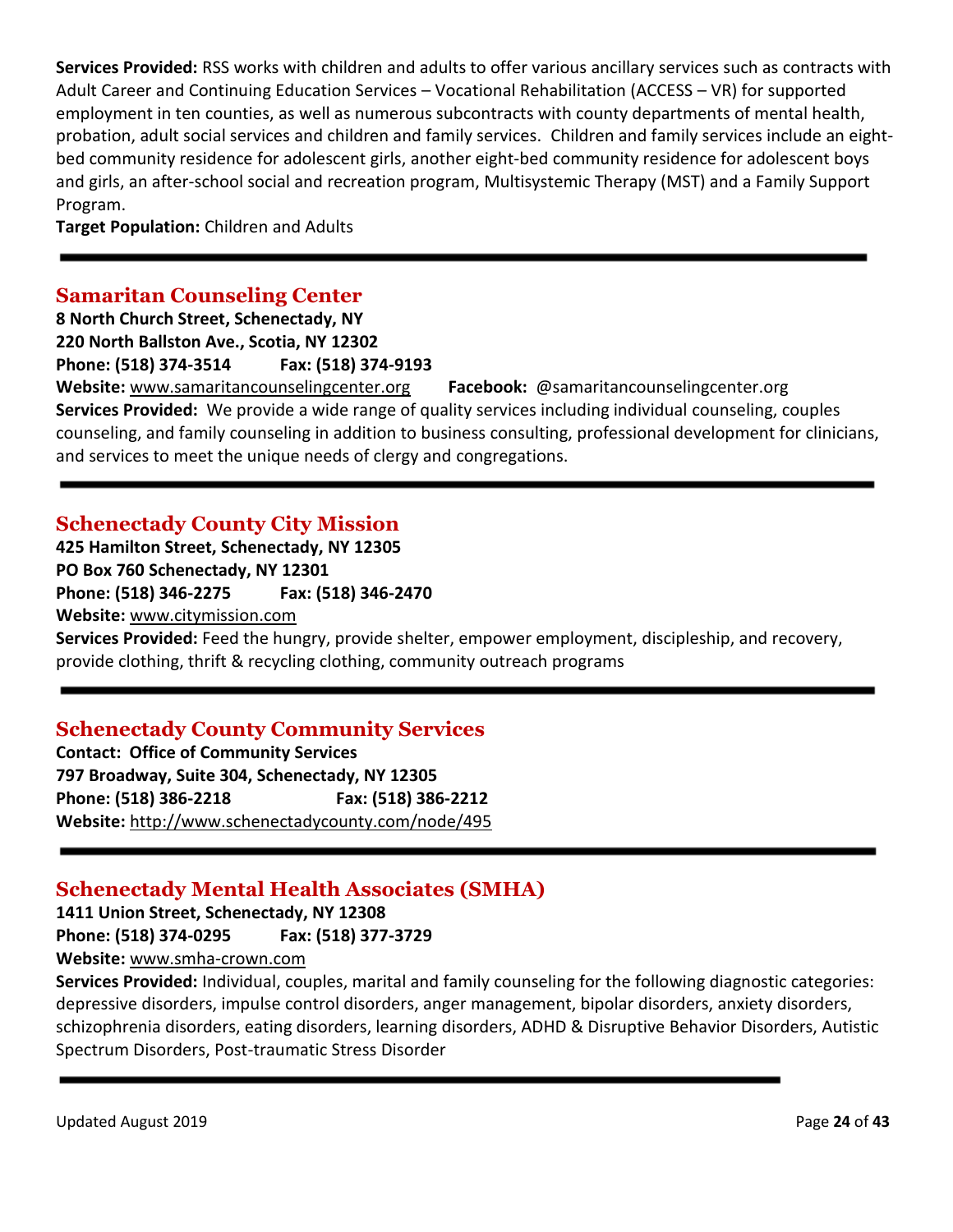#### **SPOA (Adults)**

**Care Management Services 108 Erie Boulevard, Schenectady, NY 12305 Phone: (518) 382-7932 Target Population:** For adults with a serious mental illness and in need of care management. **Assisted Outpatient Treatment (Kendra's Law) Target Population:** Individuals with serious mental illnesses who are unable to live safely in the community. **More information:** <http://bi.omh.ny.gov/aot/about>

# **SPOA Single Point of Access (Child and Adolescent)**

**Office of Community Services 797 Broadway Suite 304, Schenectady NY 12305**

**Phone: (518) 386-2218 Fax: (518) 386-2212**

**Website:** <http://www.schenectadycounty.com/node/281>

**How to apply:** The SPOA Coordinator for Children will review the application and request additional documentation if needed. A meeting with the family is then scheduled with the SPOA Committee to discuss their concerns, answer questions, and provide information about the services available to their child. After the committee reviews the case determination is made regarding service eligibility. The Coordinator will notify the family and then inform them of the outcome of the meeting.

# **Union Counseling Behavioral Health Center**

**1311 Union Street, Schenectady, NY 12308**

**Phone: (518) 374-6263 Fax: (518) 374-1778**

**Website:** [www.unionstreetcounseling.com/](http://www.unionstreetcounseling.com/)

**Services Provided:** Behavioral Health Services (Stress & Anxiety, Depression, Abuse, Eating Disorders, Post-Traumatic Stress Disorder, Marital, Relationship & Family Issues, Attention Deficit Hyperactivity Disorder, Behavioral Issues in Children and Adolescents), Ongoing Psychotherapy, Medication Management, Psychological Assessment & Testing, Psychiatric Evaluation, Expert Consultation, Supervised & Therapeutic Visitations, Coordination of Care with Inpatient Facilities and PcPs.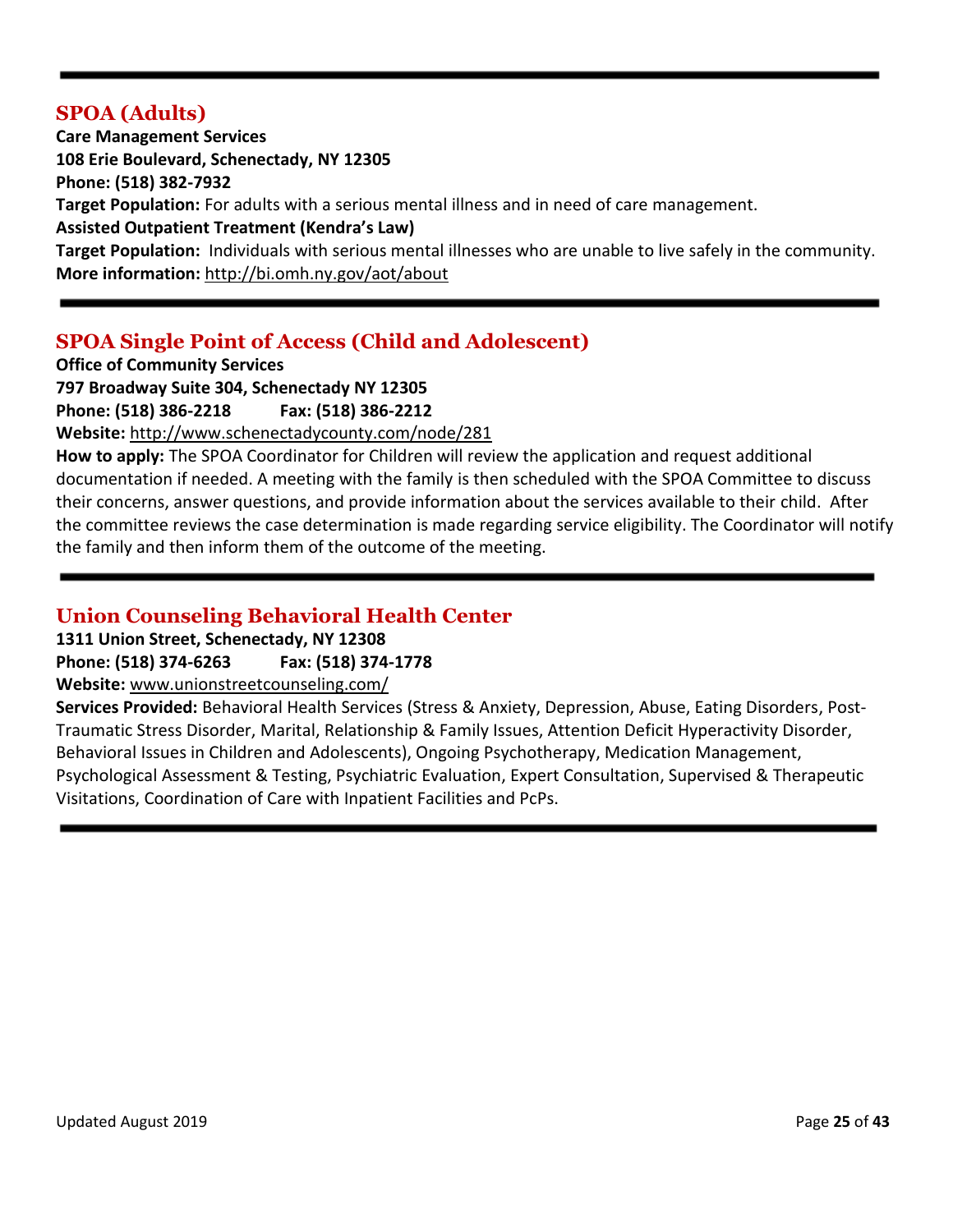# **CAPITAL REGION ADDICTION SERVICES**

# **ALBANY COUNTY:**

### **Addiction Care Center of Albany**

**90 McCarty Avenue, Albany, NY 12202 Phone: (518) 465-5470** 

**Website:** [www.acca.net](http://www.acca.net/) **Facebook:** @addictionscarecenter

**Services Provided:** Outpatient services including day rehab, a medically-supervised outpatient program, and an evening program (1044 Broadway, Albany, NY Phone: (518) 434-2367) Community Residence recovery programs for men and women who are in the early to later stages of recovery.

### **Albany County Department of Mental Health**

**175 Green Street, Albany, NY 12202**

**Phone: (518) 447-4537 Fax: (518) 447-4577**

**Website:** <http://www.albanycounty.com/Government/Departments/DepartmentofMentalHealth.aspx> **Mission:** To ensure that persons with mental illness, substance and alcohol problems or developmental

disabilities are provided a full range of services that promote stabilization, rehabilitation, and recovery for the purpose of enhancing or improving their lives.

**Services Provided**: See Below

**Substance Abuse Services 260 South Pearl Street, Albany, NY 12202**

**Phone: (518) 447-4551 Fax: (518) 447-2046**

**Services Provided**: Comprehensive medically supervised outpatient services to individuals of all ages. Our professional staff is specially trained in the treatment of addictions and addresses all aspects of an individual's substance use, abuse, or dependency problems.

# **Community Services Board**

#### **272 Broadway, Menands, NY, 12204**

#### **Phone: (518) 482-5744**

**Purpose:** Community residents who have an interest in services for the mentally disabled are welcome to attend meetings of the Community Services Board and its three subcommittees on mental health, mental retardation and developmental disabilities, and alcoholism and substance abuse.

#### **Subcommittee on Alcohol and Substance Abuse:**

Third Thursday of the month, 8:30-10:00 am

#### **175 Green Street, Director's Conference Room**

**Chair:** Lewis Krupka

**Phone: (518) 356-1012 Email:** [gamblenomore@talktherapy.com](mailto:gamblenomore@talktherapy.com)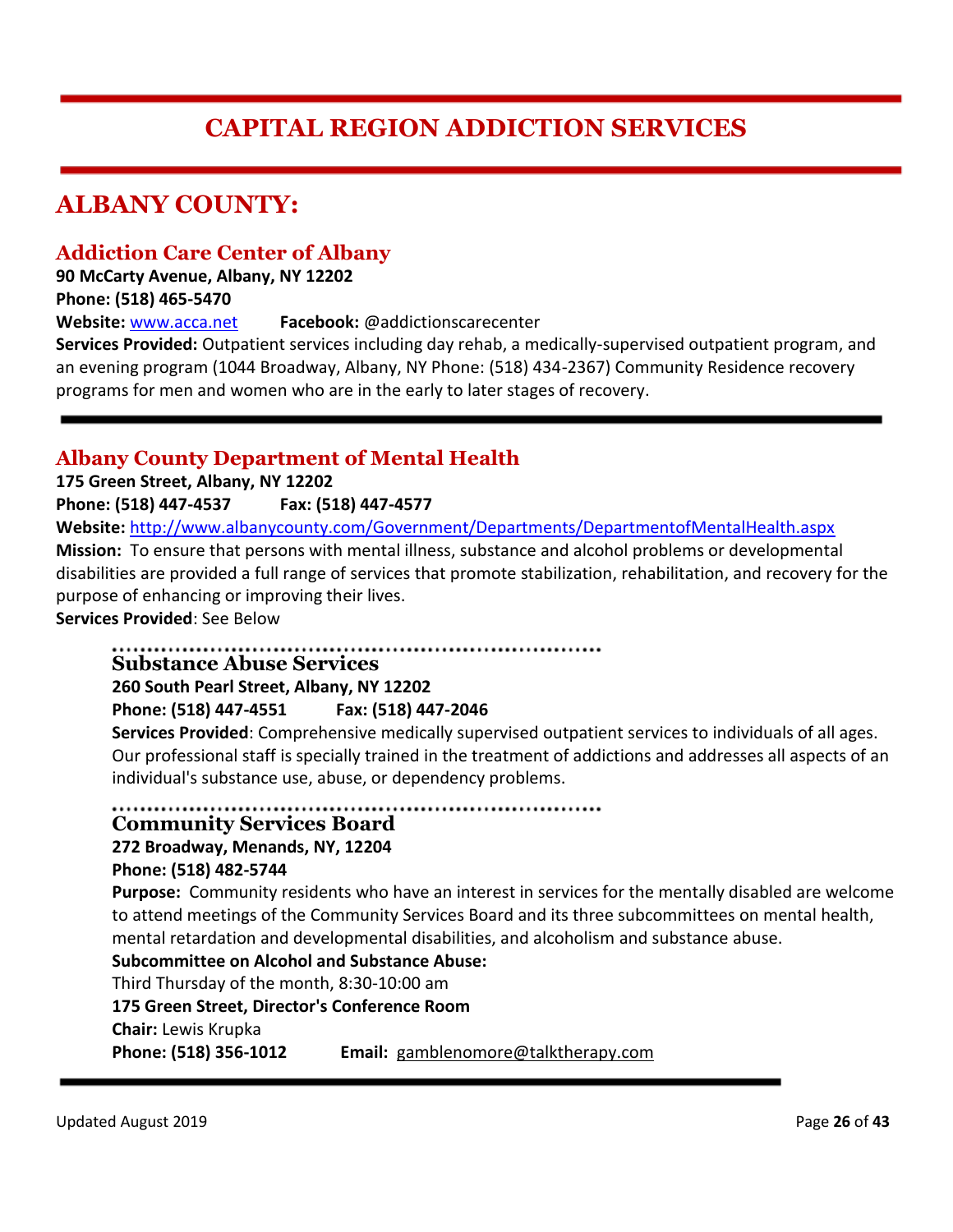### **Belvedere Addictions Center**

**1 Van Tromp Street, Albany, NY 12207 Phone: (518) 694-9400 Website:** [www.belvedereaddictionscenter.com](http://www.belvedereaddictionscenter.com/) **Facebook**: Belvedere Addictions Center **Hours:** Monday, Thursdays, Fridays 8:00 am – 4:00 pm; Tuesdays and Wednesdays 8:00 am – 7:00 pm **Services Provided:** Outpatient programs, group and individual treatment sessions, initial and ongoing assessments **Target Population:** Adults suffering from addiction

#### **Camino Nuevo**

**175 Central Ave., Albany, NY 12206 Phone: (518) 729-5659 Hours: Monday through Friday 9:00 am to 6:00 pm; Saturday 7:00 am to 12:00 pm Website:** [www.acacianetwork.org](http://www.acacianetwork.org/) **Services Provided:** Personalized Health Assessment; Medication assisted treatment including Buprenorphine;

Impaired Driving Program; Intensive Outpatient Services; HIV/Early Intervention Services; Psychiatric Assessment Management; Individual, group and family counseling; Relapse Prevention and Wellness; Educational/Vocational placement and referrals; Cultural and Recreational Events; Benefits/Entitlements assistance; Monthly Recovery Celebrations

**Admission Criteria:** Substance Use History; Family Treatment; Adolescent Services: 13-17 years of age and Adult Services: 18 years of age or older

# **Capital City Rescue Mission**

**259 South Pearl Street, Albany, NY Phone: (518) 462-0459**

**Website:** [www.capitalcityrescuemission.com](http://www.capitalcityrescuemission.com/) **Facebook:** @capitalcityrescuemission

**Services Provided:** Free shelter, clothing, food (3 meals/day, 365 days/yr.), clothing provided to residents in need, addiction recovery program (residents who participate in addiction recovery program are sheltered for nine months-1 year.

# **Catholic Charities**

**100 Slingerland Street, Albany, NY 12202 Phone: (518) 449-3581 Fax: (518) 426-3662 Website:** [www.carecoordinationcc.org/](http://www.carecoordinationcc.org/)

**Services Provided:** Health home care coordination, intensive and supportive case management, Project Safe Point (syringe disposal, access/exchange services, recovery readiness counseling, treatment access, HIV/Hepatitis testing and opioid overdose prevention), linguistic services (medical interpretation for those with limited English proficiency); housing support services, personal care closet, and emergency financial assistance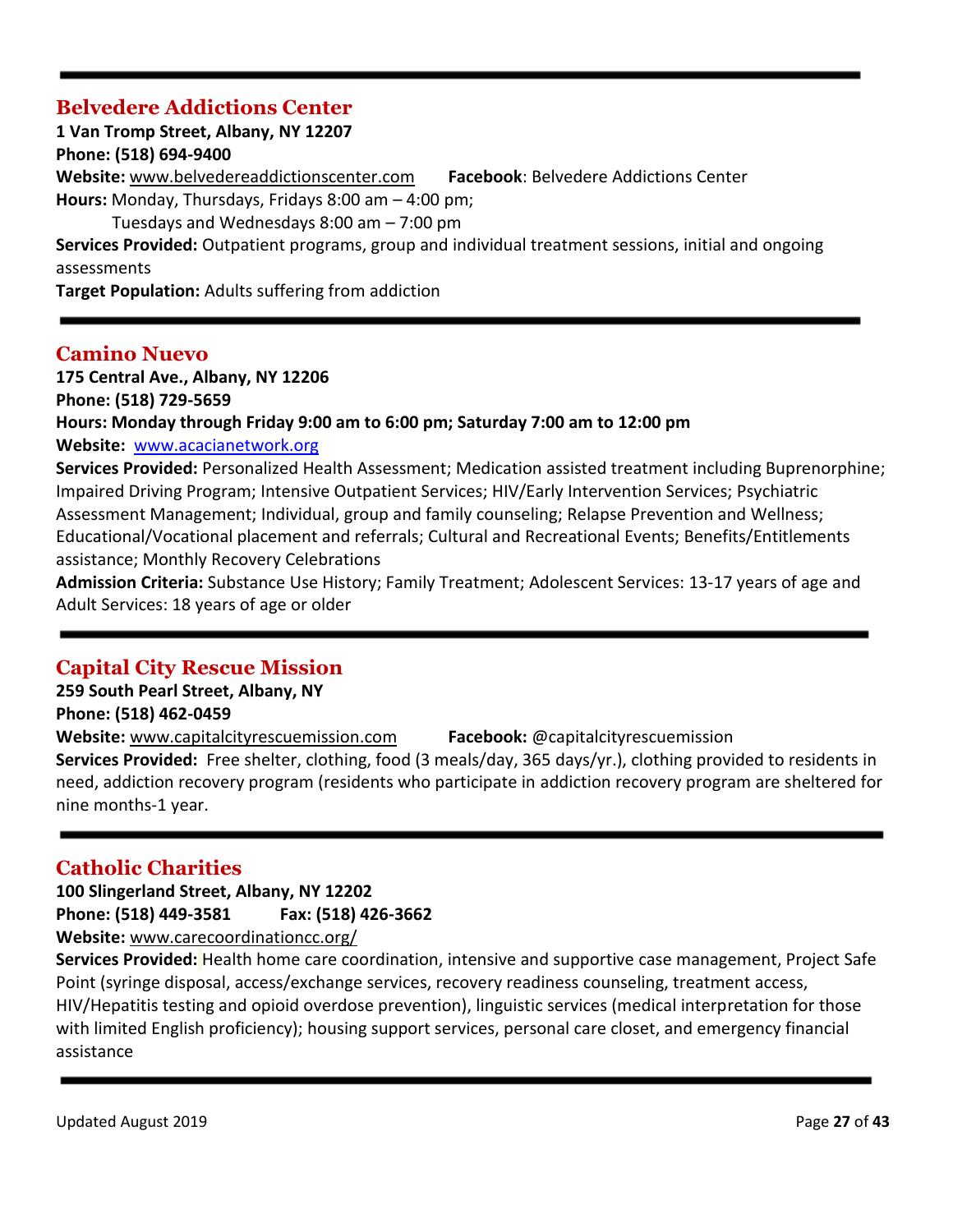# **Friends of Recovery-New York**

**1529 Western Avenue, Albany, NY 12203 Phone: (518) 487-4395 Email**: [familyrecovery@for-ny.org](mailto:familyrecovery@for-ny.org) **Website:** [www.for-ny.org](http://www.for-ny.org/) **Facebook:** @recoveryny

**Services Provided:** Friends f Recovery- New York is a statewide Recovery Community Organization (RCO) working on behalf of thousands of individuals and families in New York to educate decision makers and the public about addiction recovery. We are dedicated to ending discrimination and removing barriers to treatment, housing, and employment; and we support the expansion of recovery support services for individuals and families.

#### **Hope House, Inc.**

**573 Livingston Avenue, Albany, NY 12206 Phone: (518) 482-4673**

**Website:** [www.hopehouseinc.org](http://www.hopehouseinc.org/) **Facebook:** @hopehousealbany

**Services Provided:** Medication Assisted Treatment options for opioid use disorder, alcohol use disorder, and nicotine use disorder - such as Vivitrol, Suboxone, and Probuphine. We believe in multiple pathways to recovery, including the utilization of medication to treat the disease of addiction.

**Target Populations:** Specialized programs for Men, Women, Adults, and Children

#### **Peter Young: Housing, Industry & Treatment**

**1180 Berne-Altamont Road, Altamont, NY 12009**

**Phone: (518) 861-6207 Email:** [PGTFoundation@pyhit.org](mailto:PGTFoundation@pyhit.org)

**Website:** [www.pyhit.com](http://www.pyhit.com/) **Facebook:** Peter Young Housing Industries Treatment

**Services Provided:** Vocational Training, Educational Programs, Job Placement Services, Emergency Shelter and Transitional Living Services, Parole Re-Entry Services, Veterans Services, HIV services, NYS Industries for the Disabled, NYS-certified inpatient, residential and outpatient treatment facilities and counseling and evaluation programs, develops and manages resources to fund programs and services in alcohol and drug rehabilitation alternatives to incarceration and job training skills.

### **Senior Hope Counseling, Inc.**

**301 South Allen Street, Albany, NY 12208 Phone: (518) 489-7777 Fax: (518) 489-7771** 

**Website:** [www.seniorhope.org](http://www.seniorhope.org/)

**Services Provided:** Evaluation and assessment, case management and referral, individual and family counseling, men and women specialized group sessions, weekly AA meetings.ependency. Outpatient Adolescent locations for those younger than 18.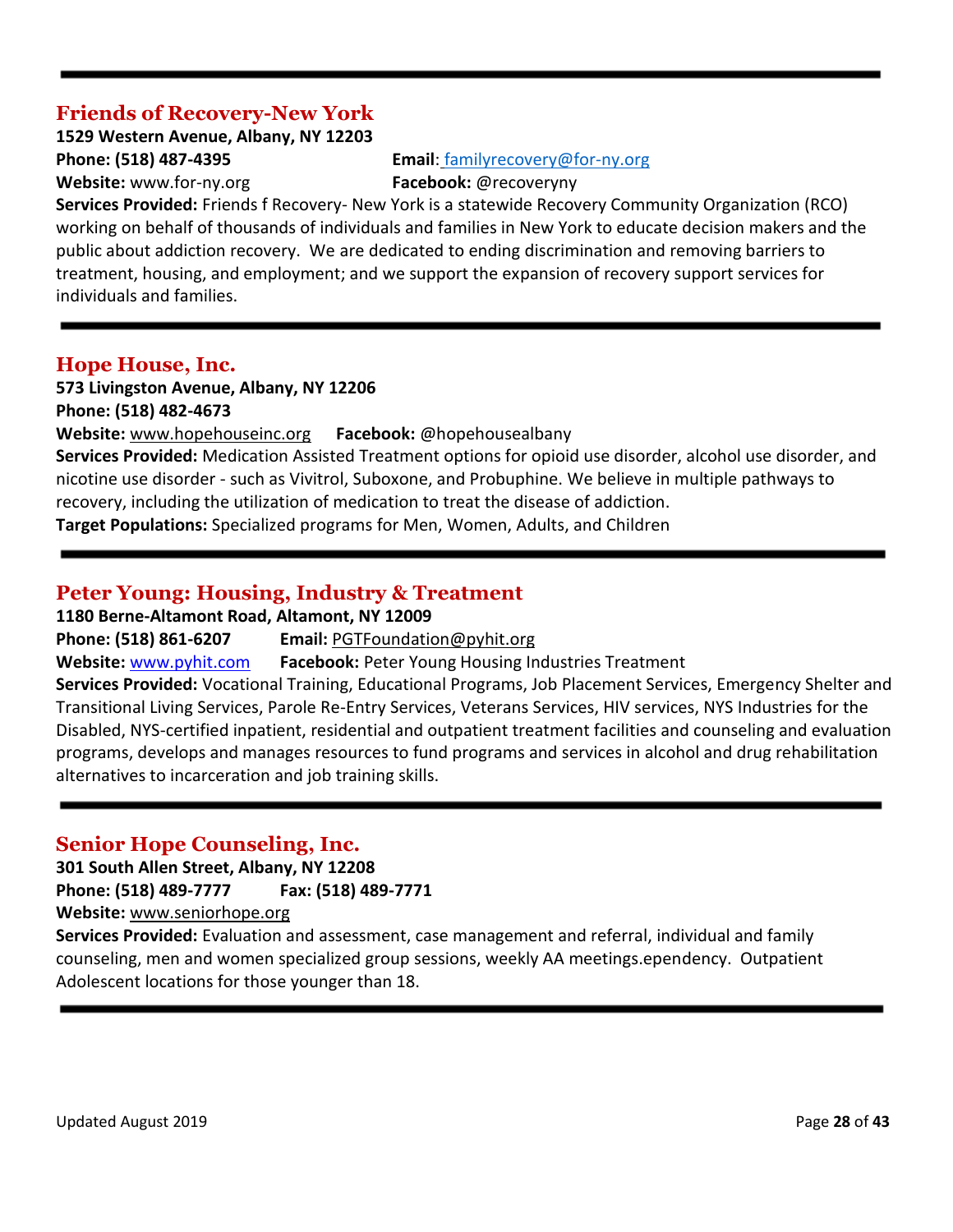## **St. Peter's Health Partners (SPARC)**

**3 Mercycare Lane, Guilderland, NY 12084**

**Phone: (518) 452-6700**

**Website:** [www.sphcs.org/addictionrecoverysparc](http://www.sphcs.org/addictionrecoverysparc) **Facebook:** @StPetersHealthPartners

**Services Provided:** Inpatient Detoxification, Inpatient Rehabilitation, Men's Community Residence, Outpatient Treatment Programs, Drinking Driver Program, and Shelter Plus Care

**Target Population**: Anyone 18 years or older who is struggling with alcoholism or chemical dependency. Outpatient Adolescent locations for those younger than 18.

### **Whitney Young Methadone Maintenance**

**Harry and Jeanette Weinberg Treatment Center 10 Dewitt Street, Albany, NY 12207 Phone: (518) 463-3882 Fax: (518) 465-9435 Website:** [www.wmyhealth.org](http://www.wmyhealth.org/) Facebook: @WhitneyYoungHealthCenter **Medicating Hours:** Monday through Friday 6:30 am – 10:00 am; 12:30 pm – 3:00 pm; Sat 6:00 am – 11:00 am **Services Provided:** Methadone maintenance is a long-term therapeutic intervention for addiction to heroin and other opiates. Methadone is a synthetic narcotic medication that blocks heroin effects and reduces the craving for other narcotics.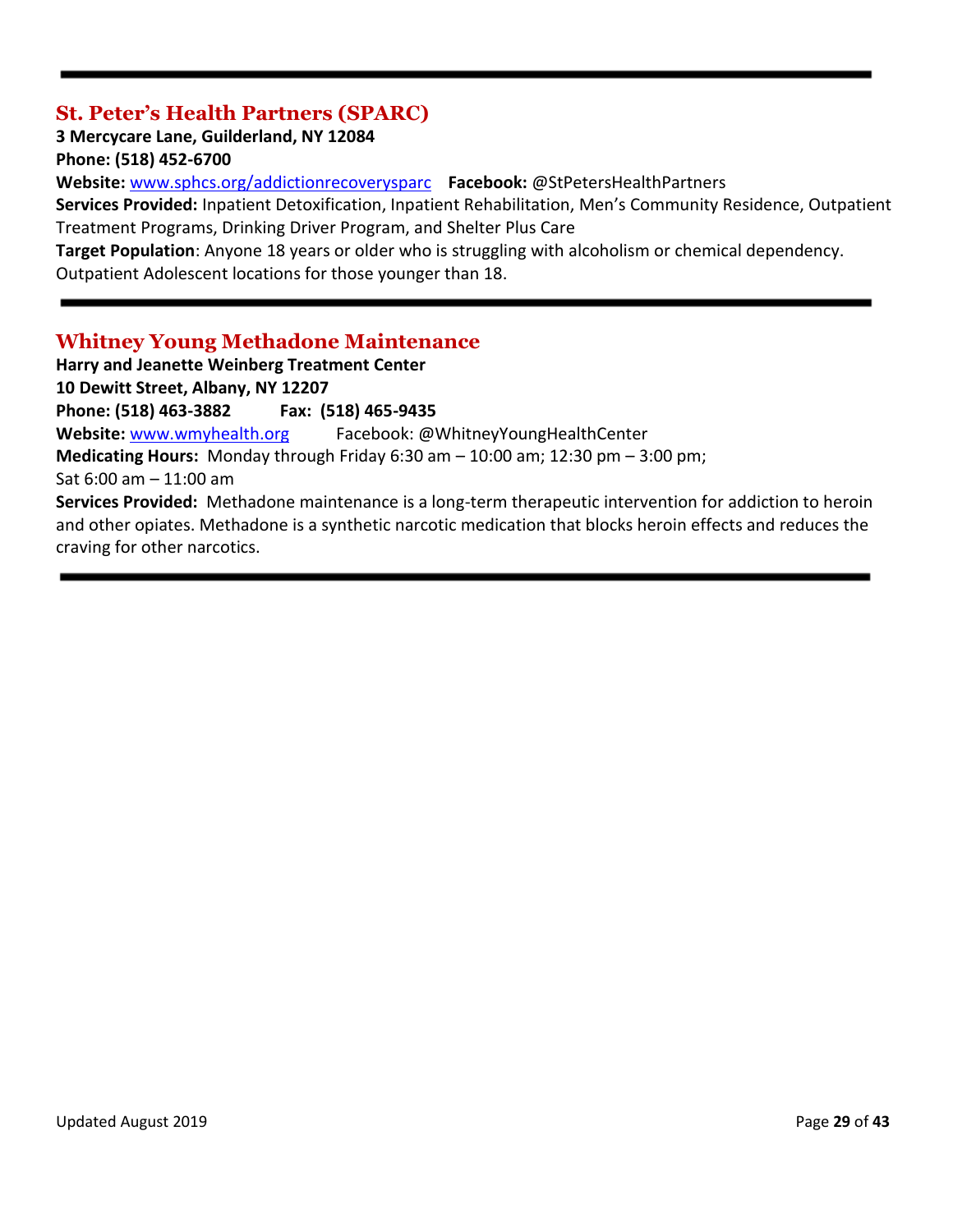# **RENSSELAER COUNTY:**

### **CD Intensive Residential Pahl Inc**

**559 6th Avenue, Troy, NY 12182 Phone: (518) 237-9891 Services Provided:** Substance abuse treatment, a halfway house and residential treatment for adolescents.

#### **Conifer Park Outpatient Center**

**2435 Sixth Avenue, Troy, NY 12180 Phone: (518) 274-5143 Fax: (518) 273-1350 Website:** [www.coniferpark.com/outpatient-services](http://www.coniferpark.com/outpatient-services) **Services Provided:** Early recovery, relapse prevention, dual-focused groups, gender-specific groups, methadone maintenance, buprenorphine, a Professionals Group and a Next Level Group

#### **Hudson Mohawk Recovery Center**

**1724 Fifth Avenue, Troy, NY 12180 Phone: (518) 272-3918 Fax: (518) 272-6391 Website:** [www.hmrecovery.net](http://www.hmrecovery.net/) **Facebook:** Hudson-Mohawk Recovery Center **Services Provided:** See Below

..................................... **Outpatient Services: 1724 Fifth Avenue, Troy, NY 12180 Phone: (518) 272-3918 Fax: (518)272-2149/ (518) 272-6391 743 Columbia Turnpike, East Greenbush, NY 12061 Phone: (518) 477-7535 Fax: (518) 477-7555 69 Church Street, Hoosick Falls, NY 12090 Phone: Contact Troy office at (518) 272-3918 Fax: (518) 272-6391 Services provided at all:** Evaluation; Individual Counseling; Group Counseling; Family Counseling; Crisis Walk-in Services

**Day Treatment:**

#### **Location: Troy Offices**

**Services provided:** Daily therapy group, weekly individual sessions, and attendance at specialized groups to include: health, relapse prevention, alcohol/drug education, daily living skills, etc. Clients may also be referred to other services in the community.

#### 

#### **Adolescent Services**

#### **Location: Troy and East Greenbush offices**

**Services provided:** Comprehensive evaluation; Individual and group services using an evidence based 12 session curriculum; Motivational Enhancement; Psychiatric assessment for those experiencing cooccurring mental health problems

**Family Services Included:** Parent/guardian involvement with the adolescent's evaluation and treatment; Assessment of the substance use and mental health status of parents/guardians and other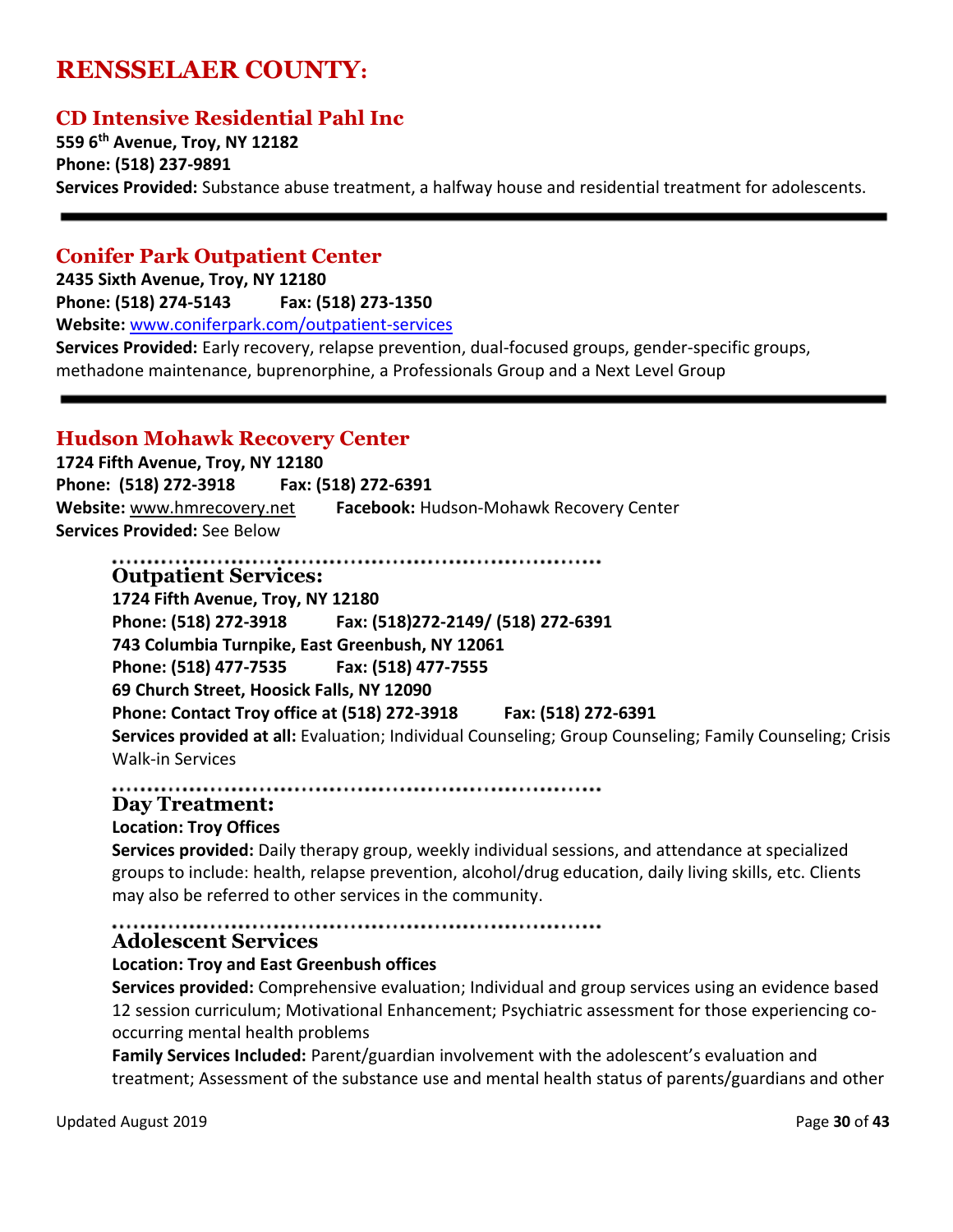family members as appropriate; Assessment of family functioning based on seven universal clinical parameters (e.g. communication, task accomplishment, and role performance); STEP/Teen Parenting Group

**Residential Services**

**Location: Elizabeth's House, 106-108 Ninth Street, Troy, New York 12180 Phone: (518) 272-0206 Fax: (518) 272-0208 Supportive Living for Men Phone: (518) 237-9891**

## **Specialized Services**

**Services provided**: PAT program, Evening Intensive Program, Adolescent Program, Women's Group; Vocational Services

#### 

#### **Gambling Services**

Services Provided: screening, evaluation, individual and group counseling, educational services on problem and pathological gambling, relapse

\*Services may be provided as a distinct service or in conjunction with substance abuse services

#### **Educational Programs**

**Services provided:** Drinking Driving Program/ Project Save; Batterers' Intervention Program; Educate Youth Program

### **St. Mary's Hospital Addictions Services**

#### **1300 Massachusetts Avenue, Troy, NY 12180 Phone: (518) 268-5542**

#### **Website**[www.sphp.com/addiction-smh](http://www.sphp.com/addiction-smh)

**Services provided:** Full range or detoxification, rehabilitation, and medical services are available as well as specialized programming to address relapse, poly-substance use, family issues, and post-discharge support.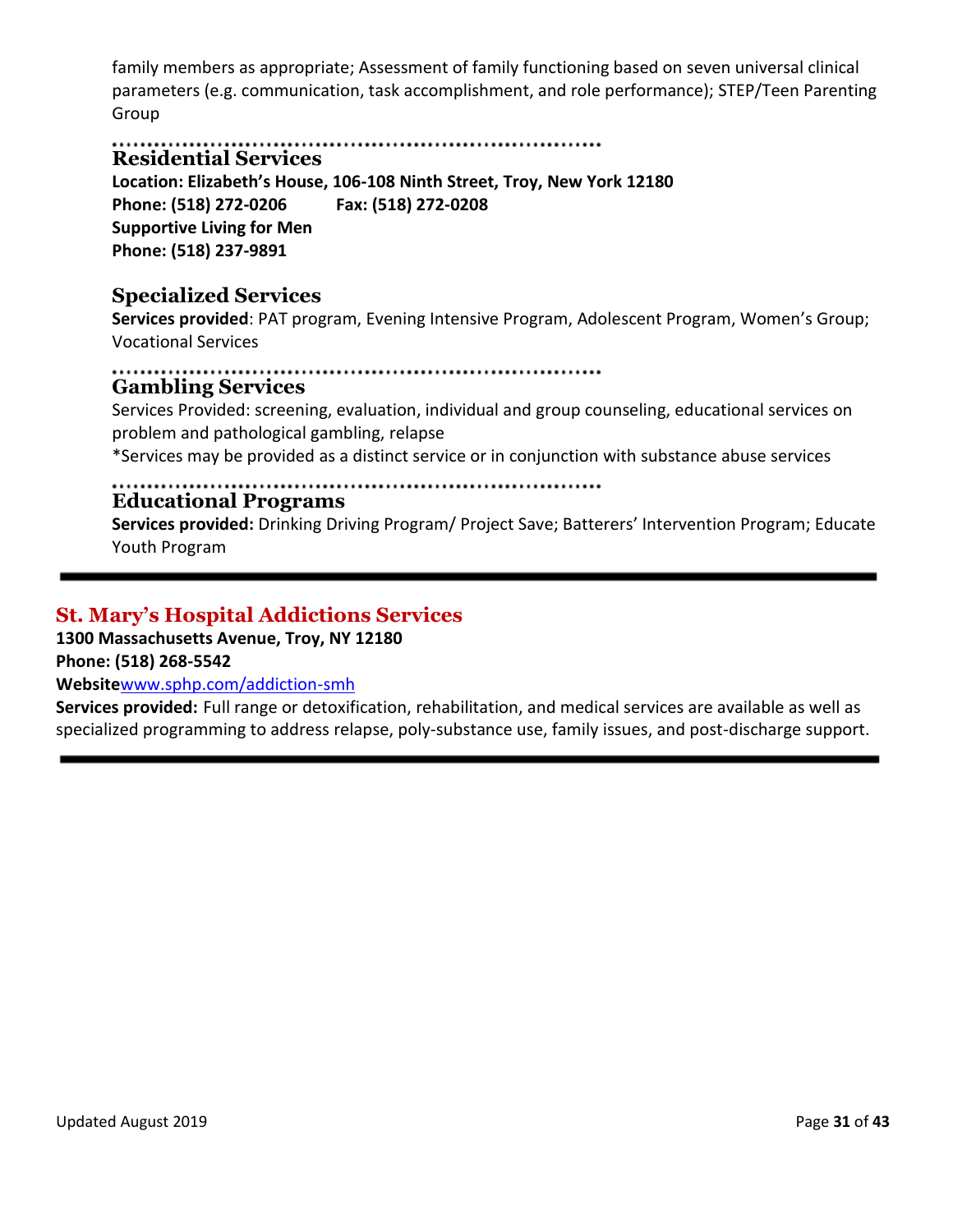# **SARATOGA COUNTY:**

#### **Nelson House**

**181 Phila Street, Saratoga Springs, NY 12866 Phone: (518) 583-4212 Facebook:** Nelson House **Services Provided:** Sober Living Residence for Women in Recovery

#### **The Prevention Council of Saratoga County**

**125 High Rock Avenue, Saratoga Springs, NY 12866 Phone: (518) 581-1230 Fax: (518) 581-1240 Website:** [www.preventioncouncil.org](http://www.preventioncouncil.org/) **Facebook:** @PrevCouncil **Services Provided:** The Prevention Council staff work in a wide range of venues – from schools and summer camps to courts and family homes – to provide prevention services, including program development and community-based initiatives that help strengthen the messages we deliver to Saratoga youth. Service

offerings include information and resources, camps, all stars camp, classes, counseling services, prevention education, training programs, gambling prevention, health and human services, training for intervention purposes (TIPS), Unstung Heroes.

## **St. Peter's Addiction Recovery Center (SPARC)**

**125 High Rock Avenue, Saratoga, NY 12866 Phone: (518) 885-6884 Website:** <http://www.sphcs.org/addictionrecoverysparc> **Facebook:** St Peter's Addiction Recovery Center Sparc **Services provided:** Outpatient Treatment Programs

# **Saratoga County Mental Health Center-Alcohol and Substance Abuse Services**

# **135 South Broadway, Saratoga Springs, NY 12866**

**Phone: (518) 587-8800**

**Website:** <http://www.saratogacountyny.gov/departments/mental-health-center/>

**Services Provided:** Alcohol and Drug Program- Saratoga County Alcohol and Substance Abuse Services is a medically supervised outpatient program providing treatment for individuals suffering from an alcohol and drug program and for family members trying to cope with the presence of alcohol or drug problems within the family. Treatment is designed to promote abstinence, to improve community integration, and to improve daily functions. Services include screening, referral, assessment, and individual and group counseling.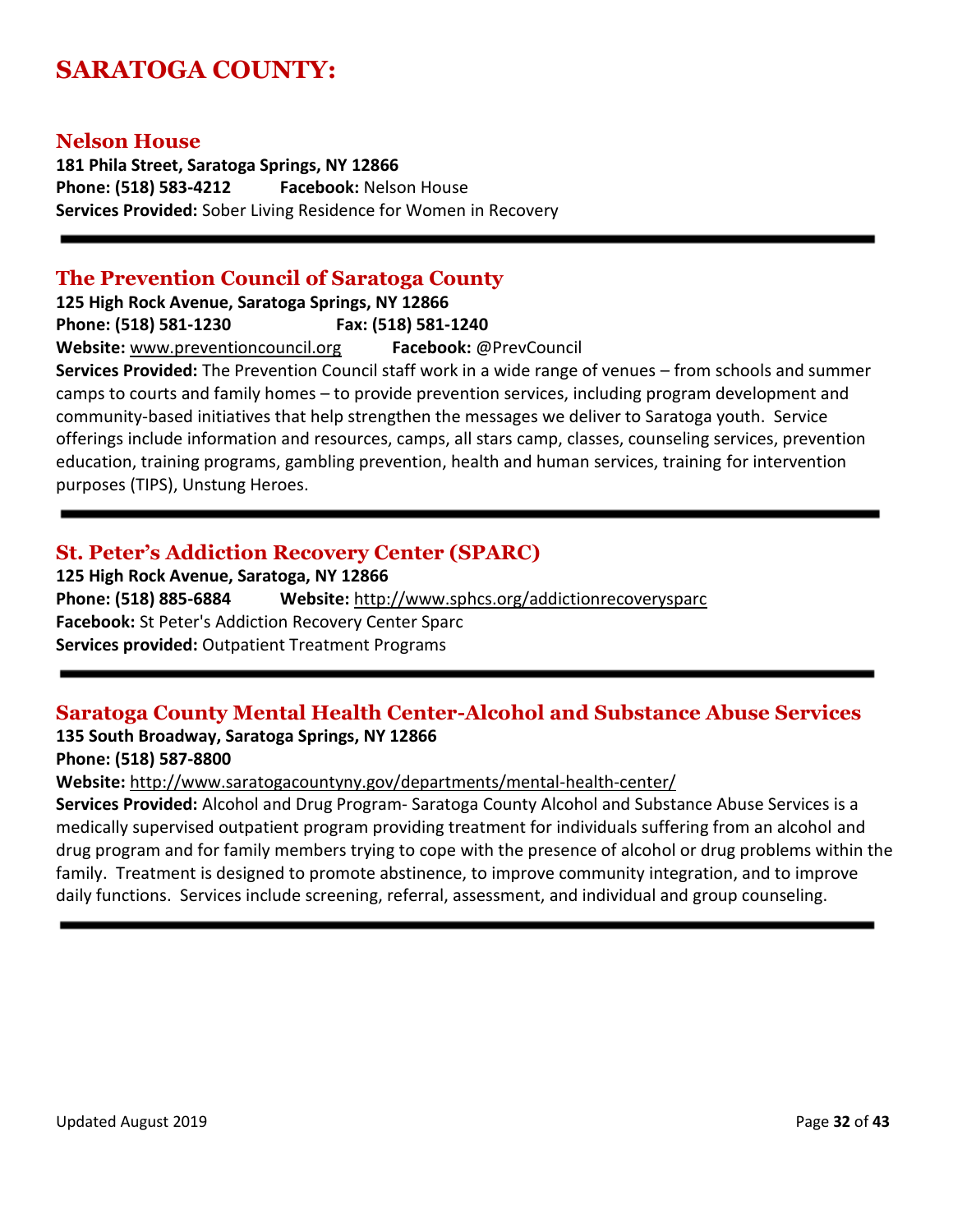# **SCHENECTADY COUNTY:**

#### **Bridge Center of Schenectady**

**72 Union Avenue, Schenectady, NY 12308 Phone: (518) 346-1277 Services Provided:** Substance Abuse Treatment, Buprenorphine Services, Residential Long-Term Treatment **Population Served:** Men

#### **Carver Community Counseling Services**

**846 State Street, Schenectady, NY 12307 Phone: (518) 382-7838 Services Provided:** Outpatient drug and alcohol rehabilitation center with a primary focus on substance abuse, buprenorphine services

#### **Conifer Park**

**79 Glenridge Road, Glenville, NY 12302 Phone: 1-800-989-6446 eFax: (518) 691-9211 Website:** [www.coniferpark.com](http://www.coniferpark.com/) **Facebook:** Conifer Park **Services Provided:** Adolescent Rehabilitation, Inpatient Rehabilitation, Detoxification ad Crisis Counseling, Family Program, Co-Occurring Disorders/MICA Services, Activities, and Recreation Program

#### **New Choices Recovery Center**

#### **302 State Street, Schenectady, NY 12305 Phone: (518) 346-4436**

**Website:** [www.newchoicesrecovery.org](http://www.newchoicesrecovery.org/) **Facebook:** New Choices Recovery Center **Services Provided:** Clinical Services, Impaired Driver Program (IDP), Permanent Supportive Housing, Residential Services, Wraparound Aftercare Initiative (community-based services to individuals with addictions to heroin and opioid-based prescriptions)

#### **Perrin House**

**575 Lansing Street, Schenectady, NY 12303 Phone: (518) 346-4509 Facebook:** Perrin House **Services Provided:** Substance, Drug, and Alcohol Abuse program

#### **Peter Young: Housing, Industry & Treatment**

**428 Duane Avenue, Schenectady, NY 12304**

**Phone: (518) 377-2448 Email:** [PGTFoundation@pyhit.org](mailto:PGTFoundation@pyhit.org)

**Website:** [www.pyhit.com](http://www.pyhit.com/) **Facebook:** @PYHIT

**Services Provided:** Vocational Training, Educational Programs, Job Placement Services, Emergency Shelter and Transitional Living Services, Parole Re-Entry Services, Veterans Services, HIV services, NYS Industries for the Disabled, NYS-certified inpatient, residential and outpatient treatment facilities and counseling and evaluation

Updated August 2019 **Page 33** of **43**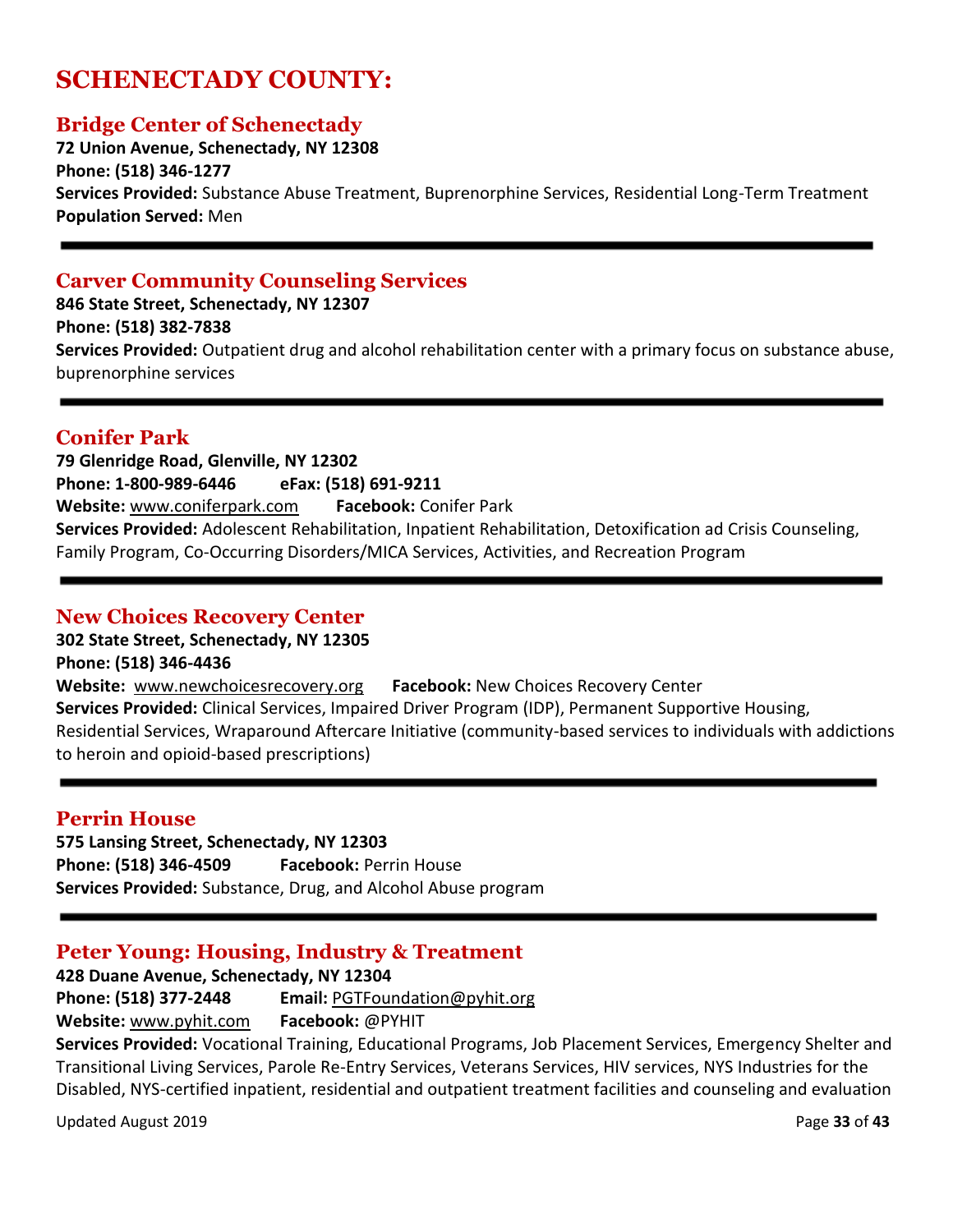programs, develops and manages resources to fund programs and services in alcohol and drug rehabilitation alternatives to incarceration and job training skills.

#### **St. Peter's SPARC**

**2925 Hamburg Street, Schenectady, NY 12303 Phone: (518) 357-2909 Website:** <http://www.sphcs.org/addictionrecoverysparc> **Facebook:** St Peter's Addiction Recovery Center Sparc **Services Provided:** Outpatient Treatment Program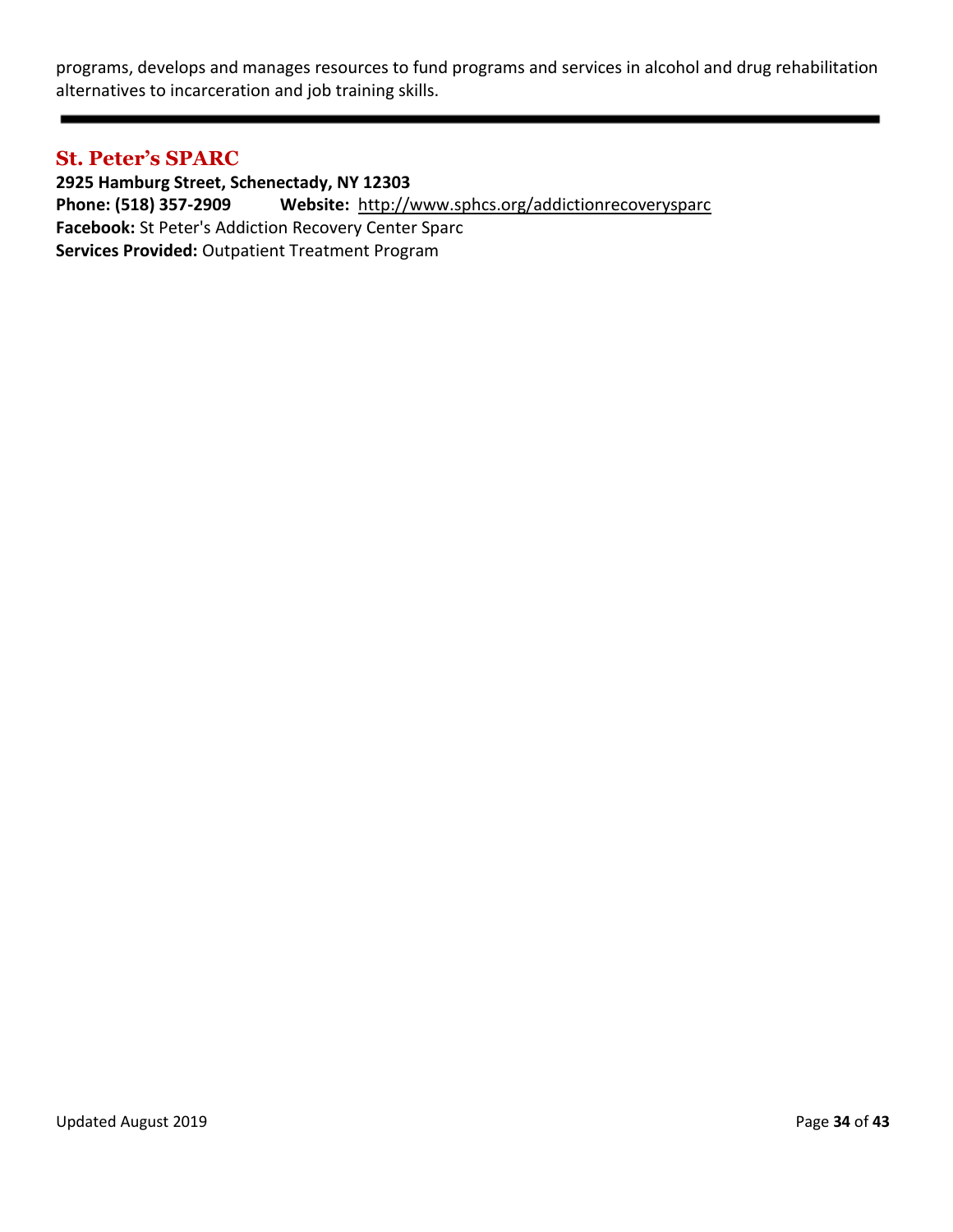# **RESOURCES OUTSIDE TWIN COUNTIES & CAPITAL DISTRICT**

#### **Cornerstone of Rhinebeck**

**91 Serenity Hill Rd., Rhinebeck.**

**Phone: (845) 266-3481; Website:** [www.cornerstoneny.com](http://www.cornerstoneny.com/) **Facebook:** Cornerstone of Rhinebeck **Services Provided:** Cornerstone offers Inpatient rehab and medical detox. 24 inpatient units that operate 24/7.

## **HealthAlliance of the Hudson Valley (Benedictine Hospital)**

**105 Mary's Avenue, Kingston.** 

**Phone: (845) 338-2500; Website:** [www.hahv.org/find-care/services/addiction-recovery/](http://www.hahv.org/find-care/services/addiction-recovery/) **Facebook:** @healthalliancehv

**Services Provided:** Medical Detox, Inpatient Addiction Treatment Program, and Inpatient Rehab offered in hospital setting. Outpatient treatment offered at Bridge Back of Kingston (Benedictine) Hospital in two locations: Kingston and Saugerties (845-943-6091).

## **McPike Addiction Treatment Center**

**1213 Court St., Utica.**

**Phone: (315) 738-4600; Website:** [www.oasas.ny.gov/atc/mcpike/general.cfm](http://www.oasas.ny.gov/atc/mcpike/general.cfm)

**Facebook:** McPike Addiction Treatment Center

**Services Provided:** A 68-bed, NYS-operated inpatient facility providing a proven individualized program of recovery for adult men and women who have a chemical addiction. Serves 16 counties, including Columbia and Greene.

# **Mid-Hudson Addiction Recovery Centers, Inc. (MARC)**

**51 Cannon St., Poughkeepsie.** 

**Phone: (845) 452-8816; Website:** [www.marc.us.com](http://www.marc.us.com/)

**Facebook:** Mid-Hudson Addiction Recovery Centers, Inc.

**Services Provided:** Crisis Center offers inpatient non-medical detox. Bolger House is a 24-bed men's residence. Florence Manor is a 24-bed female residence. Dowling House is a co-ed, 12-bed, supported housing environment.

# **Richard C. Ward Addiction Treatment Center**

**117 Seward St., Suites 12-16, Middletown.** 

**Phone: (845) 341-2500; Website:** [www.addicted/org/directory/item/rc-ward-addiction-treatment-center](http://www.addicted/org/directory/item/rc-ward-addiction-treatment-center-inpatient-rehabilitation-unit.html)[inpatient-rehabilitation-unit.html](http://www.addicted/org/directory/item/rc-ward-addiction-treatment-center-inpatient-rehabilitation-unit.html)

**Services Provided:** A 60- bed, NYS-operated, inpatient facility offering innovative treatment and services to aid in the recovery of addicts and their families. Ward ATC offers Acupuncture Services, a Specialized Women's Track, Dual Recovery Groups, and a new creative arts program called Innervisions to help addicts express feelings in healthy ways. Serves a 10-county area including Columbia and Greene.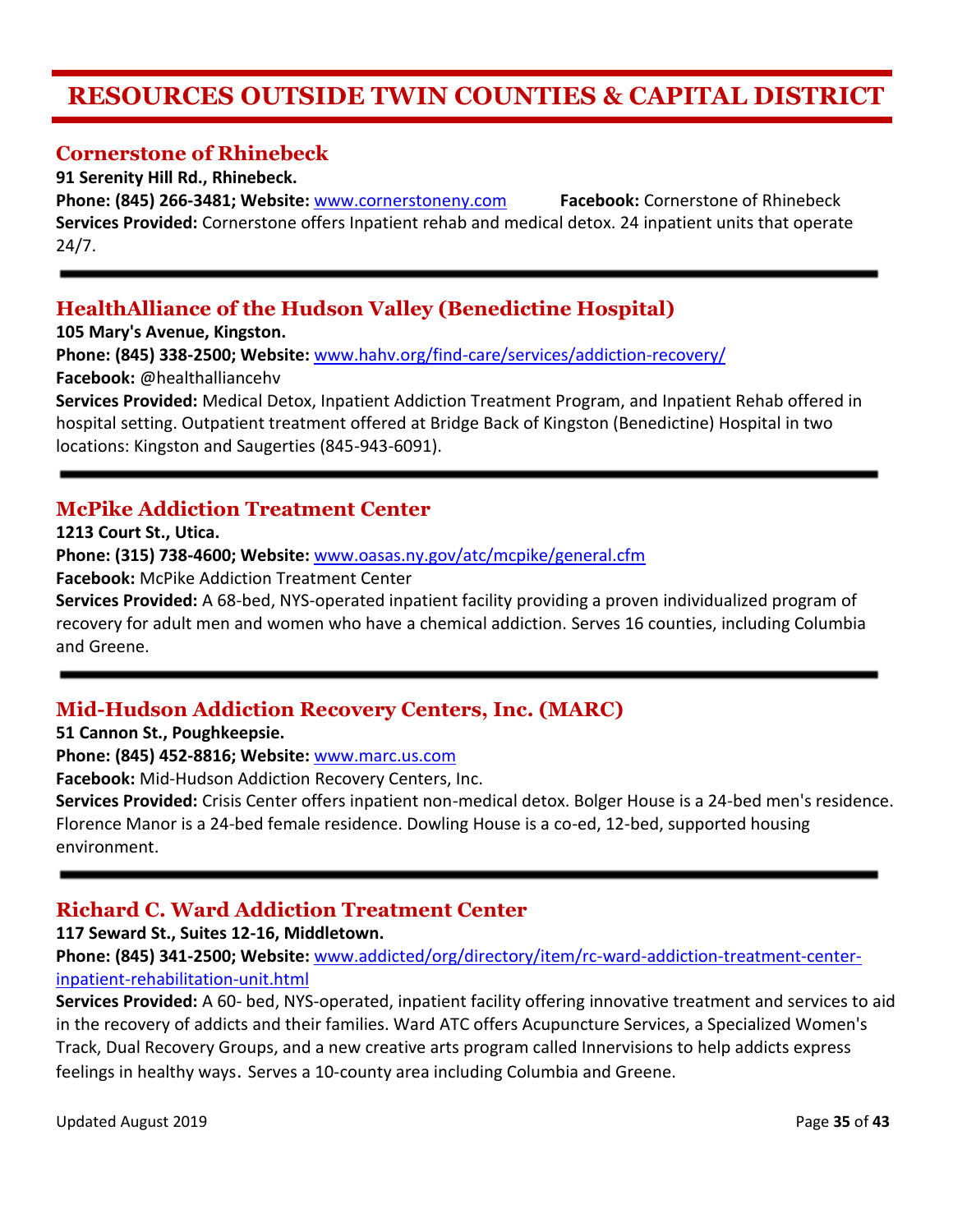#### **Samaritan Daytop Village**

**Administrative Headquarters: 138-02 Queens Blvd., Briarwood. Phone: (718) 206-2000 or 1-800-532-HELP (4357); Website:** [www.samaritanvillage.org](http://www.samaritanvillage.org/) **Facebook:** Samaritan Village Ellenville **Services Provided:** In late 2015, Daytop Village, Inc merged with Samaritan Village. All levels of care provided. Long term residential treatment programs in Ellenville and Rhinebeck.

# **St. Joseph's Addiction Treatment Center**

**91 Woodruff St., Saranac Lake.** 

**Phone: (518) 891-3950 or (877) 813-8647; Website:** [http://www.stjoestreatment.org](http://www.stjoestreatment.org/)

**Facebook:** St. Joseph's Addiction Treatment Center

**Services Provided:** Inpatient and outpatient treatment and aftercare services offered to men, women, teens and their families, veterans in several locations in NYS.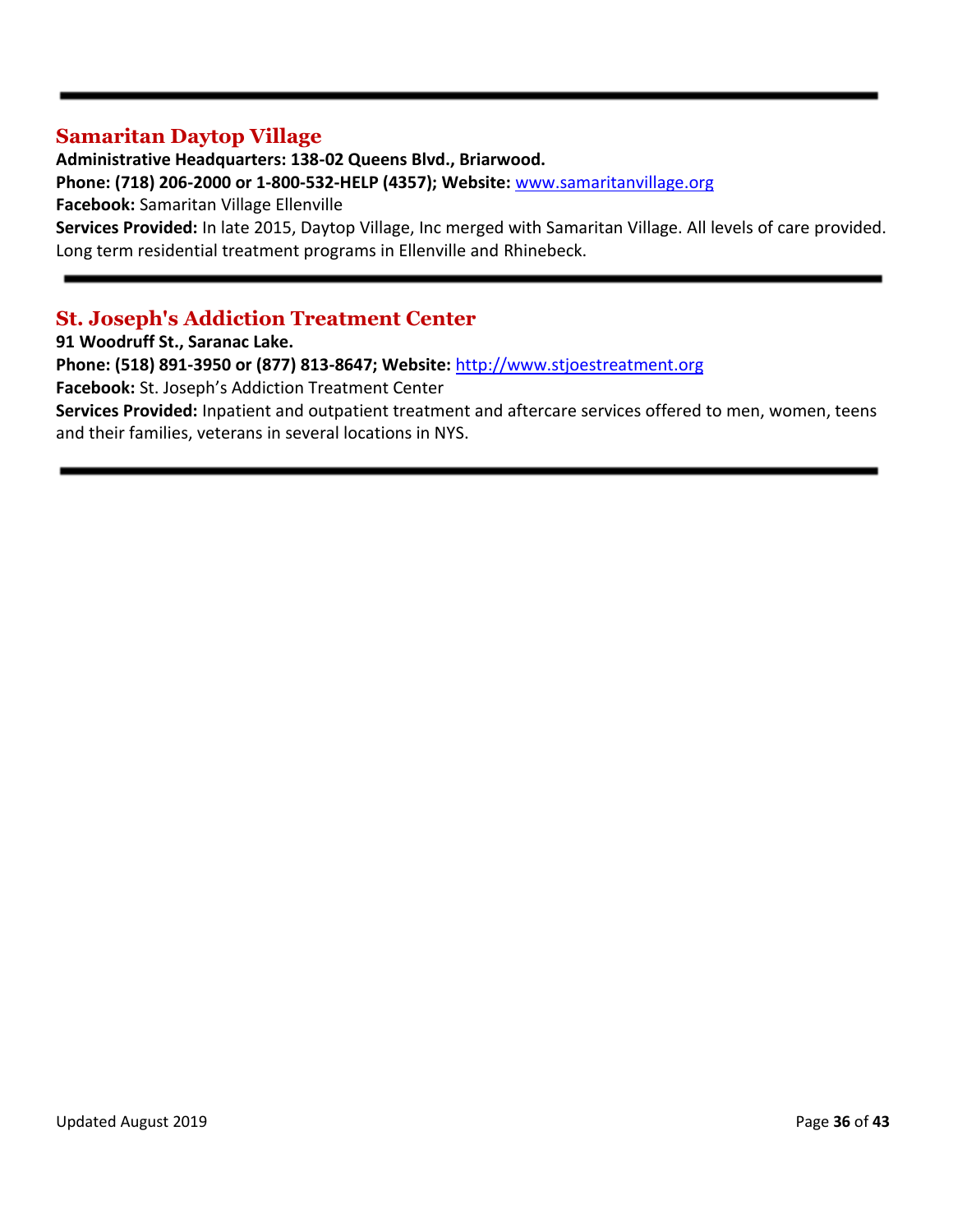# **MEDICATION ASSISTED TREATMENT PROVIDERS**

| Prescriber<br>Name/Location                                                       | Phone                 | <b>Private</b><br><b>Insurance</b> | <b>Medicaid</b> | <b>Suboxone</b> | <b>Vivitrol</b> | <b>Methadone</b> |
|-----------------------------------------------------------------------------------|-----------------------|------------------------------------|-----------------|-----------------|-----------------|------------------|
| <b>Camino Nuevo MMTP</b><br>175 Central Ave., Albany                              | $(518) 813 -$<br>9926 | Y                                  | Y               | Y               | Y               | Y                |
| Hope House Outpatient<br>Clinic                                                   | $(518)$ 427-<br>8212  | Υ                                  | Y               | Y               | Y               | $\mathsf{N}$     |
| 747 Madison Ave.,<br>Albany                                                       |                       |                                    |                 |                 |                 |                  |
| Jeffrey Delisle<br><b>Twin County Recovery</b><br>Services                        | $(518) 828 -$<br>9300 | Y                                  | Y               | Y               | Y               | $\mathsf{N}$     |
| 350 Power Ave., Hudson                                                            | $(518)$ 943-<br>2036  |                                    |                 |                 |                 |                  |
| 428 W. Main St., Catskill                                                         |                       |                                    |                 |                 |                 |                  |
| Anthony DeSosza<br>Hans Geisse                                                    | $(518) 697 -$<br>3582 | Y                                  | Y               | Y               | Y               | Y                |
| Columbia Memorial<br><b>Addiction Services</b>                                    |                       |                                    |                 |                 |                 |                  |
| 71 Prospect Ave.,<br>Hudson                                                       |                       |                                    |                 |                 |                 |                  |
| Dalia Perez                                                                       | $(518) 626 -$         | Y                                  | Y               | Y               | Y               | $\mathsf{N}$     |
| <b>Albany Stratton</b><br><b>Veterans Administration</b><br><b>Medical Center</b> | 5361                  |                                    |                 |                 |                 |                  |
| 113 Holland Ave.,<br>Albany                                                       |                       |                                    |                 |                 |                 |                  |
| Rashian Elam                                                                      | $(845)$ 486-          | Υ                                  | Y               | Υ               | Y               | $\mathsf{N}$     |
| Lexington Center for<br>Recovery/Outpatient<br><b>Treatment Facility</b>          | 2950                  |                                    |                 |                 |                 |                  |
| 41 Page Park,                                                                     |                       |                                    |                 |                 |                 |                  |
| Poughkeepsie                                                                      |                       |                                    |                 |                 |                 |                  |
| Riccardo Esposito                                                                 | $(845)$ 943-<br>6091  | Y                                  | Y               | $\mathsf{N}$    | Y               | Υ                |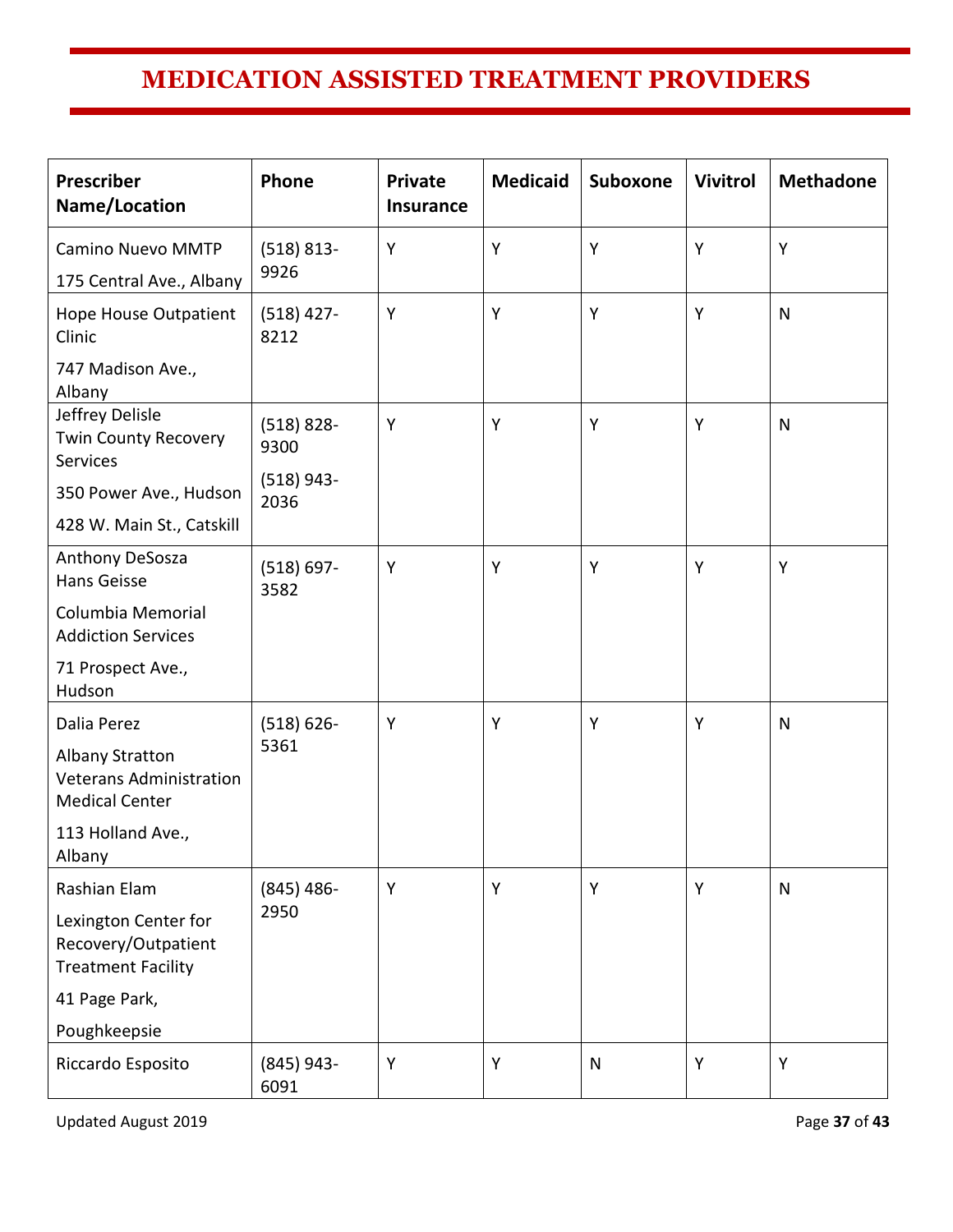| Prescriber<br>Name/Location                                        | Phone                | <b>Private</b><br><b>Insurance</b> | <b>Medicaid</b> | Suboxone     | <b>Vivitrol</b> | <b>Methadone</b> |
|--------------------------------------------------------------------|----------------------|------------------------------------|-----------------|--------------|-----------------|------------------|
| The Bridge Back of<br>Kingston                                     |                      |                                    |                 |              |                 |                  |
| 10 Barbarosa Lane                                                  |                      |                                    |                 |              |                 |                  |
| Kingston                                                           |                      |                                    |                 |              |                 |                  |
| Zeiad Fakhouri<br><b>Fakhouri Medical Health</b><br><b>Offices</b> | $(845)$ 223-<br>3333 | Y                                  | Y               | Y            | Y               | $\mathsf{N}$     |
| 1145 Rt 55, Suite 5                                                |                      |                                    |                 |              |                 |                  |
| Lagrangeville                                                      |                      |                                    |                 |              |                 |                  |
| Michael Furman<br>First Care, Primary Care<br>& Urgent             | $(518)$ 439-<br>9911 | Y                                  | $\mathsf{N}$    | Y            | Y               | $\mathsf{N}$     |
| 363 Delaware Avenue,                                               |                      |                                    |                 |              |                 |                  |
| Delmar                                                             |                      |                                    |                 |              |                 |                  |
| <b>Greene County Family</b><br>Planning                            | $(518) 719-$<br>3580 | Y                                  | Y               | Y            | $\mathsf{N}$    | $\mathsf{N}$     |
| 411 Main St., Suite 300                                            |                      |                                    |                 |              |                 |                  |
| Charles Johnson<br>Callan Family Care                              | $(518)$ 329-<br>3900 | Y                                  | Y               | Y            | $\mathsf{N}$    | $\mathsf{N}$     |
| 283 Mountain Rd., Ste 2                                            |                      |                                    |                 |              |                 |                  |
| Copake                                                             |                      |                                    |                 |              |                 |                  |
| Muhammad Kabir                                                     | $(518)$ 272-<br>3918 | Y                                  | Y               | $\mathsf{N}$ | Y               | $\mathsf{N}$     |
| Hudson-Mohawk<br>Recovery Center                                   |                      |                                    |                 |              |                 |                  |
| 1724 5 <sup>th</sup> Ave., Troy                                    |                      |                                    |                 |              |                 |                  |
| Thomas Kuettel                                                     | $(607)$ 397-<br>7651 | $\mathsf{N}$                       | $\mathsf{N}$    | Y            | $\mathsf{N}$    | $\mathsf{N}$     |
| 1828 Highway 39                                                    |                      |                                    |                 |              |                 |                  |
| Worcester                                                          |                      |                                    |                 |              |                 |                  |
| Vinay Kumar                                                        | $(508)$ 460-         | Y                                  | Y               | Y            | Y               | $\mathsf{N}$     |
| 246 Maple St., Ste 3                                               | 3872                 |                                    |                 |              |                 |                  |
| Marlborough, MA                                                    |                      |                                    |                 |              |                 |                  |
| Charles Kutler                                                     | $(845)$ 338-<br>7140 | Y                                  | Y               | Y            | $\mathsf{N}$    | $\mathsf{N}$     |
| Medical Associates of                                              |                      |                                    |                 |              |                 |                  |

Updated August 2019 **Page 38** of **43**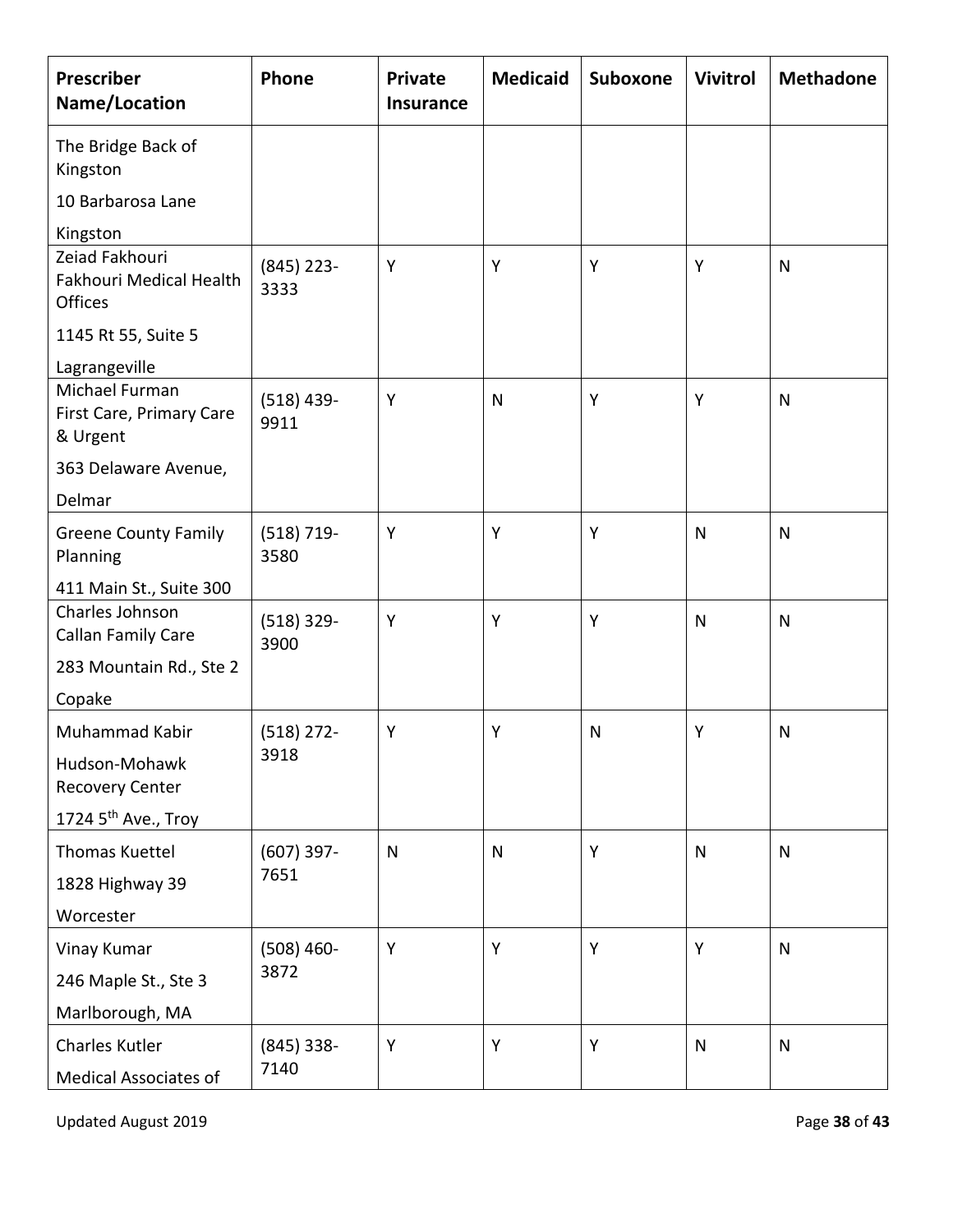| Prescriber<br>Name/Location                              | Phone                | <b>Private</b><br><b>Insurance</b> | <b>Medicaid</b> | Suboxone     | <b>Vivitrol</b> | <b>Methadone</b> |
|----------------------------------------------------------|----------------------|------------------------------------|-----------------|--------------|-----------------|------------------|
| the Hudson Valley                                        |                      |                                    |                 |              |                 |                  |
| 350 Washington Ave.,<br>Kingston                         |                      |                                    |                 |              |                 |                  |
| Lisa Bevilacqua<br>Debra Ziming<br>Kevin Pachucki        | $(518)$ 439-<br>2460 | Y                                  | Y               | Υ            | $\mathsf{N}$    | $\mathsf{N}$     |
| Capital Care Slingerland<br><b>Family Medicine</b>       |                      |                                    |                 |              |                 |                  |
| 1882 New Scotland Ave,                                   |                      |                                    |                 |              |                 |                  |
| Albany                                                   |                      |                                    |                 |              |                 |                  |
| Padaja Madla                                             | $(518)$ 465-         | Y                                  | Y               | Y            | Y               | $\mathsf{N}$     |
| Whitney Young Health<br>Center                           | 4771                 |                                    |                 |              |                 |                  |
| 920 Lake Drive                                           |                      |                                    |                 |              |                 |                  |
| Albany                                                   |                      |                                    |                 |              |                 |                  |
| Kingston Hospital<br>(Methadone<br>Maintenance)          | $(845)$ 943-<br>6022 | Y                                  | Y               | $\mathsf{N}$ | $\mathsf{N}$    | Y                |
| Bridge Back of Kingston<br>(Adult Outpatient<br>Program) | $(845)$ 943-<br>6091 | Y                                  | Y               | $\mathsf{N}$ | Y               | $\mathsf{N}$     |
| 10 Barbarossa Lane,                                      |                      |                                    |                 |              |                 |                  |
| Kingston                                                 |                      |                                    |                 |              |                 |                  |
| Marilyn Miller                                           | $(518) 697 -$        | Y                                  | Y               | $\mathsf{N}$ | Y               | $\mathsf{N}$     |
| 71 Prospect Ave, #130                                    | 3540                 |                                    |                 |              |                 |                  |
| Hudson                                                   |                      |                                    |                 |              |                 |                  |
| <b>William Murphy</b>                                    | $(518) 392 -$        | Y                                  | Y               | Y            | Y               | $\mathsf{N}$     |
| Chatham Family Care                                      | 6650                 |                                    |                 |              |                 |                  |
| 31 Dardess Drive,<br>Chatham                             |                      |                                    |                 |              |                 |                  |
| Mark Oldendorf                                           | $(518)$ 435-         | Y                                  | Y               | Y            | Y               | $\mathsf{N}$     |
| 407 Albany Shaker Rd.,                                   | 1300                 |                                    |                 |              |                 |                  |
| Albany                                                   |                      |                                    |                 |              |                 |                  |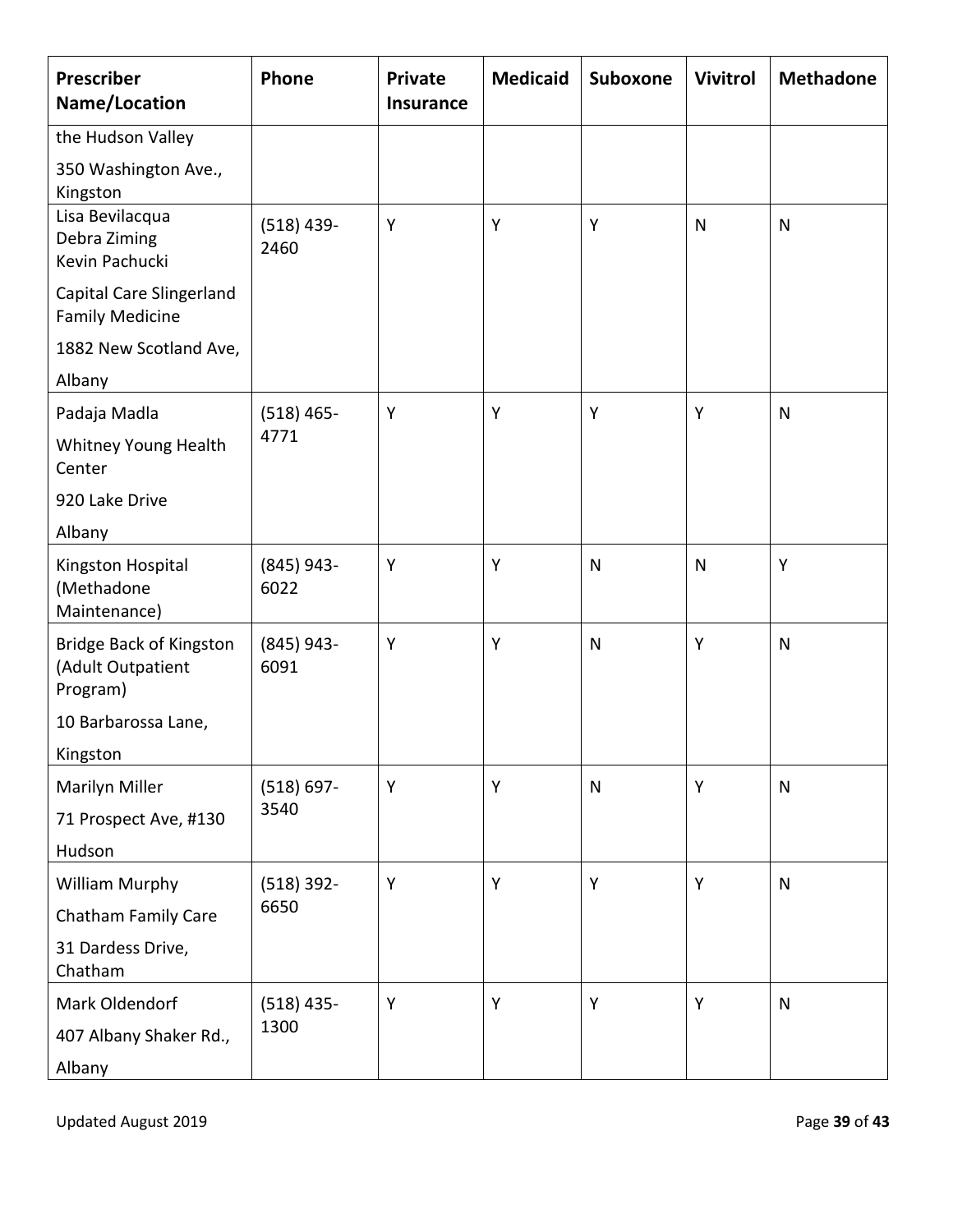| Prescriber<br>Name/Location                                                  | Phone                 | <b>Private</b><br><b>Insurance</b> | <b>Medicaid</b> | Suboxone | <b>Vivitrol</b> | <b>Methadone</b> |
|------------------------------------------------------------------------------|-----------------------|------------------------------------|-----------------|----------|-----------------|------------------|
| Project Safe Point                                                           | $(518)$ 449-<br>3581  | <b>NA</b>                          | <b>NA</b>       | Y        | $\mathsf{N}$    | $\mathsf{N}$     |
| Catholic Charities of the<br>Diocese of Albany                               |                       |                                    |                 |          |                 |                  |
| 100 Slingerland St.,<br>Albany                                               |                       |                                    |                 |          |                 |                  |
| Ravi Ramaswami                                                               | $(845)$ 246-<br>2804  | Y                                  | Y               | Y        | N               | Y                |
| Saugerties Wellness Ctr                                                      |                       |                                    |                 |          |                 |                  |
| 854 Route 212                                                                |                       |                                    |                 |          |                 |                  |
| Saugerties<br>Kenneth Yuan                                                   |                       |                                    |                 |          |                 |                  |
| Coxsackie Medical Care                                                       | $(518) 731 -$<br>2120 | Y                                  | Y               | Y        | $\mathsf{N}$    | N                |
| 9 Law Street,                                                                |                       |                                    |                 |          |                 |                  |
| Coxsackie                                                                    |                       |                                    |                 |          |                 |                  |
| Joshua Rosenfield                                                            | $(518)$ 943-          | Y                                  | Y               | Y        | $\mathsf{N}$    | N                |
| Prime Columbia Greene<br>Medical                                             | 1442                  |                                    |                 |          |                 |                  |
| 159 Jefferson Heights,<br>Suite 106,                                         |                       |                                    |                 |          |                 |                  |
| Catskill                                                                     |                       |                                    |                 |          |                 |                  |
| <b>SPARC Detox</b>                                                           | $(518) 525 -$<br>1303 | Y                                  | Y               | Y        | Υ               | N                |
| St. Peter's Addiction<br><b>Recovery Center</b>                              |                       |                                    |                 |          |                 |                  |
| 315 Manning Blvd.,                                                           |                       |                                    |                 |          |                 |                  |
| Albany                                                                       |                       |                                    |                 |          |                 |                  |
| <b>Whitney Young</b><br>Methadone<br><b>Maintenance Treatment</b><br>Program | $(518)$ 465-<br>4771  | Y                                  | Y               | Y        | ${\sf N}$       | $\mathsf{N}$     |
| 10 Dewitt St.,                                                               |                       |                                    |                 |          |                 |                  |
| Albany                                                                       |                       |                                    |                 |          |                 |                  |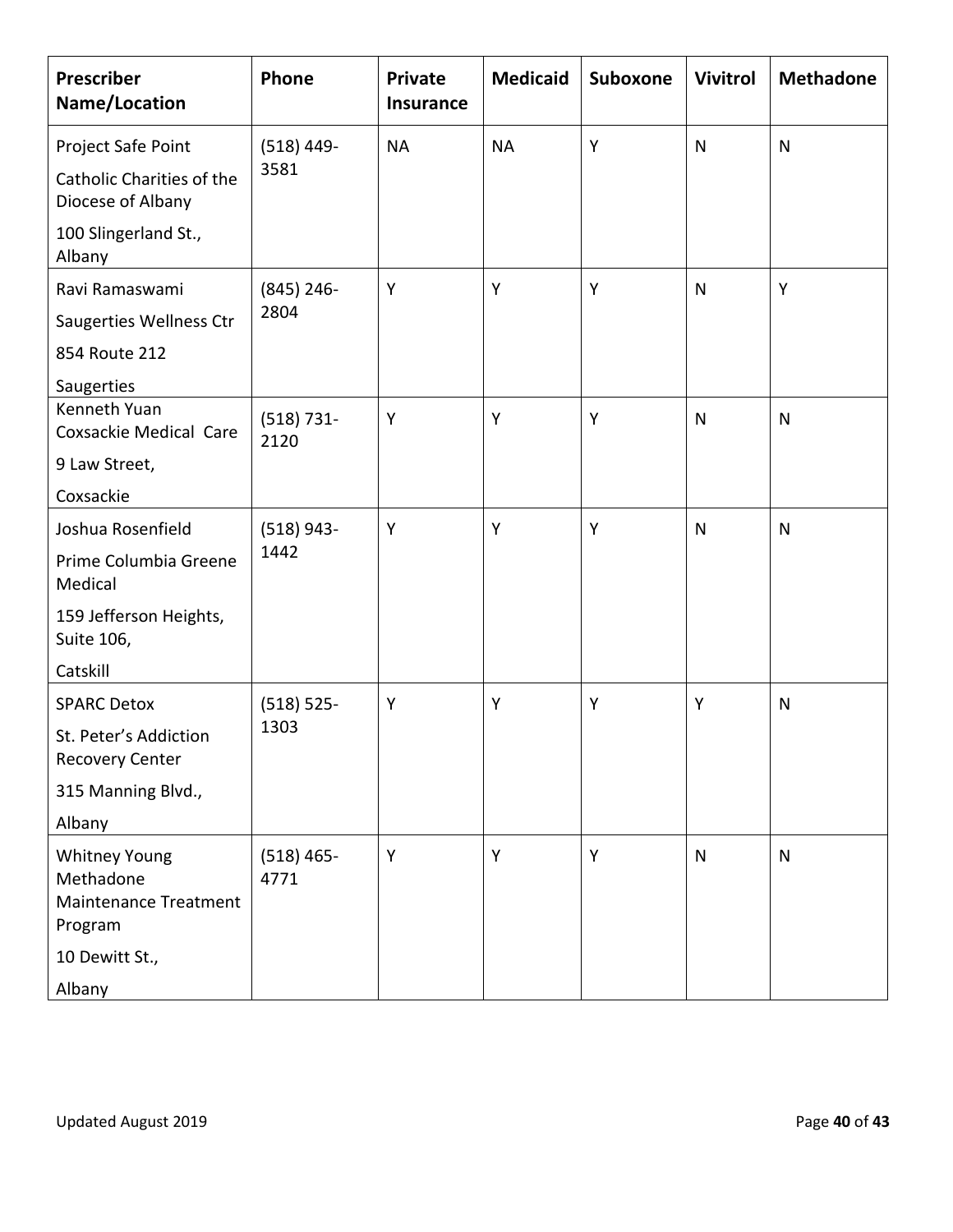# **NYS MENTAL HEALTH AND ADDICTION SERVICES**

# **Alcoholics Anonymous**

**Capital District Central Office: (518) 463-0906**

**Website:** [www.aa.org](http://www.aa.org/) **Capital District Central AA Website:** <http://aaalbanyny.org/meetings/>

**Services Provided:** Alcoholics Anonymous is a fellowship of men and women who have had a drinking problem. It is nonprofessional, self-supporting, multiracial, apolitical, and available almost everywhere. There are no age or education requirements. Membership is open to anyone who wants to do something about his or her drinking problem**.**

# **Capital District Psychiatric Center (CDPC)**

**75 New Scotland Avenue, Albany, NY 12208-3474 Phone: (518) 549-6000 Fax: (518) 549-6804**

**Website:** <https://www.omh.ny.gov/omhweb/facilities/cdpc/> **Facebook:** Capital Dist Psychiatric Center **Services Provided:** Capital District Psychiatric Center (CDPC) provides inpatient psychiatric treatment and rehabilitation to patients who have been diagnosed with serious and persistent mental illnesses, and for whom brief or short-term treatment in a community hospital mental health unit has been unable to provide symptom stability. CDPC has outpatient treatment services for children, adolescents, and adults. CDPC also operates three adult community residences. Located in Albany, New York, CDPC is in the center of the service area and is within an hour's drive of the counties served.

**Target Population:** Child and Adolescents outpatient up to the age of 18; Adult inpatient/outpatient and Adult Community residences

**Counties Served:** Albany, Rensselaer, Schenectady, Saratoga, Warren, Washington, Schoharie, Columbia, and Greene.

# **Friends of Recovery-New York**

**1529 Western Avenue, Albany, NY 12203**

**Phone: (518) 487-4395**

**Website:** [www.for-ny.org](http://www.for-ny.org/) **Email**: [familyrecovery@for-ny.org](mailto:familyrecovery@for-ny.org) **Facebook:** @recoveryny **Services Provided:** Friends f Recovery- New York is a statewide Recovery Community Organization (RCO) working on behalf of thousands of individuals and families in New York to educate decision makers and the public about addiction recovery. We are dedicated to ending discrimination and removing barriers to treatment, housing, and employment; and we support the expansion of recovery support services for individuals and families.

# **Mental Health Association in New York State Inc. (MHANYS)**

#### **194 Washington Avenue, Suite 415, Albany, NY 12210 Phone: (518) 434-0439**

**Website:** [www.mhanys.org](http://www.mhanys.org/) **Facebook:** @MHANYSinc

**Services Provided:** MHANYS is a not-for-profit organization that works to end the stigma against mental illness and promotes mental health wellness in New York State. MHANYS achieves this through training, education, advocacy, and policy, community-based partnership programming, and by connecting individuals and families to help.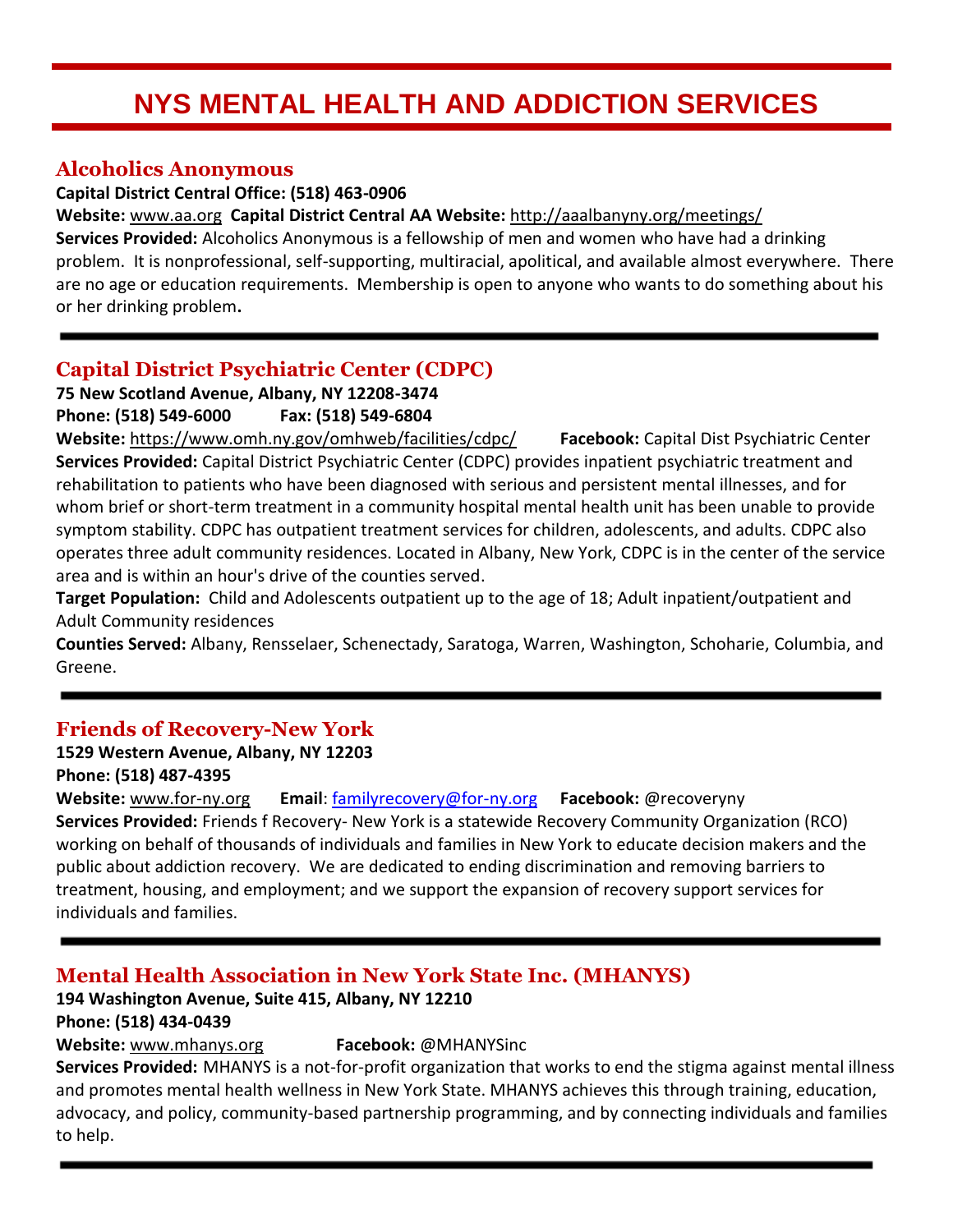# **National Alliance on Mental Illness (NAMI) of NYS**

**99 Pine Street Suite 105, Albany, NY 12207**

**Phone: (518) 462-2000 Helpline: (800) 950-3228**

**Website:** <http://www.naminys.org/>

**Purpose:** Public Education and Information Activities/Programs, Peer Education and Support, Raising Awareness and Fighting Stigma, and State and Federal Advocacy

# **NYS Office of Alcoholism and Substance Abuse Services (OASAS)**

**1450 Western Ave., Albany, NY 12203-3526**

#### **Phone: (518) 473-3460; Website:** [www.oasas.ny.gov](http://www.oasas.ny.gov/)

**Services Provided:** Oversees state-run treatment centers. Provides guidance, oversight, advocacy for persons affected by alcohol and/or substance use.

## **OASAS HopeLine**

#### **Phone: (877) 8HOPENY or (877)-846-7369**

**Services Provided**: Offering help and hope 24 hours a day, 365 days a year for alcoholism, drug abuse and problem gambling. Crisis and motivational interviewing for callers in need; referrals to more than 1,500 local prevention and treatment providers; 48 hours call back to those who wish to be contacted; multi-lingual. All calls are confidential.

#### **OASAS Bed Availability Dashboard**

#### **Website:** <https://bi1.oasas.ny.gov/analytics/saw.dll?Dashboard>

**Purpose:** Search bed availability using a single criteria or any combination of county, city, organization, gender and age group. Residential only, not outpatient.

### **OASAS Provider Directory Search**

**Website:** [https://www.oasas.ny.gov/providerDirectory/index.cfm?search\\_type=2](https://www.oasas.ny.gov/providerDirectory/index.cfm?search_type=2)

**Purpose:** Online database of all Certified Providers, searchable by Region, County, Zip Code and Program Type.

### **OASAS Regional Field Office Staff**

**Website:** [www.oasas.ny.gov/pio/regdir.cfm](http://www.oasas.ny.gov/pio/regdir.cfm)

**Purpose:** Directory of 11 OASAS Field Staff Offices, including contact information and address.

### **State-Operated Addiction Treatment Centers (ATCs)**

**Website:** <https://www.oasas.ny.gov/atc/index.cfm>

**Purpose:** Admission Criteria, full list of 12 ATC's, including address, list/link to catchment area map and contact info.